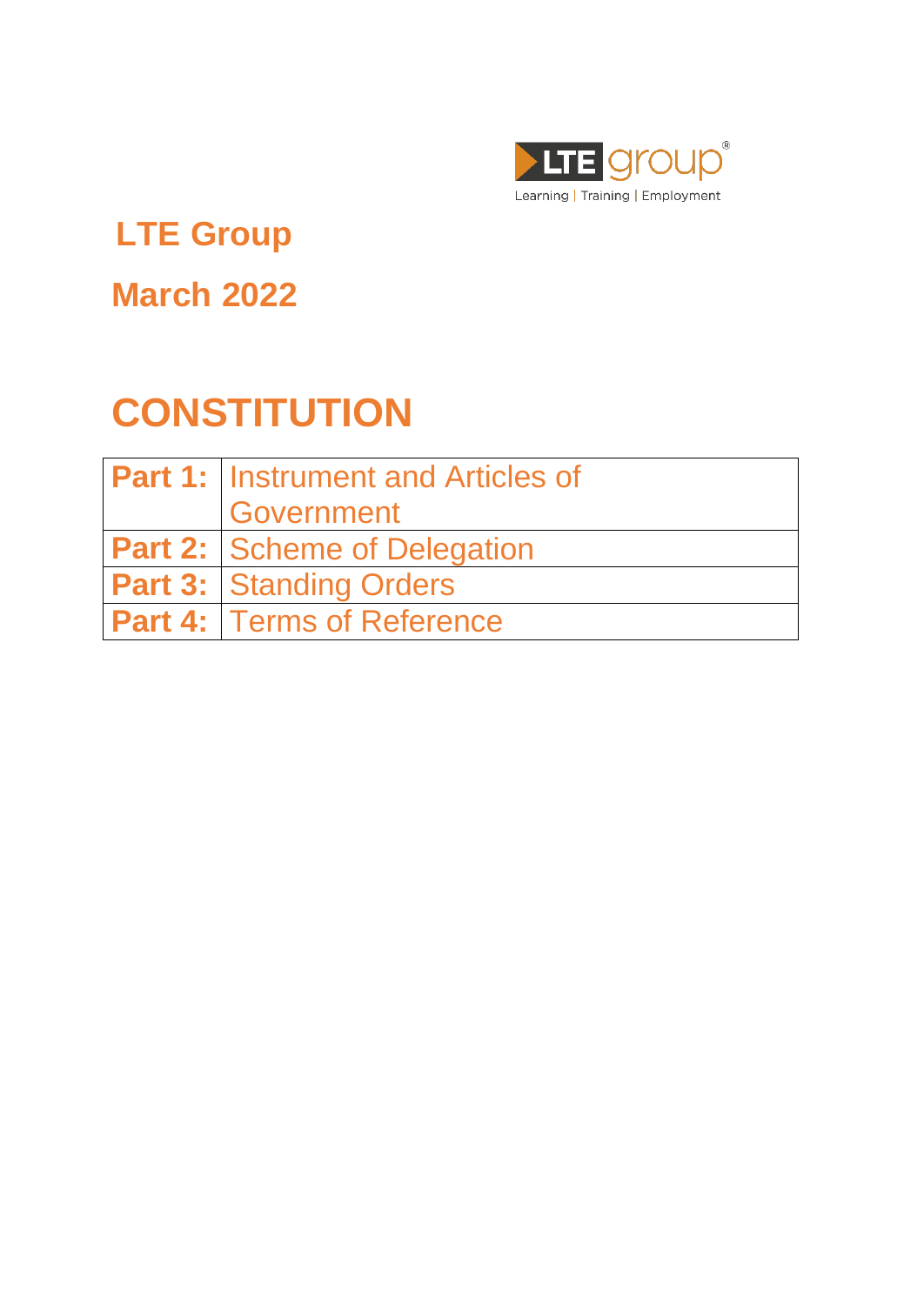# **Part 1 Instrument and Articles of Government**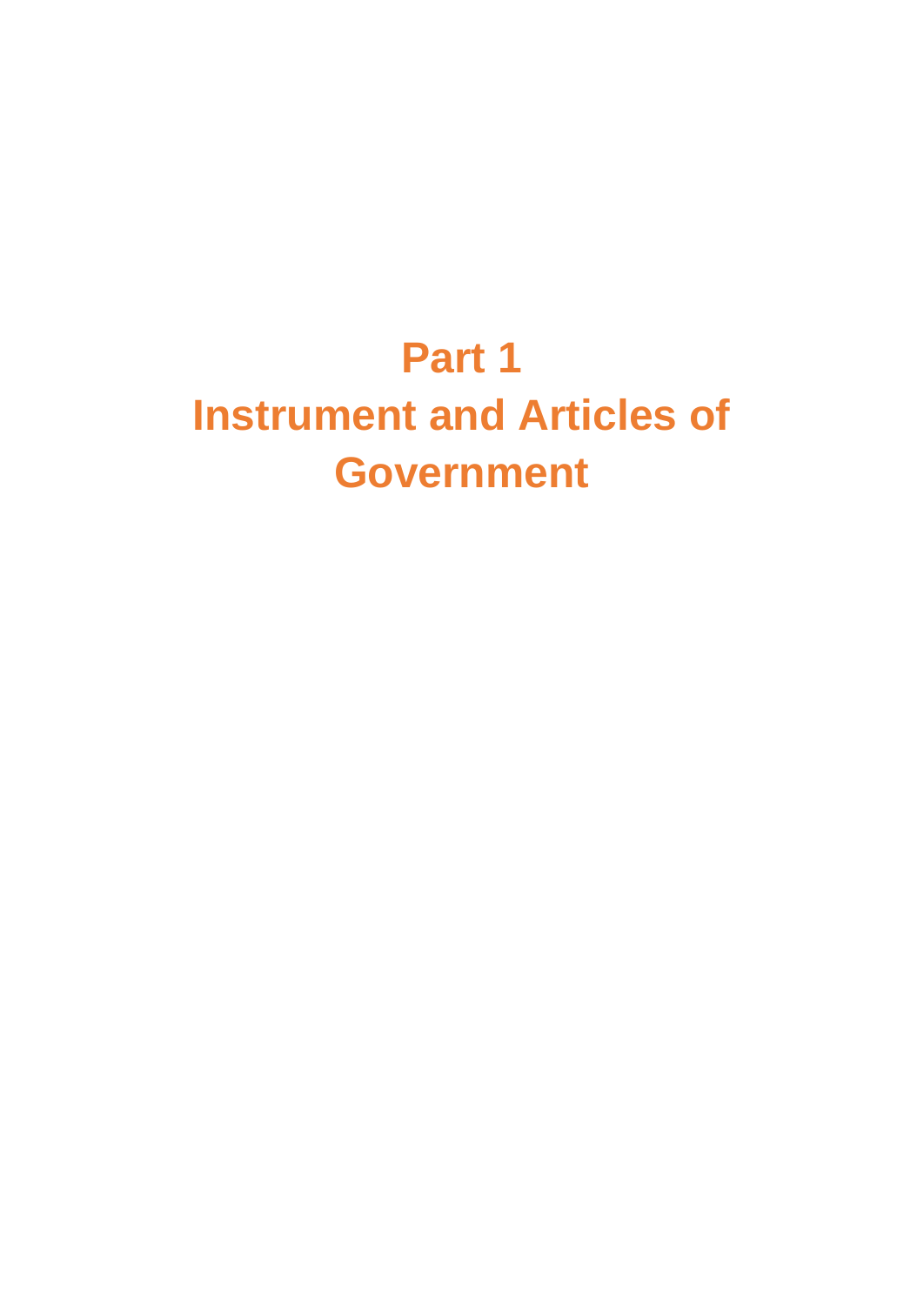# LTE GROUP CORPORATION INSTRUMENT OF GOVERNMENT

# **CONTENTS**

- 1. Interpretation of the terms used
- 2. Composition of the Corporation 3. Transitional arrangements
- 
- 4. Appointment of the members of the Corporation
- 5. Appointment of the Chair and Vice-Chair
- 6. Appointment of the Clerk to the Corporation
- 7. Persons who are ineligible to be members
- 8. The term of office of a member
- 9. Termination of membership
- 10. Remuneration of trustees
- 11. Members not to hold interests in matters relating to the institution
- 12. Meetings
- 13. Quorum
- 14. Proceedings of meetings
- 15. Minutes
- 16. Public access to meetings
- 17. Publication of minutes and papers
- 18. Copies of the Instrument of Government
- 19. Change of name of the Corporation
- 20. Application of the seal

# **Interpretation of the terms used**

**1.** In this Instrument of Government -

- (a) any reference to "the CEO" shall include a person acting as CEO;
- (b) "the Clerk" means the Company Secretary in their capacity as clerk to the corporation;
- (c) "the Corporation" means the Corporation of LTE Group (LTE Group Board);
- (d) "the institution" means LTE Group (an institution which the Corporation is established to conduct and for the time being conducted by the Corporation in exercise of its powers under the Further and Higher Education Act 1992(**1**));
- (e) "this Instrument" means this Instrument of Government;
- (f) "committees" means any meeting of any group or subset of members of the Corporation established to consider the business of the Corporation including Divisional Boards, Working Groups and Single Task Groups
- (g) "meeting" includes a meeting at which the members attending are present in more than one room, provided that by the use of video-conferencing or teleconferencing facilities it is possible for every person present at the meeting to communicate with each other;
- (h) "necessary skills" means skills and experience, other than professional qualifications, specified by the Corporation as appropriate for members to have;

(i) "staff member" and "student member" have the meanings given to them in clause 2; **1** 1992 c.13.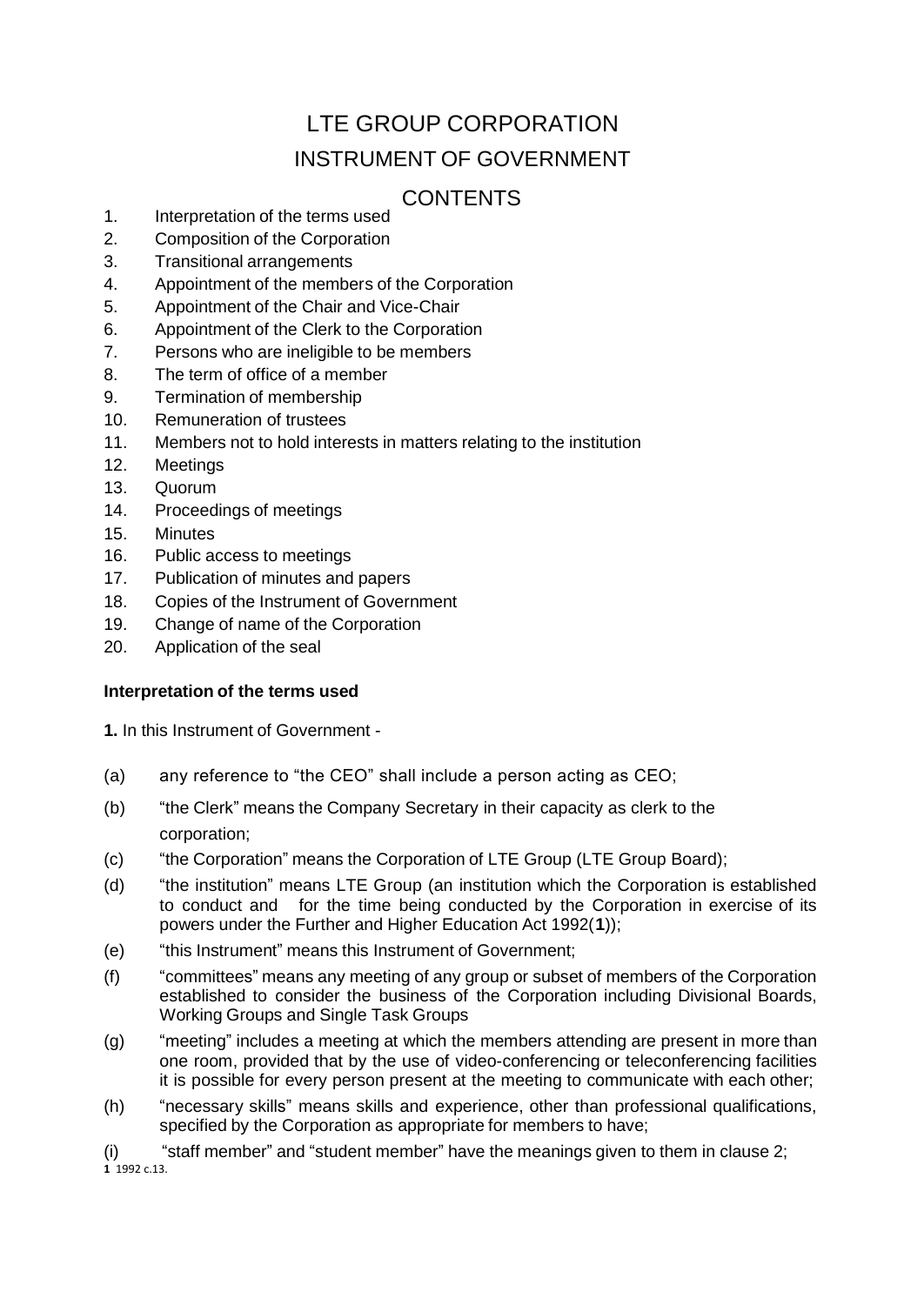- (j) "the previous Instrument of Government" means the Instrument of Government relating to the Corporation which had effect immediately before 1st January 2008;
- (k) "the Secretary of State" means the Secretary of State for Education or that Department which has the regulatory oversight of Further Education corporations;
- (l) "staff matters" means the remuneration, conditions of service, promotion, conduct, suspension, dismissal or retirement of staff;
- (m) "the students' union" means any association of students formed to further the educational purposes of the institution and the interests of students, as students;

# **Composition of the Corporation**

# **2. – (1)**

Subject to the transitional arrangements set out in clause 3, the Corporation shall consist of

- (a) at least ten (10) and up to twelve(12) members who appear to the Corporation to have the necessary skills to ensure that the Corporation carries out its functions under article 3 of the Articles of Government;
- (b) the CEO of the institution;
- (c) up to two members who are a members of the institution's staff and have a contract of employment with the institution; to be nominated and elected by staff ("staff members"); and
- (d) up to two members who are students at the institution and have been nominated by a recognised association representing such students ("student members").
- (e) A person, who is not for the time being enrolled as a student at the institution, shall nevertheless be treated as a student during any period of authorised absence from the institution for study, travel or for carrying out the duties of any office held by that person in the institution's students' union.
- (f) The appointing authority, as set out in clause 4, will decide whether a person is eligible for nomination, election and appointment as a member of the Corporation under paragraph (1).

#### **Transitional arrangements**

- **3.** Where, following the last determination under the previous Instrument of Government, the composition of the Corporation does not conform in number to that determination—
- (a) nothing in clauses 2 and 3 of this Instrument shall require the removal of members where the previous Instrument would not have required their removal; but
- (b) the Corporation shall ensure that any new appointments are made so that its composition conforms to the determination as soon as possible.

#### **Appointment of the members of the Corporation**

**4.**

(1) Subject to paragraph (2) below the Corporation is the appointing authority in relation to the appointment of all its members.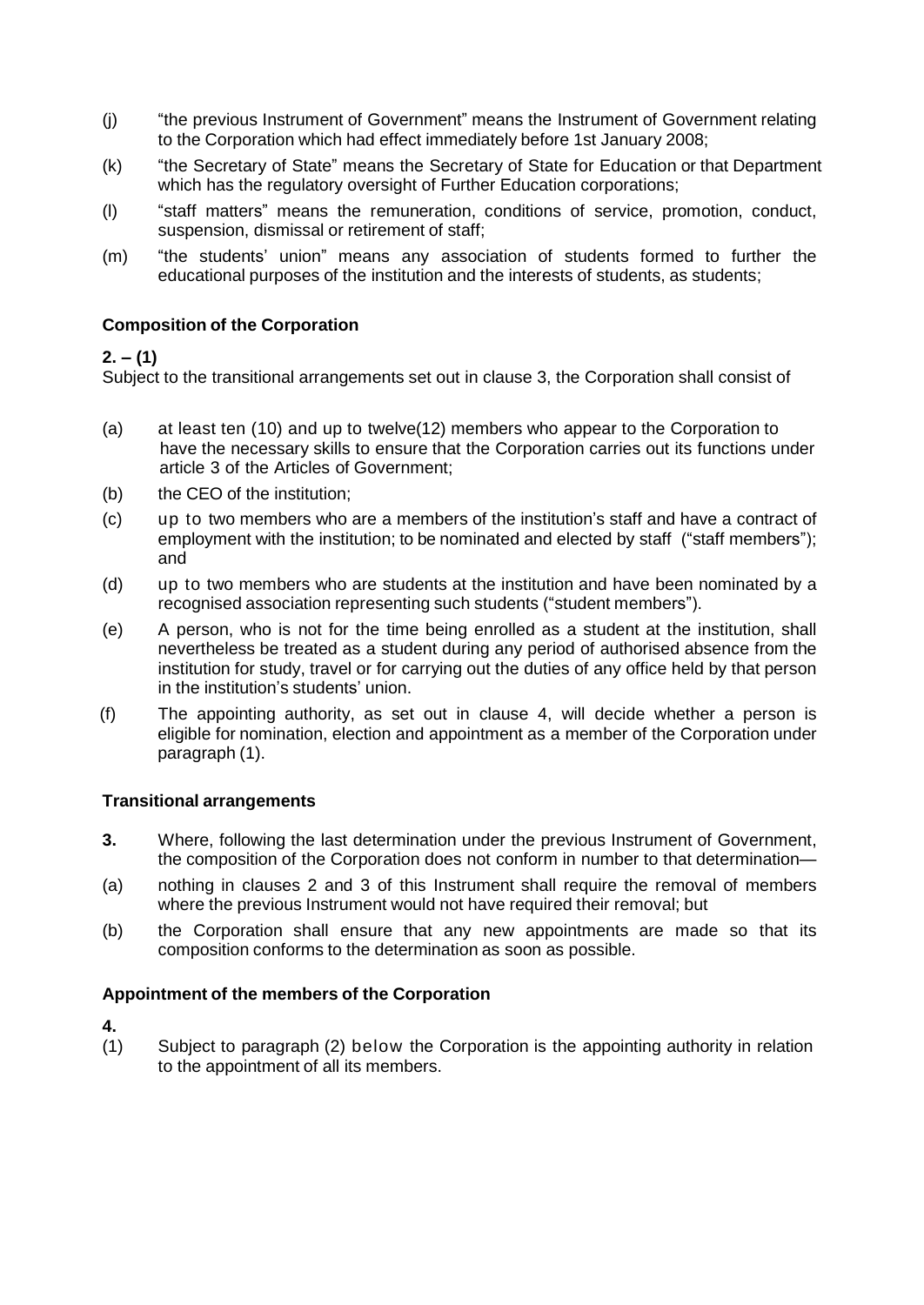- (2) If the number of members falls below the number needed for a quorum, the Secretary of State is the appointing authority in relation to the appointment of those members needed for a quorum.
- (3) The appointing authority may decline to appoint a person as a staff or student member if -
- (a) it is satisfied that the person has been removed from office as a member of a further education corporation in the previous ten years; or
- (b) the appointment of the person would contravene any rule or bye-law made under article 23 of the Articles of Government concerning the number of terms of office which a person may serve, provided that such rules or bye-laws make the same provision for each category of members appointed by the appointing authority; or
- (c) the person is ineligible to be a member of the corporation because of clause 7.
- (4) Where the office of any member becomes vacant the appointing authority shall as soon as practicable take all necessary steps to appoint a new member to fill the vacancy.

#### **Appointment of the Chair and Vice-Chair**

**5.**

- (1) The members of the Corporation shall appoint a Chair from among themselves.
- (2) The members of the Corporation may appoint a Vice Chair from among themselves.
- (3) Neither the CEO nor any staff or student member shall be eligible to be appointed as Chair or Vice-Chair or to act as Chair in their absence.
- (4) If the Chair is absent from any meeting of the Corporation, the members present shall choose someone from among themselves to act as Chair for that meeting.
- (5) The Chair shall hold office for such period as the Corporation decides.
- (6) The Chair may resign from office at any time by giving notice in writing to the Clerk.
- (7) If the Corporation is satisfied that the Chair is unfit or unable to carry out the functions of office, it may give written notice, removing the Chair from office and the office shall then be vacant.
- (8) At the last meeting before the end of the term of office of the Chair, or at the first meeting following the Chair's resignation or removal from office, the members shall appoint a replacement from among themselves.
- (9) At the end of their term of office, the Chair shall be eligible for reappointment.
- (10) Paragraph (9) is subject to any rule or bye-law made by the Corporation under article 23 of the Articles of Government concerning the number of terms of office which a person may serve.
- (11) If the Corporation has appointed a Vice Chair paragraphs (4) to (10) shall also apply to that position.

#### **Appointment of the Clerk to the Corporation**

**6.**

(1) The Corporation shall appoint a person to serve as its Clerk, but the CEO may not be appointed as Clerk.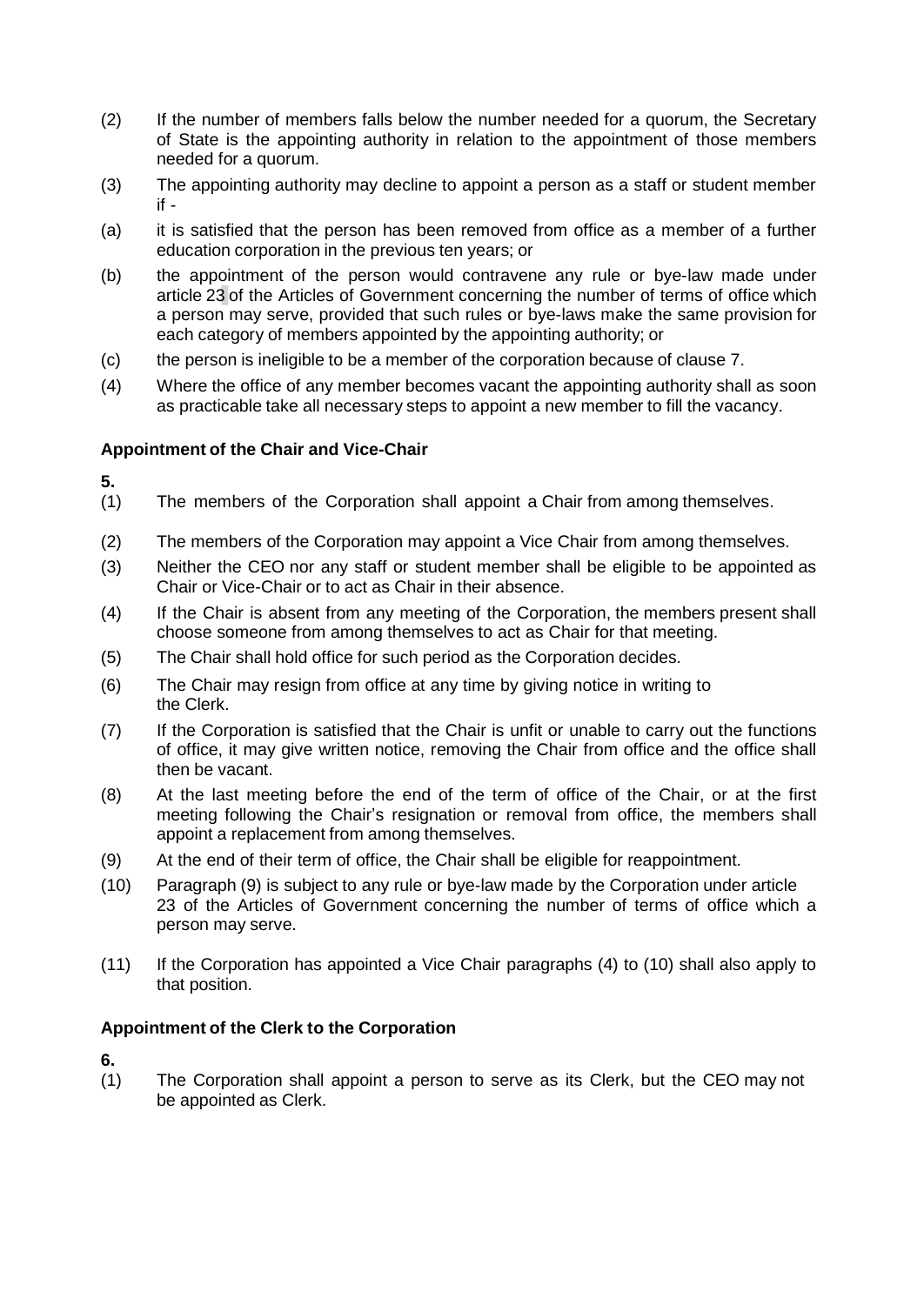- (2) In the temporary absence of the Clerk, the Corporation shall appoint a person to serve as a temporary Clerk, but the CEO may not be appointed as temporary Clerk.
- (3) Any reference in this Instrument to the Clerk shall include a temporary Clerk appointed under paragraph (2).
- (4) Subject to clause 13, the Clerk shall be entitled to attend all meetings of the Corporation and any of its committees.
- (5) The Clerk may also be a member of staff at the institution

#### **Persons who are ineligible to be members**

- **7.**
- (1) No one under the age of 18 years may be a member.
- (2) The Clerk may not be a member
- (3) A person who is a member of staff of the institution may not be, or continue as, a member, except as a staff member or in the capacity of CEO.
- (4) Eligibility for payments made for services as a trustee as set out in clause 10 shall not constitute a contract of employment for the purposes of (3) above.
- (5) Paragraph (3) does not apply to a student who is employed by the Corporation in connection with the student's role as an officer of a students' union.
- (6) Subject to paragraphs (6) and (7), a person shall be disqualified from holding, or from continuing to hold, office as a member, if that person has been adjudged bankrupt or is the subject of a bankruptcy restrictions order, an interim bankruptcy restrictions order or a bankruptcy restrictions undertaking within the meaning of the Insolvency Act 1986(**2**), or if that person has made a composition or arrangement with creditors, including an individual voluntary arrangement.
- (7) Where a person is disqualified by reason of having been adjudged bankrupt or by reason of being the subject of a bankruptcy restrictions order, an interim bankruptcy restrictions order or a bankruptcy restrictions undertaking, that disqualification shall cease -
- (a) on that person's discharge from bankruptcy, unless the bankruptcy order has before then been annulled; or
- (b) if the bankruptcy order is annulled, at the date of that annulment; or
- (c) if the bankruptcy restrictions order is rescinded as a result of an application under section 375 of the Insolvency Act 1986, on the date so ordered by the court; or
- (d) if the interim bankruptcy restrictions order is discharged by the court, on the date of that discharge; or
- (e) if the bankruptcy restrictions undertaking is annulled, at the date of that annulment.
- (8) Where a person is disqualified by reason of having made a composition or arrangement with creditors, including an individual voluntary arrangement, and then pays the debts in full, the disqualification shall cease on the date on which the payment is completed and in any other case it shall cease on the expiration of three years from the date on which the terms of the deed of composition, arrangement or individual voluntary arrangement are fulfilled.
- (9) Subject to paragraph (9), a person shall be disqualified from holding, or from continuing to hold, office as a member if -
- (a) within the previous five years that person has been convicted, whether in the United Kingdom or elsewhere, of any offence and has received a sentence of imprisonment, whether suspended or not, for a period of three months or more, without the option of a fine; or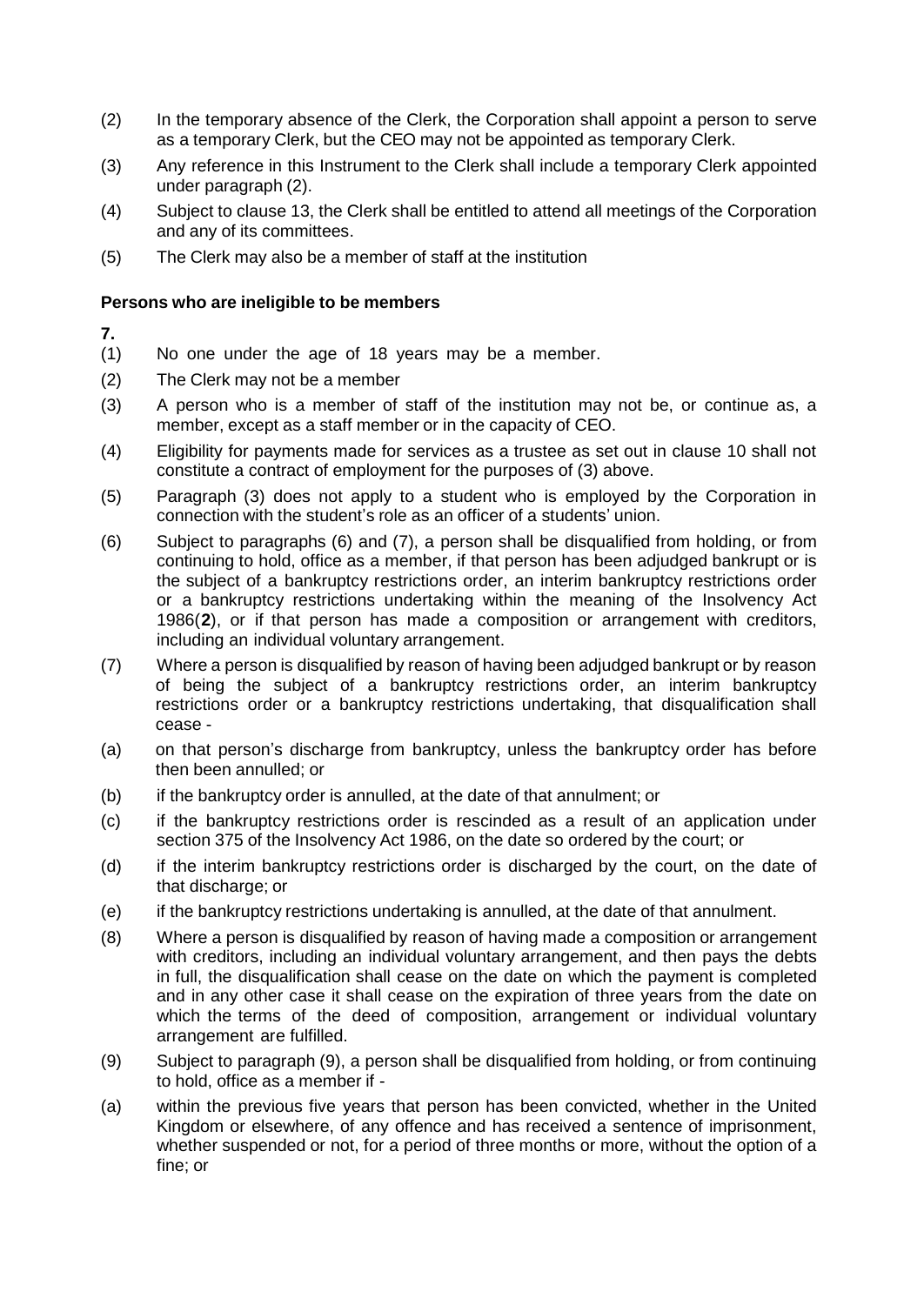**2** 1986.c.45 as amended by the Enterprise Act 2002 (c. 40)

- (b) within the previous twenty years that person has been convicted as set out in subparagraph (a) and has received a sentence of imprisonment, whether suspended or not, for a period of more than two and a half years; or
- (c) that person has at any time been convicted as set out in sub-paragraph (a) and has received a sentence of imprisonment, whether suspended or not, of more than five years.
- (10) For the purpose of this regulation there shall be disregarded any conviction by or before a court outside the United Kingdom for an offence in respect of conduct which, if it had taken place in the United Kingdom, would not have constituted an offence under the law then in force anywhere in the United Kingdom.
- (11) a member shall be required to give an annual undertaking to abide by the terms and conditions of appointment. A refusal by an individual to comply with this requirement will result in that person being disqualified from holding or continuing to hold office as a member.
- (12) Upon a member of the Corporation becoming disqualified from continuing to hold office under paragraphs (5) or (8), the member shall immediately give notice of that fact to the Clerk.

#### **The term of office of a member**

#### **8.**

- (1) A member of the Corporation shall hold and vacate office in accordance with the terms of the appointment, but the length of the term of office shall not exceed three years.
- (2) Members retiring at the end of their term of office shall be eligible for reappointment, and clause 4 shall apply to the reappointment of a member as it does to the appointment of a member.
- (3) Paragraph (2) is subject to any rule or bye-law made by the Corporation under article 23 of the Articles of Government concerning the number of terms of office which a person may serve.

#### **Termination of membership**

#### **9.**

- (1) A member may resign from office at any time by giving notice in writing to the Clerk.
- $(2)$  If at any time the Corporation is satisfied that any member:  $-$
- (a) is unfit or unable to discharge the functions of a member ; or
- (b) is in breach of the terms and conditions of appointment; or
- (c) has been absent from meetings of the Corporation for a period longer than six consecutive months without the permission of the Corporation; or
- (d) has failed to evidence a successful outcome of any appraisal process as approved and adopted by the Corporation;

the Corporation may by notice in writing to that member remove the member from office and the office shall then be vacant.

(3) A member may be suspended by an order of the Chair for the duration of any investigation in connection with (2)(a) or (b) above.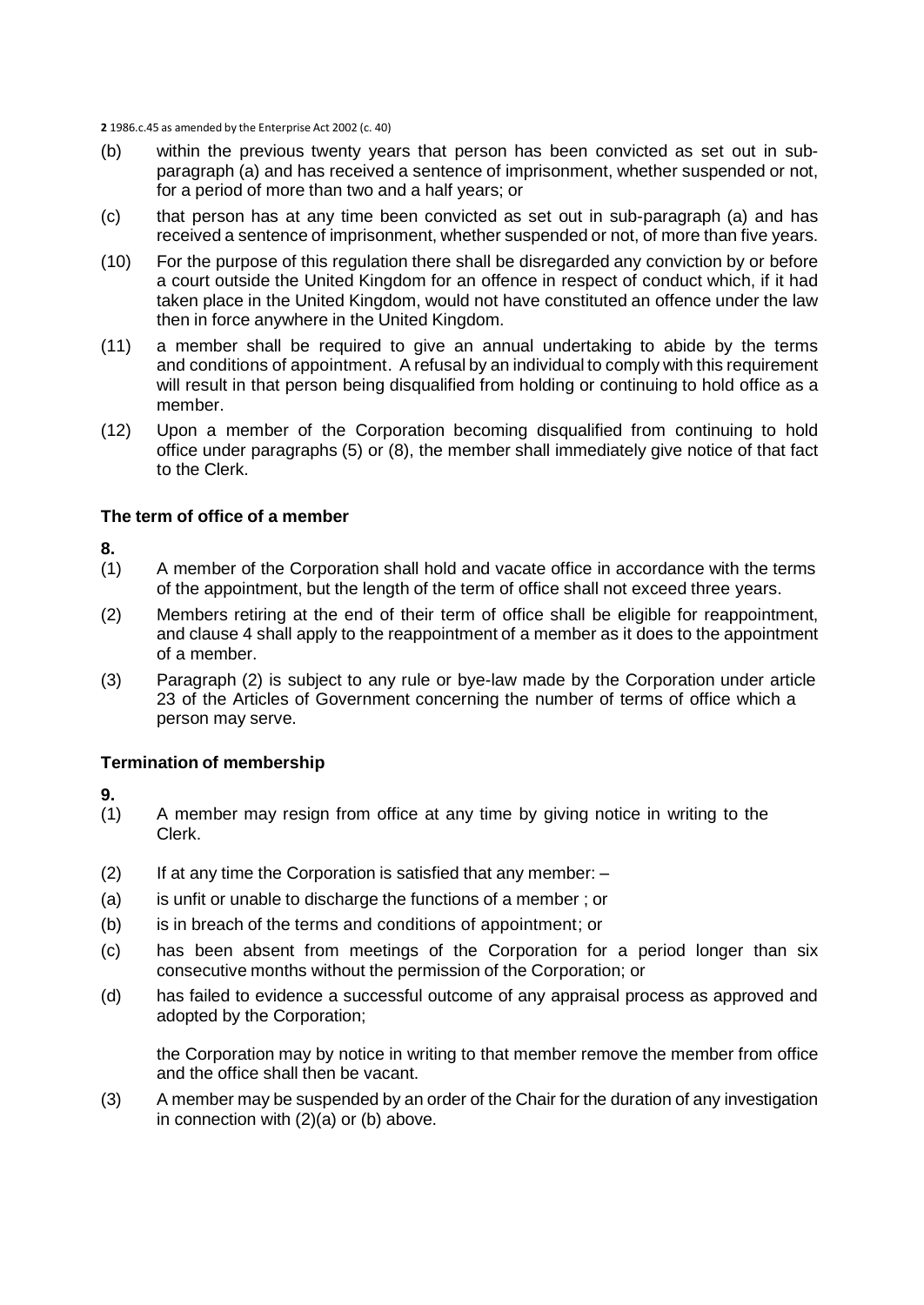- (4) Any person who is a member of the Corporation by virtue of being a member of the staff at the institution, including the CEO shall cease to hold office upon ceasing to be a member of the staff and the office shall then be vacant.
- (5) A student member shall cease to hold office:-
- (a) at the end of the student's final academic year, or at such other time in the year after ceasing to be a student as the Corporation may decide; or
- (b) if expelled from the institution,

and the office shall then be vacant.

# **Remuneration of Trustees**

**10.**

- (1) A member or committee member may receive remuneration or other benefit in money or moneys worth from the Corporation in respect of services provided to the Corporation in accordance with the terms set out in this clause 10.
- (2) Such remuneration shall be determined by the Governance Performance Review Panel on a case by case basis and, subject to any adjustment in accordance with paragraph (3), shall be limited as follows:
	- (a) the Chair may receive up to a maximum of £7,500 per annum;
	- (b) the chair of any committee may receive up to a maximum of £5,000 per annum; and
	- (c) other members and committee members may receive up to a maximum of £3,000 per annum.
- (3) In each academic year the Governance Performance Review Panel shall review the maximum amounts payable to members and committee members under paragraph (2), and may, having taken financial advice on the effects of inflation, increase such maximum amounts (with effect from 1 August in such year) in line inflation only.
- (4) Any amendment of this clause by the members is subject to prior written consent of the Charity Commission.
- (5) For the purpose of this clause, the term 'Governance Performance Review Panel' shall mean a panel set up by the Corporation to fulfil the purposes set out in this clause 10, which is made up of stakeholders and persons independent to the Corporation. For the avoidance of doubt no members, committee members or employees of the Corporation will sit on the Governance Performance Review Panel.

#### **Members not to hold interests in matters relating to the institution**

- $(1)$  A member to whom paragraph 10(2) applies shall –
- (a) disclose to the Corporation the nature and extent of the interest; and
- (b) if present at a meeting of the Corporation, or of any of its committees, at which such supply, contract or other matter as is mentioned in paragraph 10(2) is to be considered, not take part in the consideration or vote on any question with respect to it and not be counted in the quorum present at the meeting in relation to a resolution on which that member is not entitled to vote; and
- (c) withdraw, if present at a meeting of the Corporation, or any of its committees, at which such supply, contract or other matter as is mentioned in paragraph 10(2) is to be considered, where required to do so by a majority of the members of the Corporation or committee present at the meeting.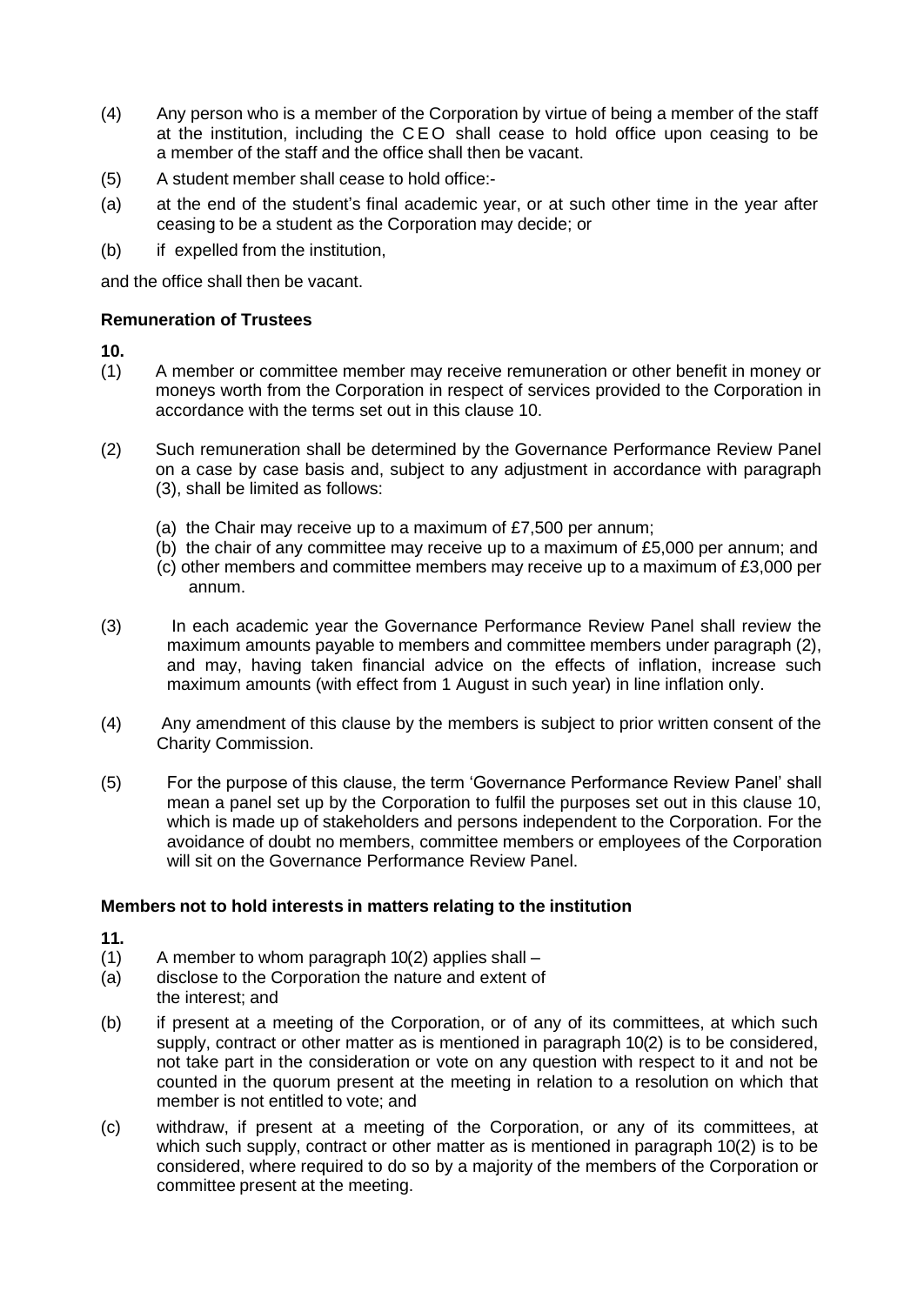- (2) This paragraph applies to a member who
- (a) has any financial interest in -
- (i) the supply of work to the institution, or the supply of goods for the purposes of the institution;
- (ii) any contract or proposed contract concerning the institution; or
- (iii) any other matter relating to the institution; or
- (b) has a contract of employment or other appointment with a competitor organisation;
- (c) liabilities incurred by them arising out of their office or the Corporation obtaining such insurance has any other interest of a type specified by the Corporation in any matter relating to the institution.
- (3) This clause shall not prevent the members considering and voting upon proposals for the Corporation to insure them against and paying the premium.
- (4) Where the matter under consideration by the Corporation or any of its committees relates to the pay and conditions of all staff, or all staff in a particular class, a staff member—
- (a) need not disclose a financial interest; and
- (b) may take part in the consideration of the matter, vote on any question with respect to it and count towards the quorum present at that meeting, provided that in so doing, the staff member acts in the best interests of the Corporation as a whole and does not seek to represent the interests of any other person or body, but
- (c) shall withdraw from the meeting if the matter is under negotiation with staff and the staff member is representing any of the staff concerned in those negotiations.
- (5) The Clerk shall maintain a register of the interests of the members which have been disclosed and the register shall be made available during normal office hours at the institution to any person wishing to inspect it.

#### **Meetings**

**12.**

- (1) The Corporation shall meet at least quarterly, and shall hold such other meetings as may be necessary.
- (2) Subject to paragraphs (4) and (5) and to clause 12(4), all meetings shall be called by the Clerk, who shall, at least seven calendar days before the date of the meeting, send to the members of the Corporation written notice of the meeting and a copy of the proposed agenda.
- (3) If it is proposed to consider at any meeting the remuneration, conditions of service, conduct, suspension, dismissal or retirement of the Clerk, the Chair shall, at least seven calendar days before the date of the meeting, arrange to send to the members a copy of the agenda item concerned, together with any relevant papers.
- (4) A meeting of the Corporation, called a "special meeting", may be called at any time by the Chair or at the request in writing of any five members.
- (5) Where the Chair, or in the Chair's absence the Vice-Chair, decides that there are matters requiring urgent consideration, the written notice convening the special meeting and a copy of the proposed agenda may be given within less than seven calendar days.
- (6) Every member shall act in the best interests of the Corporation and shall not be bound to speak or vote by mandates given by any other body or person.

# **Quorum**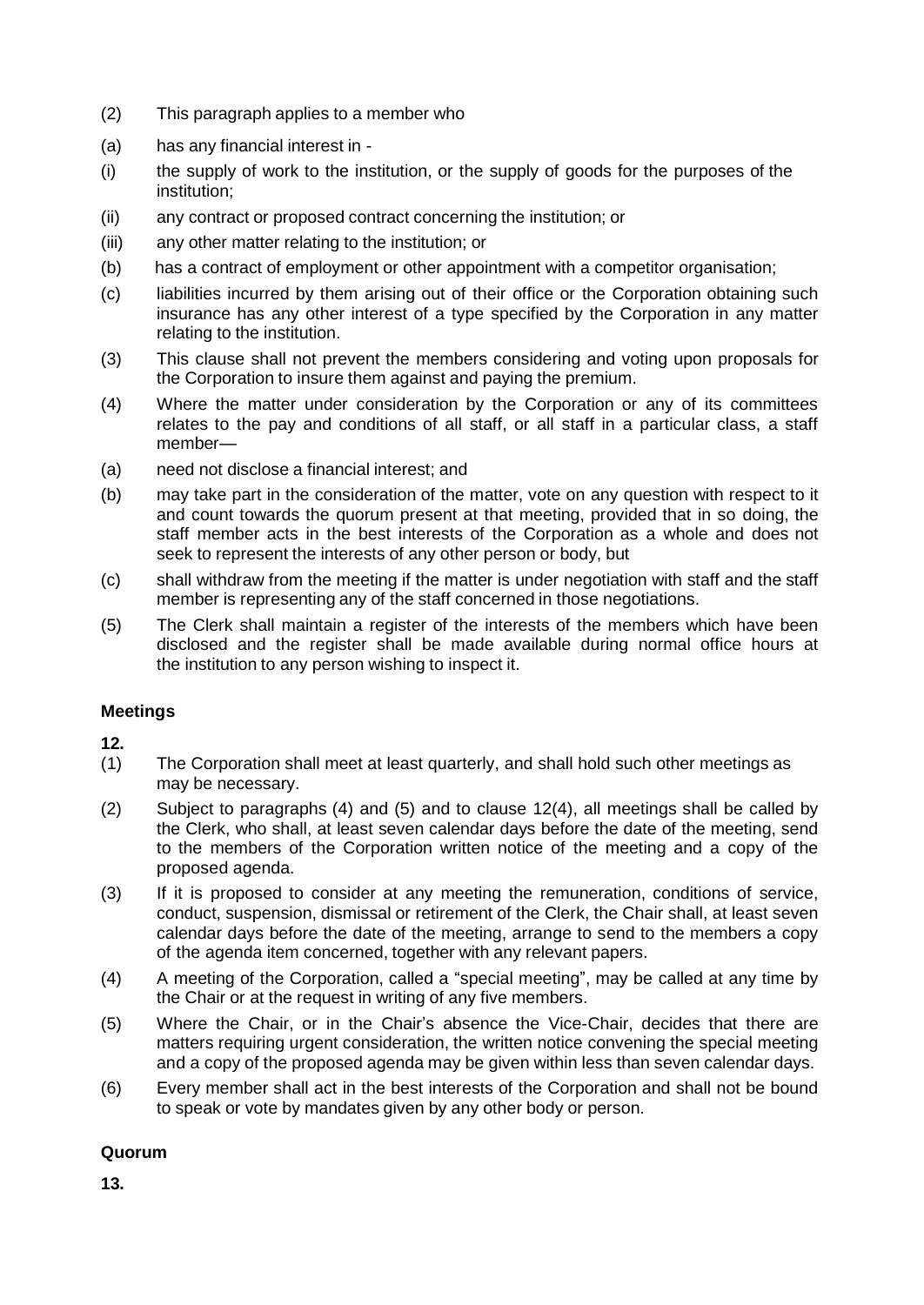- (1) Meetings of the Corporation shall be quorate if the number of members present is at least 40% of the total number of members, determined according to clause 3 (and for these purposes "present includes being present by suitable electronic means in which members are all able to communicate with each other).
- (2) If the number of members present for a meeting of the Corporation does not constitute a quorum, the meeting shall not be held.
- (3) If during a meeting of the Corporation there ceases to be a quorum, the meeting shall be terminated at once.
- (4) If a meeting cannot be held or cannot continue for lack of a quorum, the Chair may call a special meeting as soon as it is convenient.

#### **Proceedings of meetings**

- (1) Every question to be decided at a meeting of the Corporation shall be decided by a majority of the votes cast by members present and entitled to vote on the question.
- (2) Where, at a meeting of the Corporation, there is an equal division of votes on a question to be decided, the Chair of the meeting shall have a second or casting vote.
- (3) A member may not vote by proxy or by way of postal vote.
- (4) No resolution of the members may be rescinded or varied at a subsequent meeting unless consideration of the rescission or variation is a specific item of business on the agenda for that meeting.
- (5) Except as provided by procedures made pursuant to article 16 of the Articles of Government, a member of the Corporation who is a member of staff at the institution, (including the CEO if deemed necessary), shall withdraw—
- (a) from that part of any meeting of the Corporation, or any of its committees, at which staff matters relating solely to that member of the staff, as distinct from staff matters relating to all members of staff or all members of staff in a particular class, are to be considered;
- (b) from that part of any meeting of the Corporation, or any of its committees, at which that member's reappointment or the appointment of that member's successor is to be considered;
- (c) from that part of any meeting of the Corporation, or any of its committees, at which the matter under consideration concerns the pay or conditions of service of all members of staff, or all members of staff in a particular class, where the member of staff is acting as a representative (whether or not on behalf of a recognised trade union) of all members of staff or the class of staff (as the case may be); and
- (d) if so required by a resolution of the other members present, from that part of any meeting of the Corporation or any of its committees, at which staff matters relating to any member of staff holding a post senior to that member are to be considered, except those relating to the pay and conditions of all staff.
- (6) Except as provided by rules made under article 18 (3) of the Articles of Government relating to appeals and representations by students in disciplinary cases, a student member shall withdraw from that part of any meeting of the Corporation or any of its committees, at which a student's conduct, suspension or expulsion is to be considered.
- (7) In any case where the Corporation, or any of its committees, is to discuss staff matters relating to a member or prospective member of staff at the institution, a student member shall—
- (a) take no part in the consideration or discussion of that matter and not vote on any question with respect to it; and
- (b) where required to do so by a majority of the members, other than student members, of the Corporation or committee present at the meeting, withdraw from the meeting.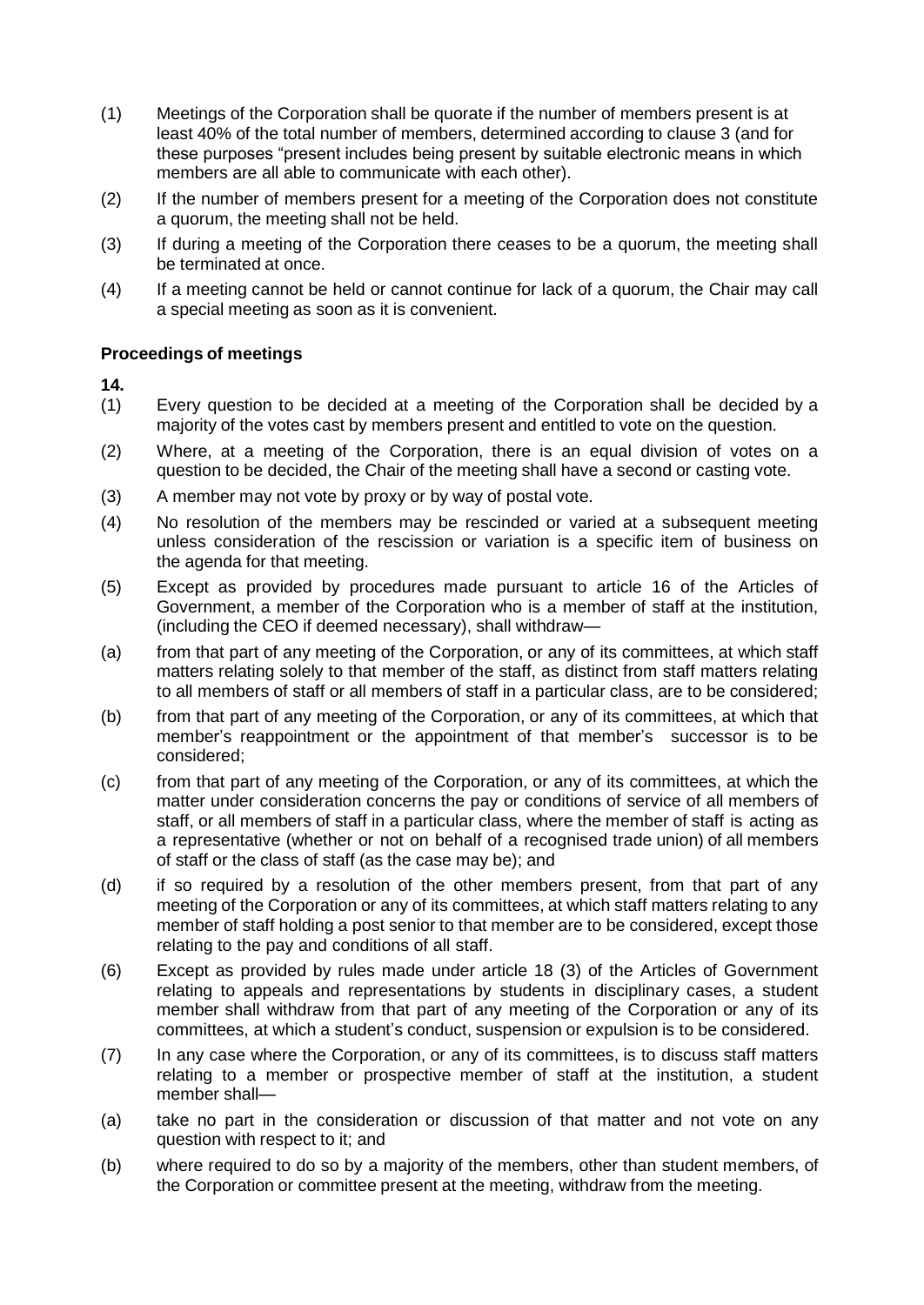- (8) The Clerk shall withdraw from that part of any meeting of the Corporation, or any of its committees, at which the Clerk's remuneration, conditions of service, conduct, suspension, dismissal or retirement in the capacity of Clerk are to be considered;
- (9) If the Clerk withdraws from a meeting, or part of a meeting, of the Corporation under paragraph (8), the Corporation shall appoint a person to act as Clerk during this absence.
- (10) If the Clerk withdraws from a meeting, or part of a meeting, of a committee of the Corporation, the Corporation shall appoint a person to act as Clerk to the committee during this absence.
- (11) A resolution or decision in writing agreed by the members of the Corporation who would have been entitled to vote upon it had it been proposed at a meeting shall be effective provided that:
- (a) a copy of the proposed resolution or decision has been sent to every member who (subject always to the preceding provisions of this clause **14)** would have been eligible to form part of any meeting of the Corporation, or any of its committees, at which the subject matter of the proposed resolution or decision would have been considered and voted upon and
- (b) a simple majority of the members of the Corporation has signified its agreement to the resolution or decision within the period of 28 days beginning with the date when such a resolution or decision was circulated.
- (12) A resolution or decision in writing may comprise several copies or documents containing the text of the resolution in like form to which one or more eligible members have signified their agreement.

#### **Minutes**

**15.**

- (1) Written minutes of every meeting of the Corporation shall be prepared, and, subject to paragraph (2), at every meeting of the Corporation the minutes of the last meeting shall be taken as an agenda item.
- (2) Paragraph (1) shall not require the minutes of the last meeting to be taken as an agenda item at a special meeting, but where they are not taken, they shall be taken as an agenda item at the next meeting which is not a special meeting.
- (3) Where minutes of a meeting are taken as an agenda item and agreed to be accurate, those minutes shall be signed as a true record by the Chair of the meeting.
- (4) Separate minutes shall be taken of those parts of meetings from which staff members, the CEO, student members or the Clerk have withdrawn from a meeting in accordance with clause 13(5), (6), (8), (9) or (10) and such persons shall not be entitled to see the minutes of that part of the meeting or any papers relating to it.

#### **Public access to meetings**

**16.**

The Corporation shall decide any question as to whether a person should be allowed to attend any of its meetings where that person is not a member, the Clerk or the CEO and in making its decision, it shall give consideration to clause 17(2).

#### **Publication of minutes and papers**

- (1) Subject to paragraph (2), the Corporation shall ensure that a copy of  $-$
- (a) the agenda for every meeting of the Corporation;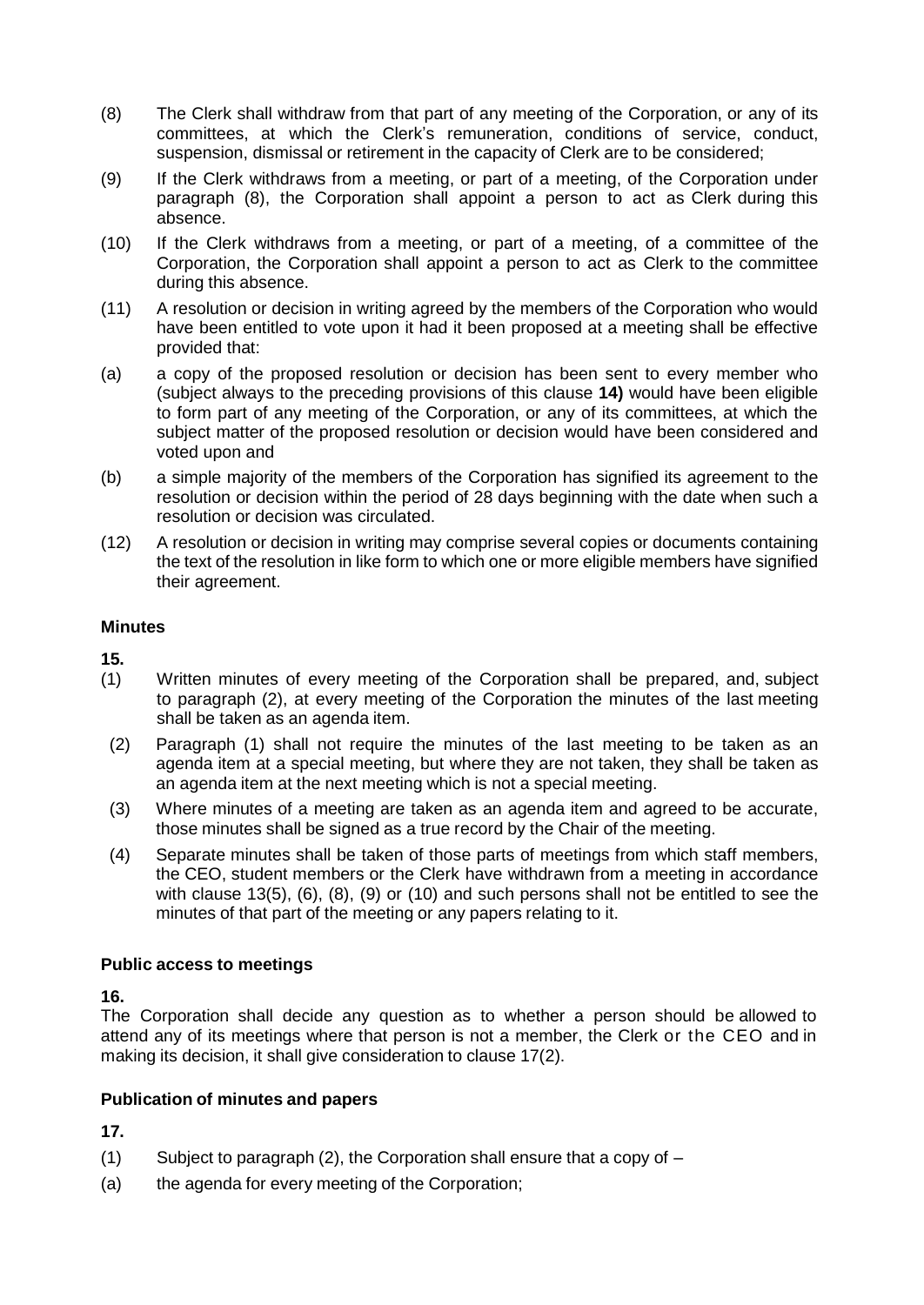- (b) the draft minutes of every such meeting, if they have been approved by the Chair of the meeting;
- (c) the signed minutes of every such meeting; and
- (d) any report, document or other paper considered at any such meeting,

shall as soon as possible be made available during normal office hours at the institution to any person wishing to inspect them.

- (2) There shall be excluded from any item made available for inspection any material relating to -
- (a) a named person employed at or proposed to be employed at the institution;
- (b) a named student at, or candidate for admission to, the institution;
- (c) the Clerk; or
- (d) any matter which, by reason of its nature, the Corporation is satisfied should be dealt with on a confidential basis.
- (3) The Corporation shall ensure that a copy of the draft or signed public minutes of every meeting of the Corporation, under paragraph (1), shall be placed on the institution's website, and shall, despite any rules the Corporation may make regarding the archiving of such material, remain on its website for a minimum period of 12 months.
- (4) The Corporation shall review regularly all material excluded from inspection under paragraph (2)(d) and make any such material available for inspection where it is satisfied that the reason for dealing with the matter on a confidential basis no longer applies, or where it considers that the public interest in disclosure outweighs that reason.

# **Copies of the Instrument of Government**

#### **18.**

A copy of this Instrument shall be given free of charge to every member of the Corporation and at a charge not exceeding the cost of copying or free of charge to any other person who so requests a copy, and shall be available for inspection at the institution upon request, during normal office hours, to every member of staff and every student.

#### **Change of name of the Corporation**

#### **19.**

The Corporation may change its name with the approval of the Secretary of State.

# **Application of the seal**

- (1) The application of the seal of the Corporation shall be authenticated by—
- (a) the signature of either the Chair or of some other member authorised either generally or specially by the Corporation to act for that purpose; and
- (b) the signature of any other member.
- (2) members may not sign to authenticate the seal if the document relates to an issue for which they have declared an interest.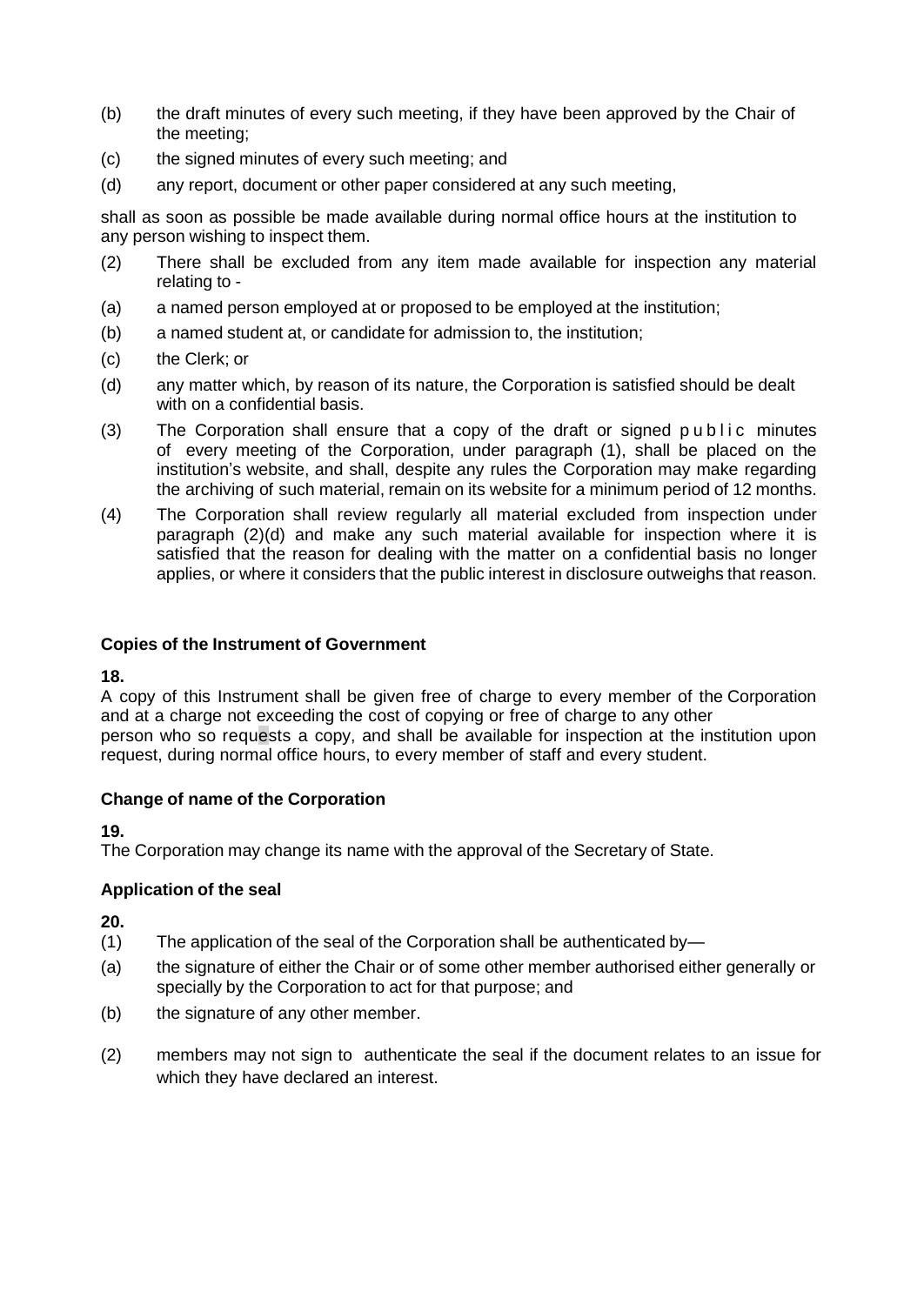# **LTE GROUP CORPORATION**

# **ARTICLES OF GOVERNMENT**

#### **CONTENTS**

- 1. Interpretation of the terms used
- 2. Conduct of the institution
- 3. Responsibilities of the Corporation, the CEO and the Clerk
- 4. The establishment of committees and delegation of functions generally
- 5. The appointments committee
- 6. The audit committee
- 7. Composition of committees
- 8. Access to committees by non-members and publication of minutes
- 9.,10., 11. Delegable and non-delegable functions
- 12., 13 Appointment and promotion of staff
- 14. Rules relating to the conduct of staff
- 15. Academic freedom
- 16. Grievance, suspension and disciplinary procedures
- 17. Suspension and dismissal of the Clerk
- 18. Students
- 19. Financial matters
- 20. Co-operation with funding agency auditors
- 21. Internal audit
- 22. Accounts and audit of accounts
- 23. Rules and bye-laws
- 24. Copies of Articles of Government and rules and bye-laws
- 25. Modification or replacement of I&A
- 26. Dissolution of the Corporation

# **Interpretation of the terms used**

- **1.** In these Articles of Government -
- (a) any reference to "the CEO" shall include a person acting as CEO;
- (b) "the Articles" means these Articles of Government;
- (c) "Chair" and "Vice-Chair" mean respectively the Chair and Vice-Chair of the Corporation appointed under clause 5 of the Instrument of Government;
- (d) "the Clerk" has the same meaning as in the Instrument of Government;
- $(e)$  "the Corporation" has the same meaning as in the Instrument of Government; (f) "committee" has the same meaning as in the Instrument of Government.
- (g) "funding agency auditors" means any auditor engaged or authorised by a body from which the corporation receives funding, and which the financial memorandum agreed therewith requires the corporation to allow access
- (h) "staff member" and "student member" have the same meanings as in the Instrument of Government;
- (i) "the Secretary of State" means the Secretary of State for Education;
- (j) "senior post" means the post of CEO and such other senior posts as the Corporation may decide for the purposes of these Articles;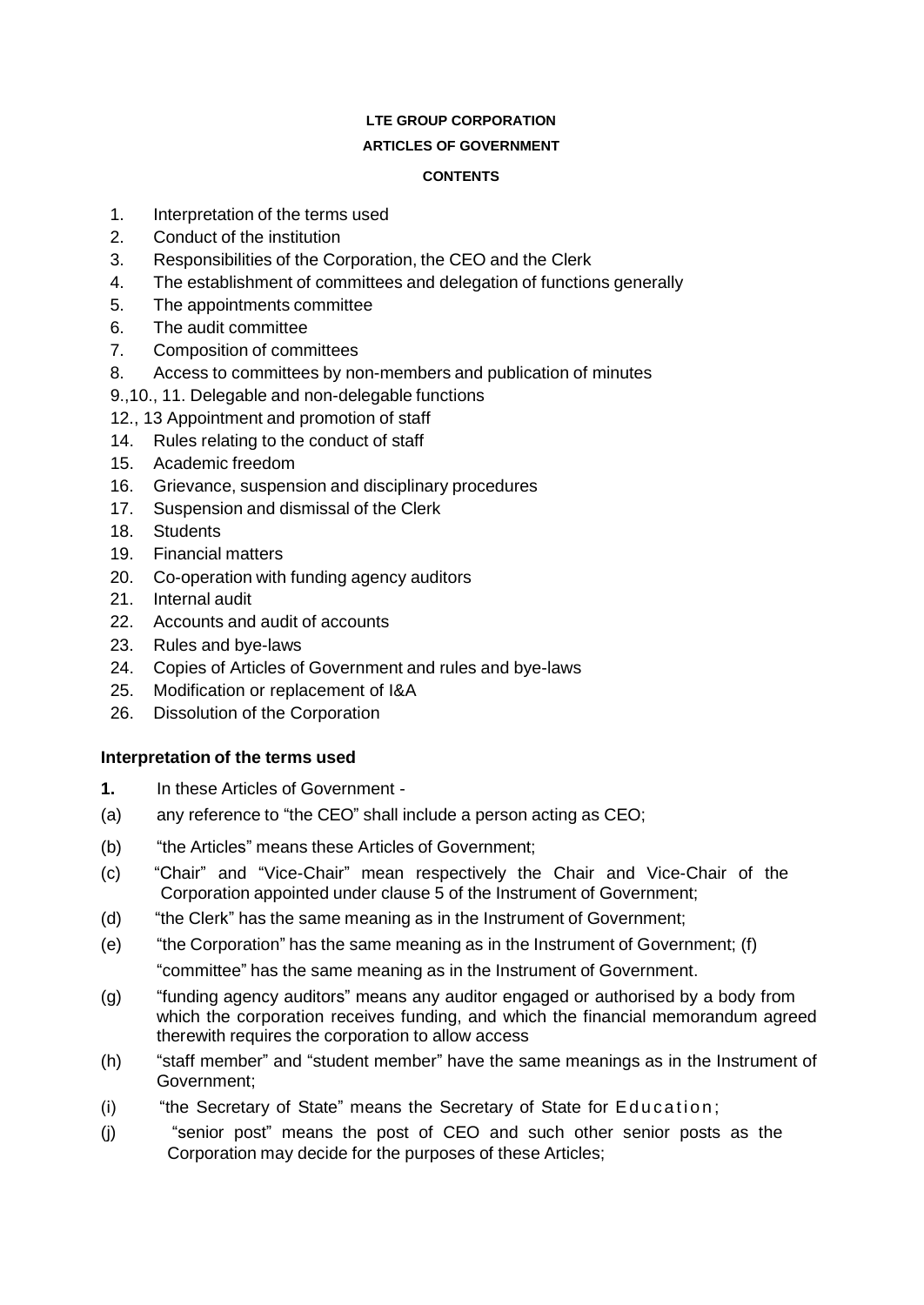- (k) "the staff" means all the staff who have a contract of employment with the institution;
- (l) "the students' union" has the same meaning as in the Instrument of Government.

# **Conduct of the institution**

**2.** The institution shall be conducted in accordance with the provisions of the Instrument of Government, these Articles, any rules or bye-laws made under these Articles and any trust deed regulating the institution.

# **Responsibilities of the Corporation, the CEO and the Clerk**

- **3.**
- (1) The Corporation shall be responsible for the following functions—
- (a) the determination and periodic review of the educational character and mission of the institution and the oversight of its activities;
- (b) publishing arrangements for obtaining the views of staff and students on the determination and periodic review of the educational character and mission of the institution and the oversight of its activities:
- (c) approving the quality strategy of the institution;
- (d) the effective and efficient use of resources, the solvency of the institution and the Corporation and safeguarding their assets;
- (e) approving annual estimates of income and expenditure;
- (f) the appointment, grading, suspension, dismissal and determination of the pay and conditions of service of the holders of senior posts and the Clerk, including, where the Clerk is, or is to be appointed as, a member of staff, the Clerk's appointment, grading, suspension, dismissal and determination of pay in the capacity of a member of staff; and
- (g) setting a framework for the pay and conditions of service of all other staff.
- (2) Subject to the responsibilities of the Corporation, CEO shall be responsible for the following functions-
- (a) making proposals to the Corporation about the educational character and mission of the institution and implementing the decisions of the Corporation;
- (b) the determination of the institution's academic and other activities;
- (c) preparing annual estimates of income and expenditure for consideration and approval by the Corporation, and the management of budget and resources within the estimates approved by the Corporation;
- (d) the organisation, direction and management of the institution and leadership of the staff;
- (e) the appointment, assignment, grading, appraisal, suspension, dismissal and determination, within the framework set by the Corporation, of the pay and conditions of service of staff, other than the holders of senior posts or the Clerk, where the Clerk is also a member of the staff; and
- (f) maintaining student discipline and, within the rules and procedures provided for within these Articles, suspending or expelling students on disciplinary grounds or expelling students for academic reasons.
- (3) The Clerk shall be responsible for the following functions: -
- (a) advising the Corporation with regard to the operation of its powers;
- (b) advising the Corporation with regard to procedural matters;
- (c) advising the Corporation with regard to the conduct of its business; and
- (d) advising the Corporation with regard to matters of governance practice.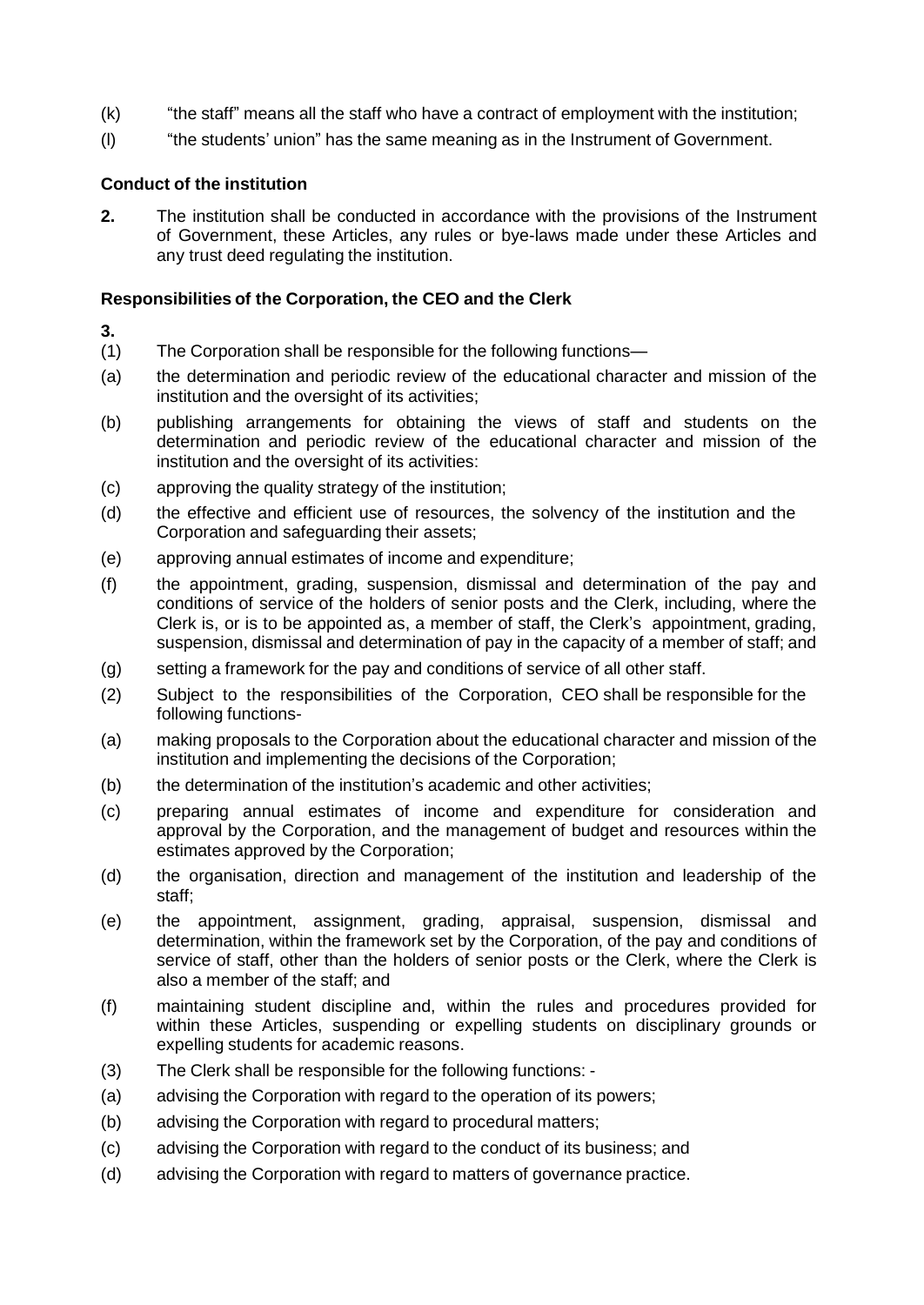# **The establishment of committees and delegation of functions generally**

**4.** 

- (1) The Corporation may establish committees for any purpose or function, other than those assigned in these Articles to the CEO or Clerk and may delegate powers to-
- (a) such committees;
- (b) the Chair, or in the Chair's absence, and if appointed, the Vice-Chair; or
- (c) the CEO.
- (2) The number of members of a standing committee and the terms on which they are to hold and to vacate office, shall be decided by the Corporation;
- (3) The number and members of a single task group may be decided by the Chair under delegated powers;
- (4) The Corporation may also establish committees under collaboration arrangements made with other further education institutions or maintained schools (or with both), and such joint committees shall be subject to any regulations made under section 166 of the Education and Inspections Act 2006(**3**) governing such arrangements.

#### **The appointments committee**

 $\frac{5}{(1)}$ The Corporation shall establish a committee to include in its remit the requirement to advise on the appointment of members (other than as a staff or student member).

## **The audit & risk committee**

**6.**

- (1) The Corporation shall establish a committee, to be known as the "audit & risk committee", to advise on matters relating to the Corporation's audit arrangements and systems of internal control.
- (2) The audit & risk committee shall consist of at least three persons and shall operate in accordance with the requirements of any regulatory body to which the Corporation is subject.

**(3)** 2006 c.40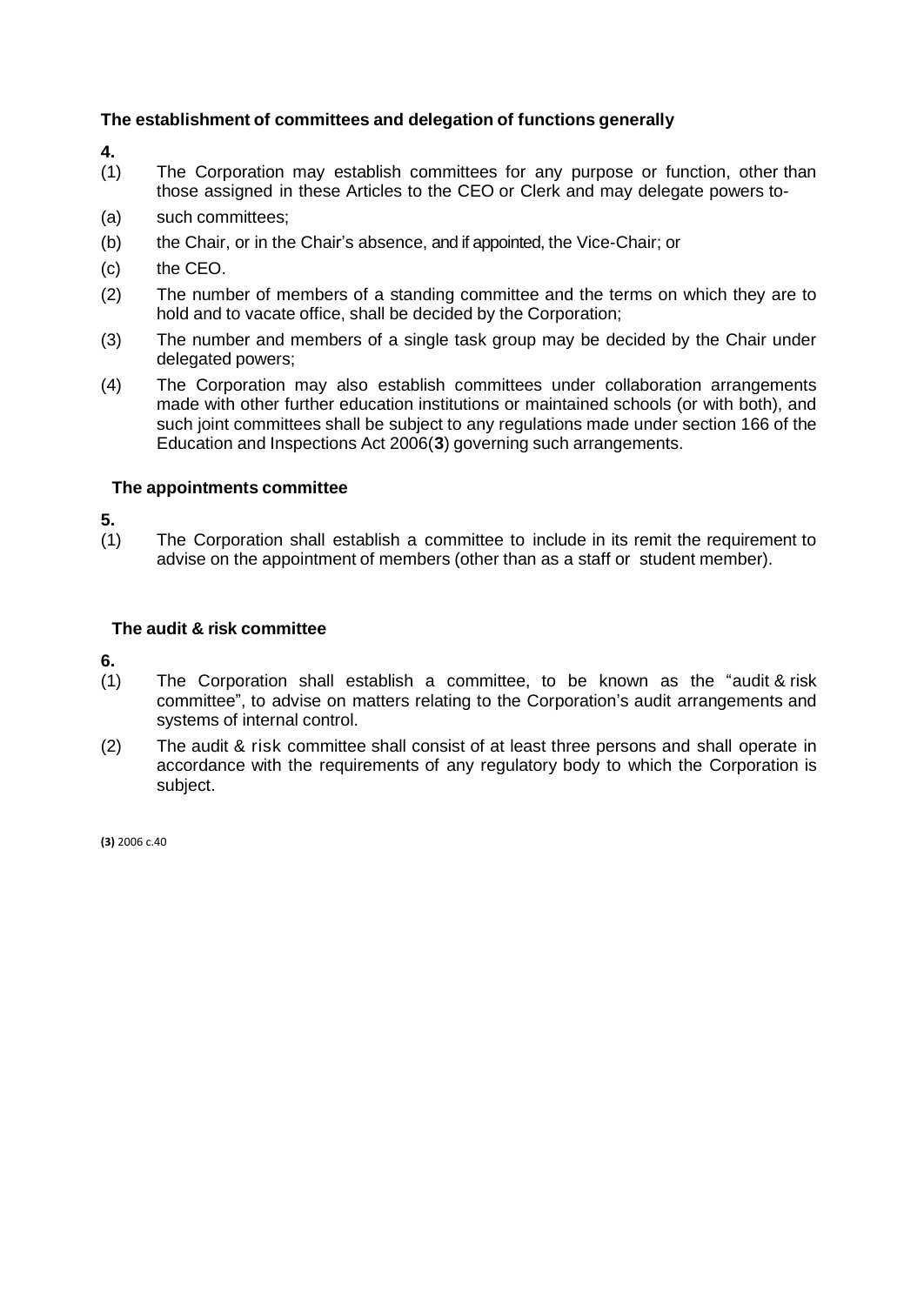# **Composition of committees**

**7.** Any committee, board or single task group established by the Corporation, other than the committee referred to in article 10, may include persons who are not members of the Corporation.

# **Access to committees by non-members and publication of minutes**

- **8.** The Corporation shall ensure that:—
- (a) a written statement of its policy regarding attendance at committee meetings by persons who are not committee members;
- (b) the public minutes of committee meetings, if they have been approved by the Chair of the meeting,

are published on the institution's website and made available for inspection at the institution by any person, during normal office hours.

# **Delegable and non-delegable functions**

- **9.** The Corporation shall not delegate the following functions-
- (a) the determination of the educational character and mission of the institution;
- (b) the approval of the annual estimates of income and expenditure;
- (c) the responsibility for ensuring the solvency of the institution and the Corporation and for safeguarding their assets;
- (d) the appointment of the CEO or holder of a senior post;
- (e) the appointment of the Clerk, (including, where the Clerk is, or is to be, appointed as a member of staff the Clerk's appointment in the capacity of a member of staff); and
- (f) the modification or revocation of these Articles.

**10.**

- (1) The Corporation may not delegate -
- (a) the consideration of the case for dismissal, and
- (b) the power to determine an appeal in connection with the dismissal of the CEO, the Clerk or the holder of a senior post, other than to a committee of members of the Corporation.
- (2) The Corporation shall make rules specifying the way in which a committee having functions under paragraph (1) shall be established and conducted.
- **11.** The CEO may delegate functions to the holder of any other senior post other than-
- (a) the management of budget and resources; and
- (b) any functions that have been delegated to the CEO by the Corporation.

#### **Appointment and promotion of staff**

- (1) Where there is a vacancy or expected vacancy in a senior post, the Corporation may -
- (a) advertise the vacancy or use any other appropriate means to ensure that the vacancy is brought to the attention of the relevant potential candidates
- (b) the Corporation shall appoint a selection panel consisting of -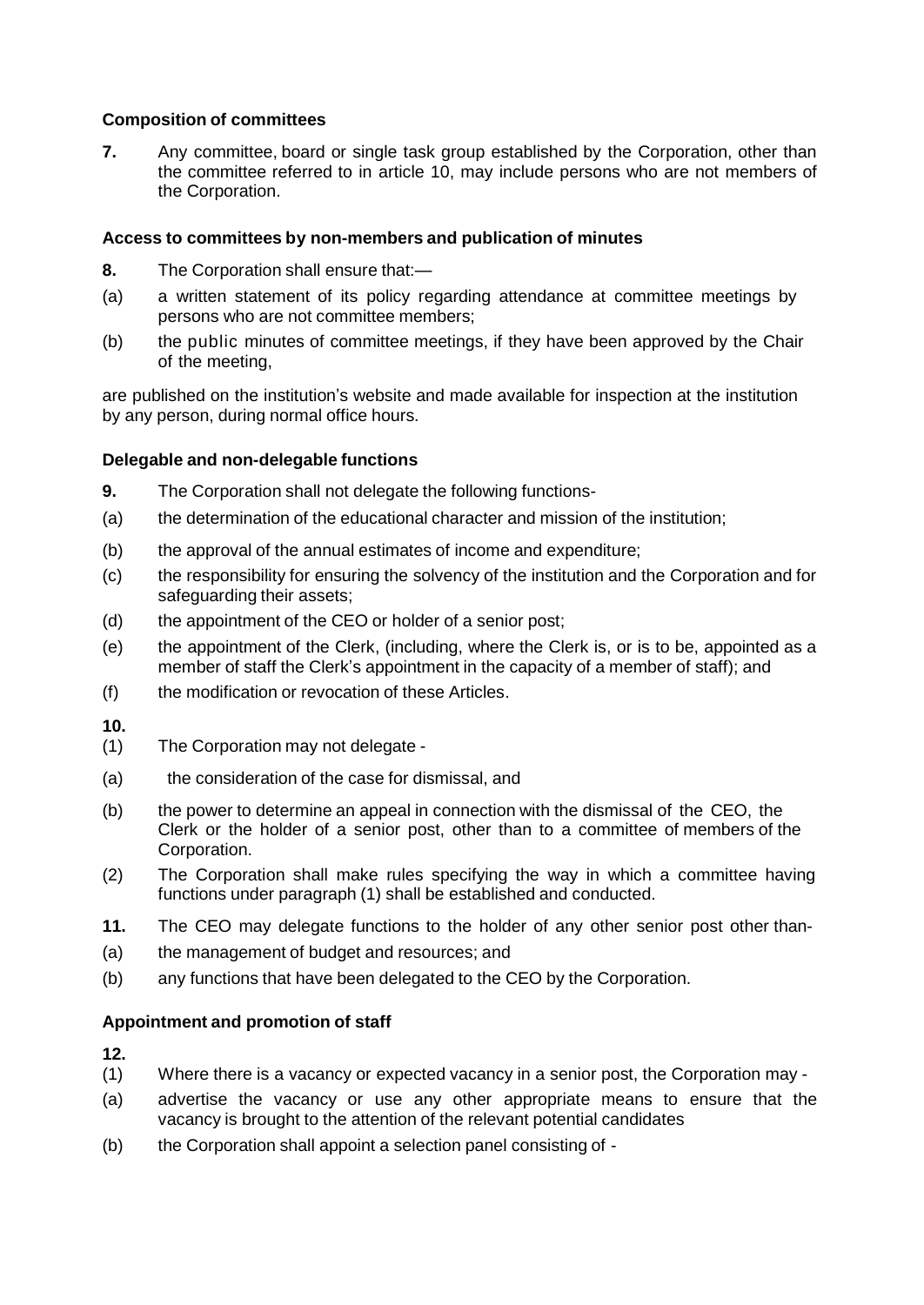- (i) at least five members of the Corporation including the Chair or the Vice-Chair (if appointed) or both, where the vacancy is for the post of CEO; or
- (ii) the CEO and at least three other members of the Corporation, where the vacancy is for any other senior post.
- (2) The members of the selection panel shall -
- (a) decide on the arrangements for selecting the applicants for interview;
- (b) interview the applicants; and
- (c) where they consider it appropriate to do so, recommend to the Corporation for appointment one of the applicants they have interviewed.
- (3) If the Corporation approves the recommendation of the selection panel, that person shall be appointed.
- (4) If the members of the selection panel are unable to agree on a person to recommend to the Corporation, or if the Corporation does not approve their recommendation, the Corporation may make an appointment itself of a person from amongst those interviewed, or it may require the panel to repeat the steps specified in paragraph (2), with or without first applying paragraph (1)
- (5) Where there is a vacancy in a senior post or where the holder of a senior post is temporarily absent, until that post is filled or the absent post holder returns, a member of staff-
- (a) may be required to act as CEO or in the place of any other senior post holder; and
- (b) if so required, shall have all the duties and responsibilities of the CEO or such other senior post holder during the period of the vacancy or temporary absence.
- **13.** The CEO shall have responsibility for selecting for appointment all members of staff other than -
- (a) senior post holders; and
- (b) where the Clerk is also to be appointed as a member of staff, the Clerk in the role of a member of staff.

#### **Rules relating to the conduct of staff**

**14.** After consultation with the staff, the Corporation shall make rules relating to their conduct.

## **Academic freedom**

**15.** In making rules under article 14, the Corporation shall have regard to the need to ensure that academic staff at the institution have freedom within the law to question and test received wisdom, and to put forward new ideas and controversial or unpopular opinions, without putting themselves at risk of losing their jobs or any privileges which they may enjoy at the institution.

#### **Grievance, suspension and disciplinary procedures**

- (1) After consultation with staff, the Corporation shall make rules setting out
- (a) grievance procedures for staff;
- (b) procedures for the suspension of staff; and
- (c) disciplinary and dismissal procedures for staff
- (d) and (a) to (c) above for senior posts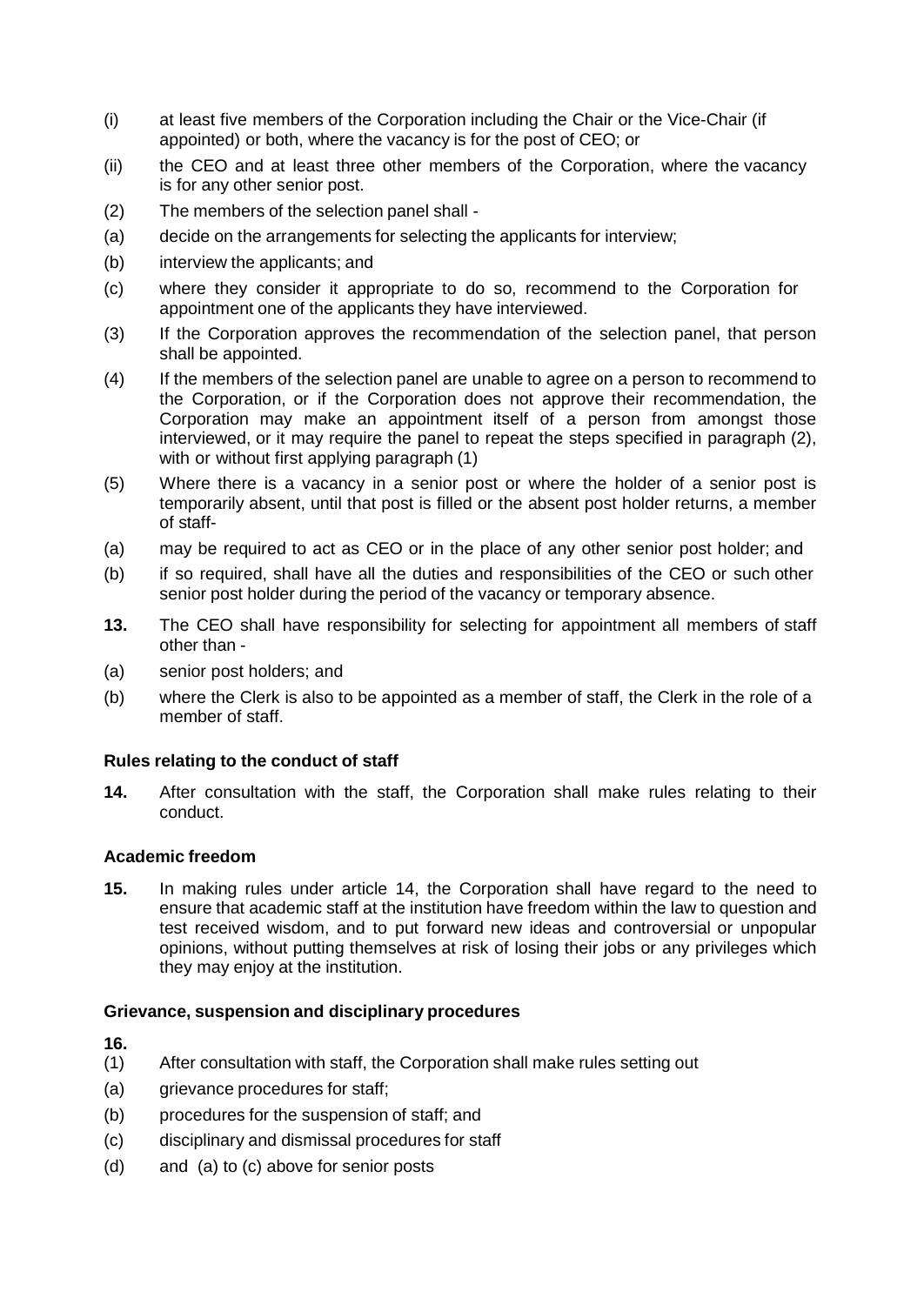and such procedures shall be subject to the provisions of articles 3(1)(f), 3(2)(e), 9(d), 9(e), 10(1) and 17.

- (2) Any rules made under paragraph (1)(b) shall include provision that where a person has been suspended without pay, any appeal against such suspension shall be heard and action taken in a timely manner.
- (3) Any rules made under paragraph  $(1)(c)(i)$  shall include provision that where the Corporation considers that it may be appropriate to dismiss a person, a preliminary investigation shall be conducted to examine and determine the case for dismissal.

#### **Suspension and dismissal of the Clerk**

- **17.**
- (1) Where the Clerk is also a member of staff at the institution, the Clerk is to be treated as a senior post holder for the purposes of article 16.
- (2) Where the Clerk is suspended or dismissed under article 16, that suspension or dismissal shall not affect the position of the Clerk in the separate role of Clerk to the Corporation.

#### **Students**

**18.**

- (1) Any students' union shall conduct and manage its own affairs and funds in accordance with a constitution approved by the Corporation and no amendment to, or rescission of, that constitution, in part or in whole, shall be valid unless approved by the Corporation.
- (2) The students' union shall present audited accounts annually to the Corporation.
- (3) After consultation with representatives of the students, the Corporation shall make rules concerning the conduct of students, including procedures for their suspension and expulsion (including expulsion for an unsatisfactory standard of work or other academic reason).

#### **Financial matters**

**19.** The Corporation shall set the policy by which the tuition and other fees payable to it are determined, subject to any terms and conditions attached to grants, loans or other payments paid or made by the funding agencies.

#### **Co- operation with the Funding Agency Auditors**

**20.** The Corporation shall co-operate with any person who has been authorised by a funding agency under the terms of a financial memorandum to audit any returns of numbers of students or claims for financial assistance and shall give any such person access to any documents or records held by the Corporation, including computer records.

#### **Internal audit**

- (1) The Corporation shall, at such times as it considers appropriate, examine and evaluate its systems of internal financial and other control to ensure that they contribute to the proper, economic, efficient and effective use of the Corporation's resources.
- (2) The Corporation may arrange for the examination and evaluation mentioned in paragraph (1) to be carried out on its behalf by internal auditors.
- (3) The Corporation shall not appoint persons as internal auditors to carry out the activities referred to in paragraph (1) if those persons are already appointed as external auditors under article 22.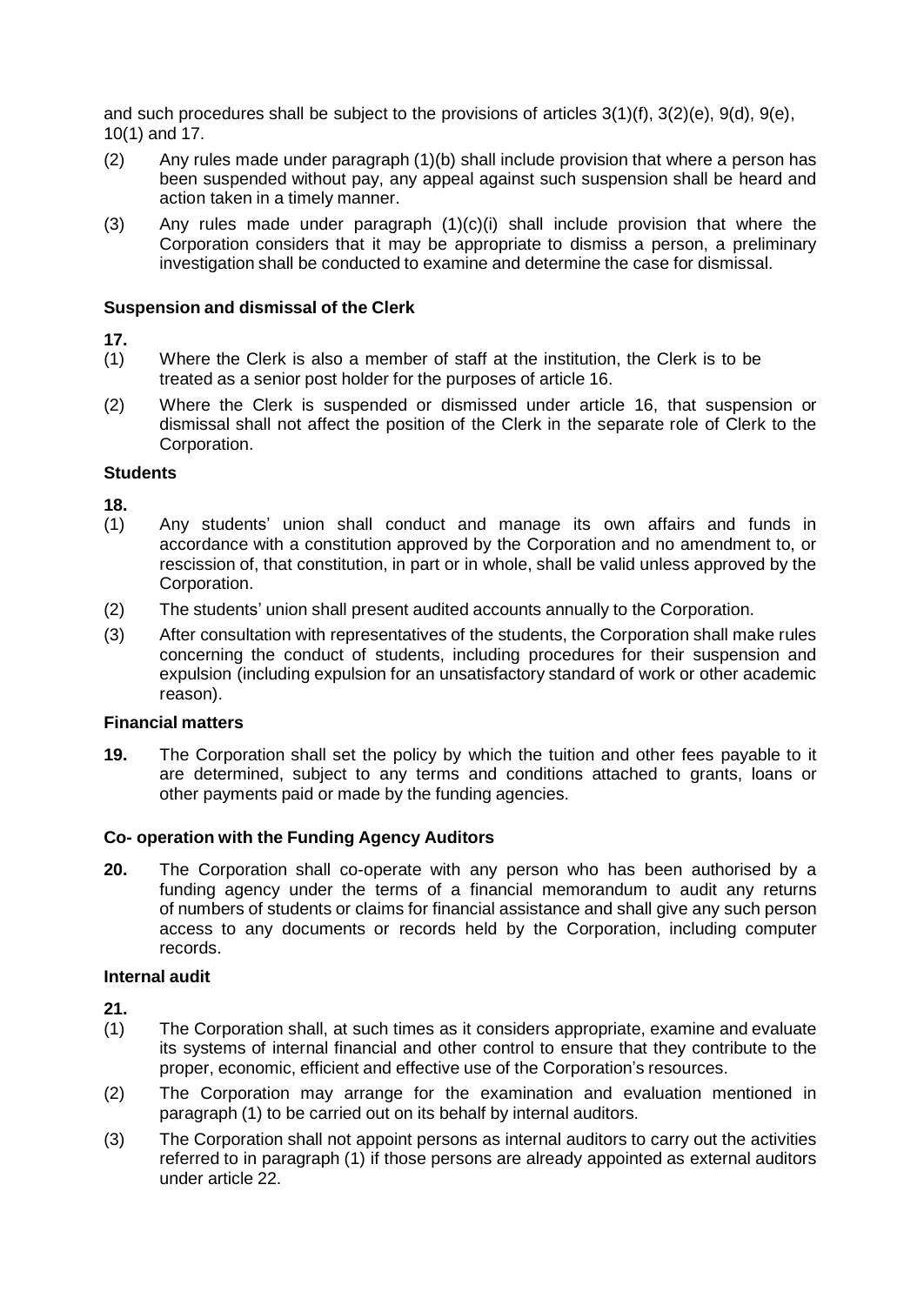# **Accounts and audit of accounts**

**22.**

- (1) The Corporation shall
- (a) keep proper accounts and proper records in relation to the accounts; and
- (b) prepare a statement of accounts for each financial year of the Corporation.
- (2) The statement shall—
- (a) give a true and fair account of the state of the Corporation's affairs at the end of the financial year and of its income and expenditure in the financial year; and
- (b) comply with any directions given by the funding agency as to the information to be contained in it, the manner in which the information is to be presented, the methods and principles according to which it is to be prepared and the time and manner of publication.
- (3) The accounts and the statement of accounts shall be audited by external auditors appointed by the Corporation in respect of each financial year.
- (4) The Corporation shall not appoint persons as external auditors in respect of any financial year if those persons are already appointed as internal auditors under article 21.
- (5) Auditors shall be appointed and audit work conducted in accordance with any requirements of the funding agencies.
- (6) The "financial year" means the first financial year and, except as provided for in paragraph (8), each successive period of twelve months.
- (7) The "first financial year" means the period from the date the Corporation was established up to the second 31st July following that date, or up to some other date which has been chosen by the Corporation.
- (8) If the Corporation is dissolved -
- (a) the last financial year shall end on the date of dissolution; and
- (b) the Corporation may decide, that what would otherwise be the last two financial years, shall be a single financial year for the purpose of this article.

#### **Rules and bye-laws**

**23.** The Corporation shall have the power to make rules and bye-laws relating to the government and conduct of the institution and these rules and bye-laws shall be subject to the provisions of the Instrument of Government and these Articles.

#### **Copies of Articles of Government and rules and bye-laws**

**24.** A copy of these Articles, and of any rules and bye-laws, shall be given free of charge to every member of the Corporation and at a charge not exceeding the cost of copying or free of charge, to any other person who requests a copy and shall be available for inspection at the institution upon request, during normal office hours, to every member of staff and every student.

#### **Modification or replacement of the Instrument and Articles of Government**

- (1) Subject to paragraph (2) the Corporation may by resolution of the members modify or replace its instrument and articles of government, after consultation with any other person who, in the Corporation's view, are likely to be affected by the proposed changes.
- (2) The Corporation shall not make changes to the instrument and articles of government that would result in the body ceasing to be a charity.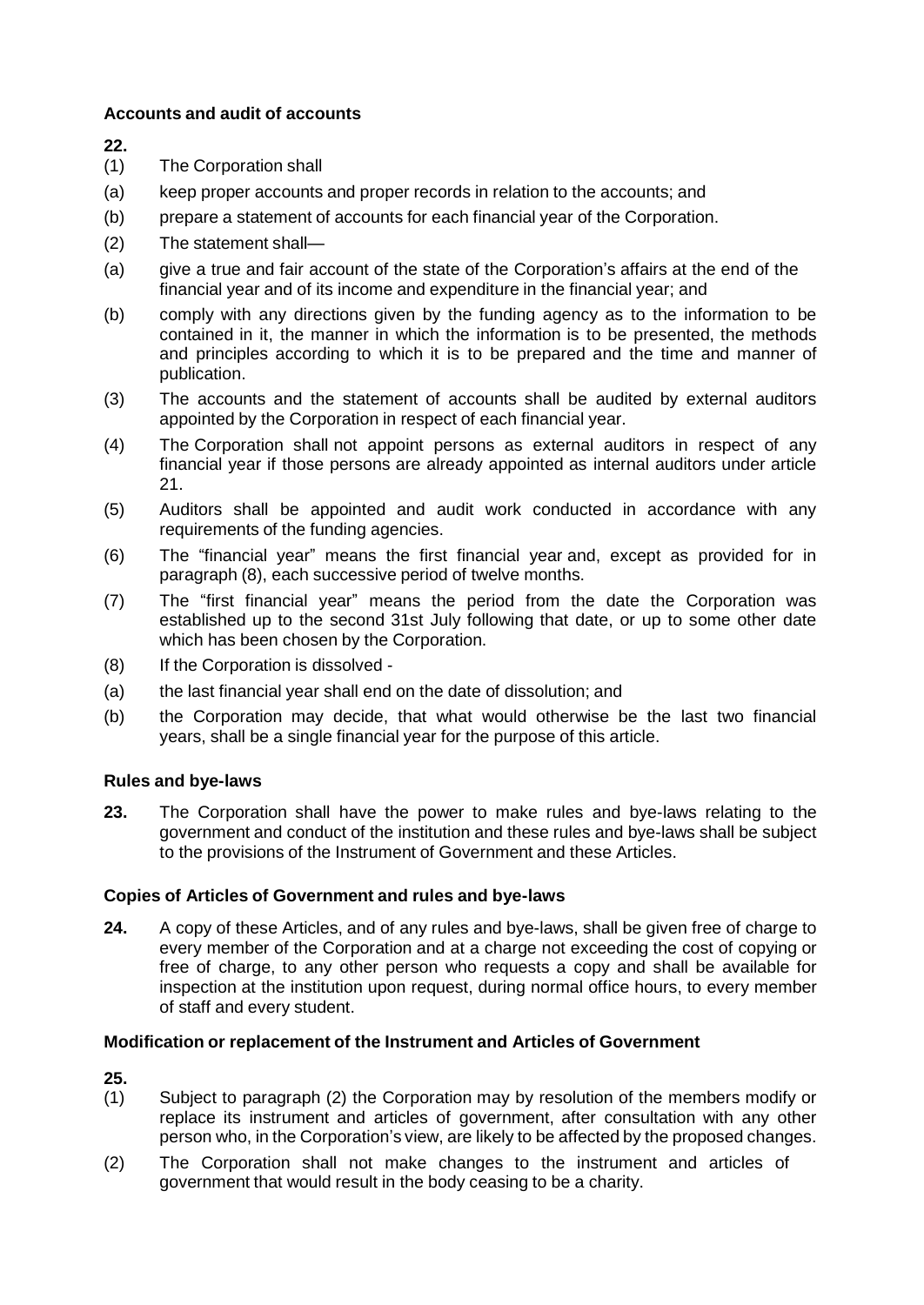# **Dissolution of the Corporation**

- the Corporation may by resolution dissolve itself and provide for the transfer of its property, rights and liabilities.
- (2) The Corporation shall ensure that a copy of the draft resolution to dissolve the Corporation on a specified date shall be published at least one month before the proposed date of such resolution.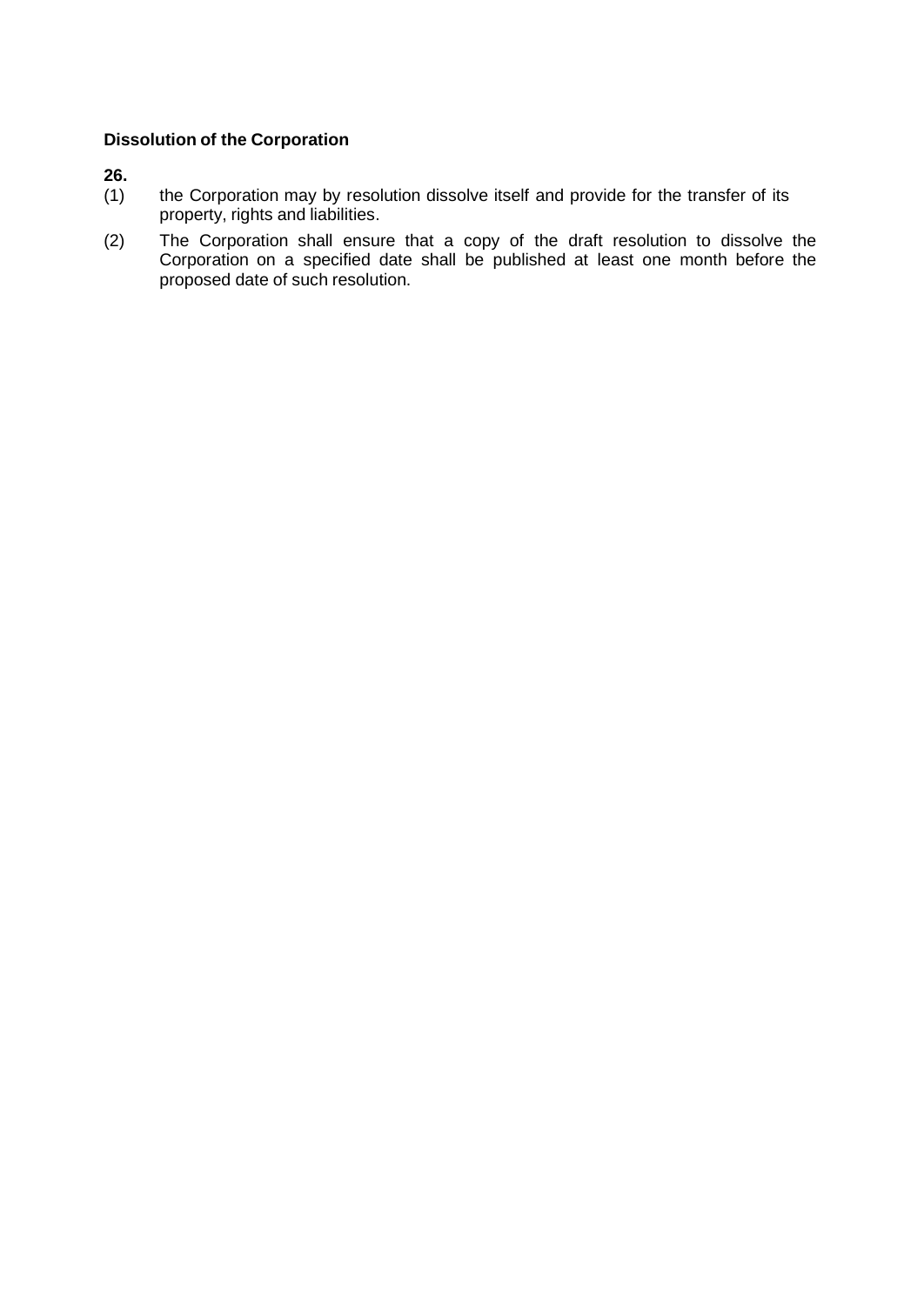# **Part 2 Scheme of Delegation**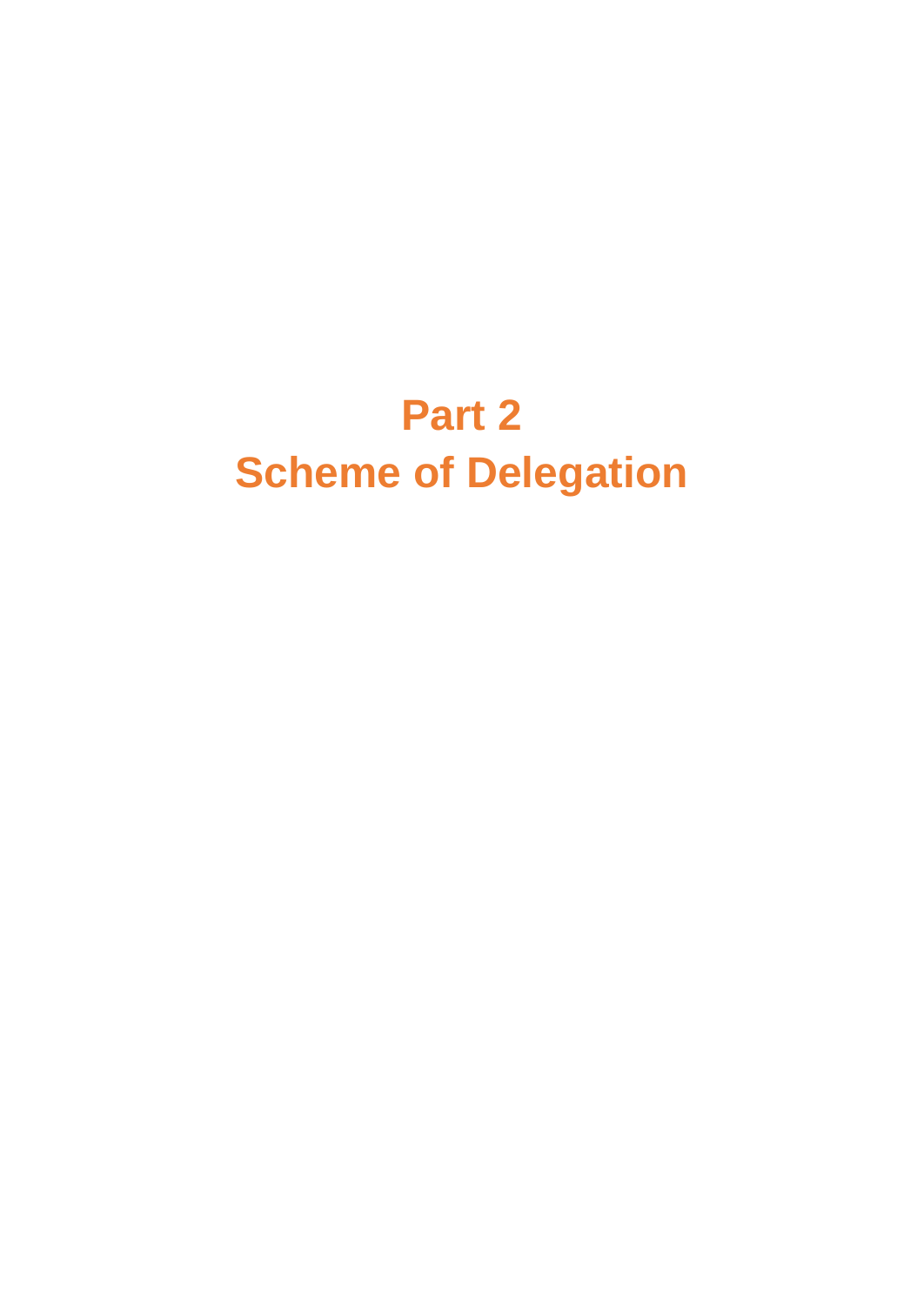## **SCHEME OF DELEGATION**

#### **1. Responsibilities**

- 1.1 The Corporation has five main responsibilities:
	- a. for the determination of the educational character and mission of the institution and for the oversight of its activities (including arrangements for consultation thereon)
	- b. for the effective and efficient use of resources, the solvency of the institution and the Corporation and for safeguarding their assets
	- c. for approving annual estimates of income and expenditure
	- d. for the appointment, grading, suspension, dismissal and determination of the pay and service of the holders of senior posts and
	- e. for setting a framework for the pay and conditions of service of all other staff
- 1.2 The Corporation retains to itself the powers and duties specified in Section 4 below, delegating other functions to the specified Committees and the Chair and CEO in order to ensure effective and efficient governance and management of the Corporation within the legal requirements.
- 1.3 The Corporation may not delegate the consideration of the case for dismissal and the power to determine an appeal in connection with the dismissal of the CEO, the Clerk or the holder of a senior post other than to a Committee of members of the Corporation.
- 1.4 The Corporation is responsible for assessing its own performance, at least on an annual basis.

#### **2. Powers and Duties Reserved by the Corporation**

- 2.1 The determination of the educational character and mission of LTE Group ("the Group").
- 2.2 Ensuring that academic standards, including success rates and targets, are monitored and appropriate action is taken where standards are unsatisfactory.
- 2.3 The approval of annual estimates of income and expenditure.
- 2.4 The review of the framework of pay and conditions of service for staff and senior post holders.
- 2.5 The approval of the Group Strategic Development Plan and Disaster Recovery Plan.
- 2.6 The approval and annual review of the Group Quality Strategy (which may form part of the strategic plan).
- 2.7 Approval of divisional business and investment plans.
- 2.8 To determine the circumstances in which and at what level fees are to be charged provided these arrangements are integral to the annual estimates of income and expenditure approved by the LTE Group Board.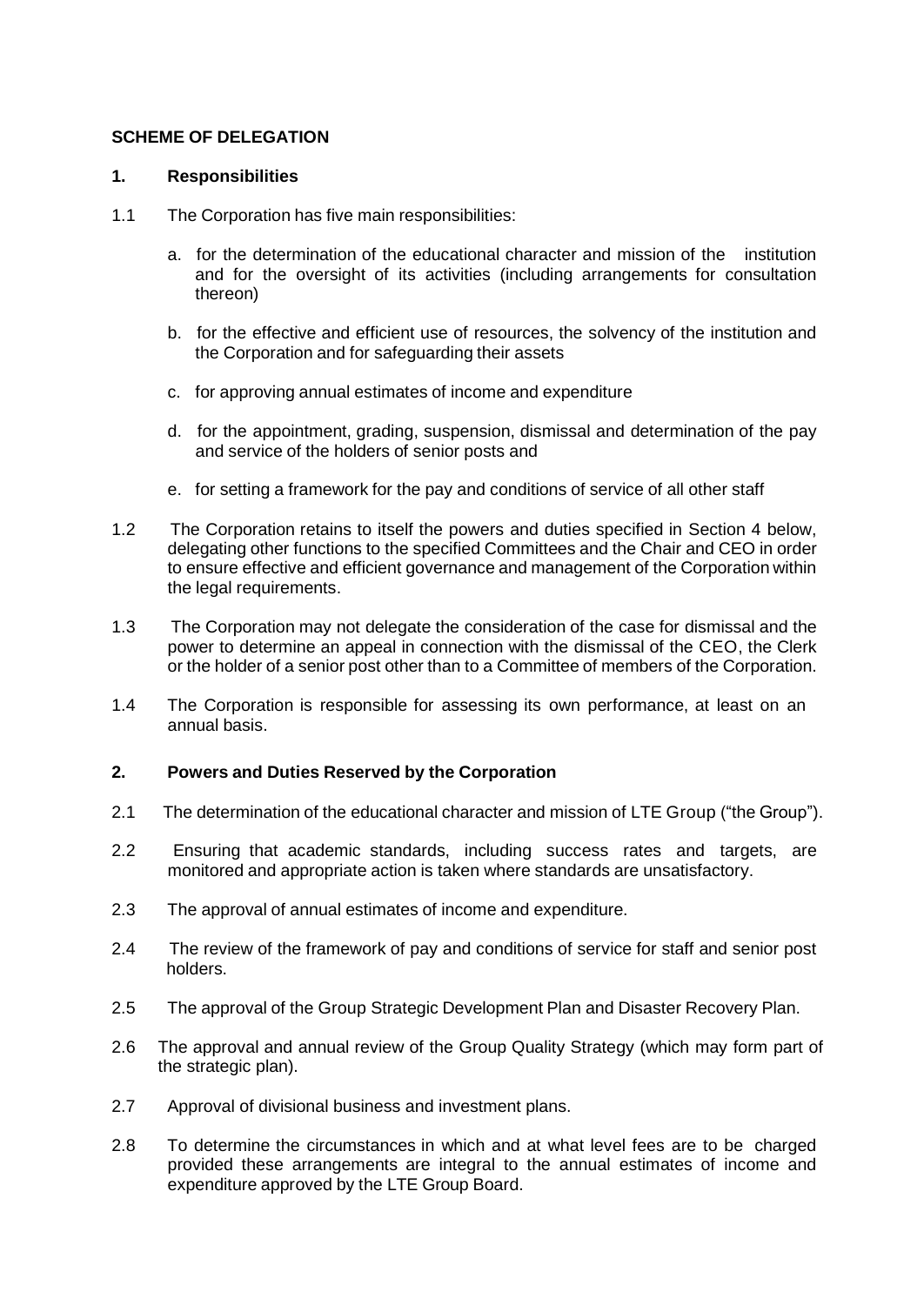- 2.9 Ensuring the solvency of the Institution and the safeguarding of its assets.
- 2.10 Approval and review franchise arrangements.
- 2.11 Approval of policy in respect of strategy and parameters surrounding the investment of surplus funds.
- 2.12 Approval of the award of tenders for contracts \*.
- 2.13 Approval of any amendments to the provision of banking services \*.
- 2.14 Approval of the disposal of an asset \*.
- 2.15 Authorisation of contracts for services \*.

*\*As set out in the Financial Regulations*

- 2.16 Review of the business plan and control arrangements for overseas activities as appropriate.
- 2.17 The review and approval of policies as set out in the policy review cycle or as required by legislation.
- 2.18 Approval of the establishment and the procedure for the establishment of companies or joint ventures by the Group.
- 2.19 The appointment, discipline or dismissal of the CEO, Clerk or other senior post holder.
- 2.20 The modifying or revoking of the Articles of Government of the Corporation.
- 2.21 The determination of the number of members of the Corporation, the length of term of office, the appointment or removal of any member of the Corporation in accordance with the Instrument of Government.
- 2.22 The establishment of Committees or single task groups of the Corporation and the constitution and functions of such committees and the delegation or recovery of any powers, functions or duties to or from such committees, or the Corporation Chair or CEO.
- 2.23 The authorisation arrangements for members to authenticate the application of the Seal of the Corporation.
- 2.24 Ensuring the availability of written statements for the Corporation's procedure regarding attendance at meetings by persons who are not members and the publication of the minutes of meetings.
- 2.25 The determination of which staff posts within the College shall be defined as senior posts of the College.
- 2.26 The establishment of rules and procedures setting out grievance and disciplinary procedures for staff and the same for senior post holders in accordance with Article 16.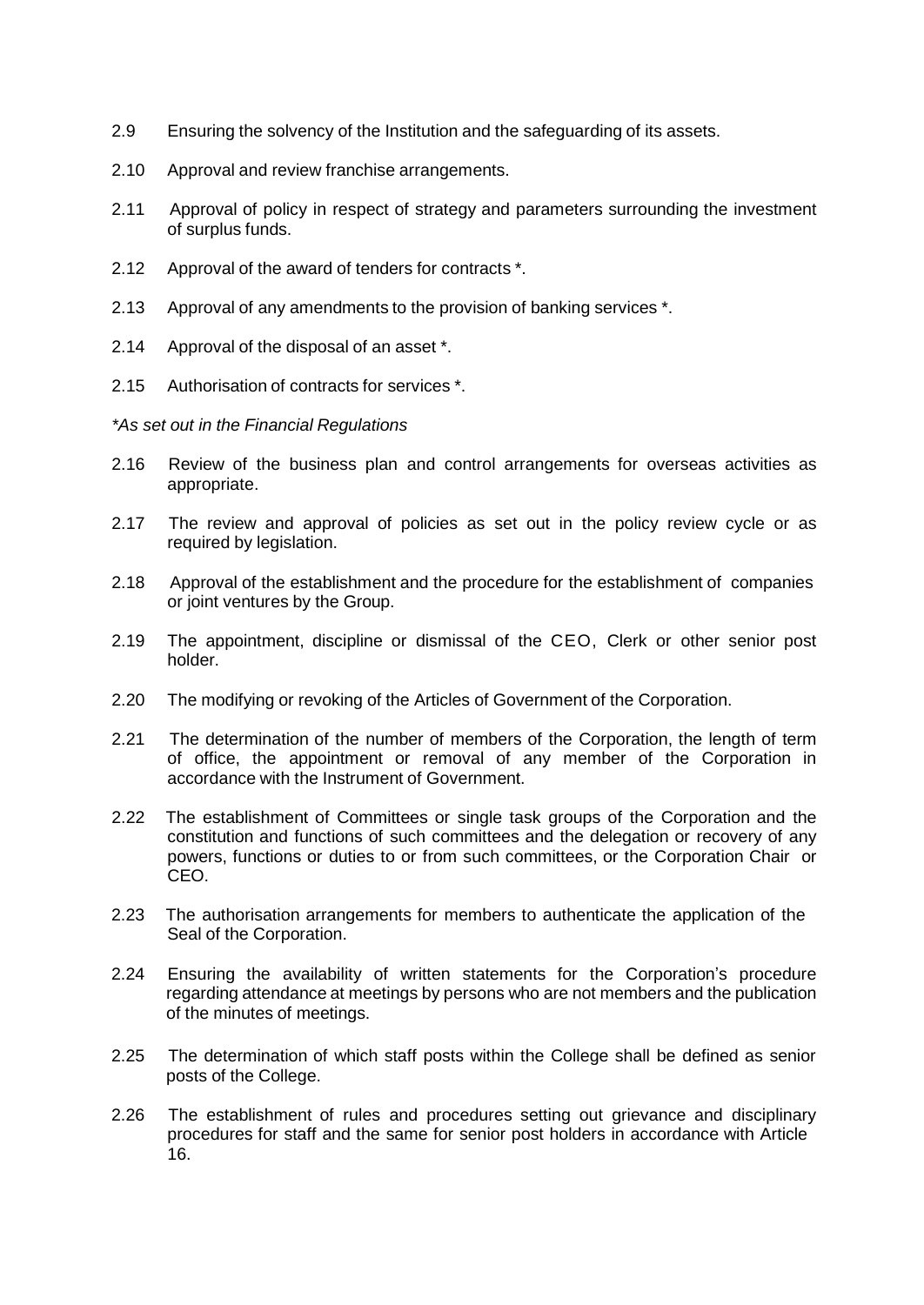- 2.27 The making and maintenance of a code of conduct for Corporation members, procedures for complaints, whistle blowing and openness including access to agenda and minutes.
- 2.28 The making of appointments to directorships of companies of which the corporation owns or is a member.
- 2.29 Responsibility for health & safety, safeguarding and equality and diversity.

#### **3. Delegation to Chair**

There shall be delegated to the Chair of the Corporation or in their absence the Vice-Chair, the following powers:

- 3.1 To call a special meeting of the Corporation.
- 3.2 Where it would not be reasonable to wait until the next ordinary meeting of the Board, to establish a single task group if required as a response to an issue as a matter of urgency and to determine the number, membership and remit of the group following consultation with the CEO and clerk.
- 3.3 The appointment to or amendment of membership of boards, committees and single task groups, or the appointment of an alternative member for a single meeting to allow for that meeting to be quorate, if required as a matter of expediency (this may in turn be delegated to the Clerk).
- 3.4 To undertake duties as assigned to the post in accordance with the disciplinary procedures for senior post holders.
- 3.5 To agree action taken by the CEO as a matter of urgency in accordance with the Standing Orders of the Corporation.
- 3.6 To approve the acceptance of hospitality offered to senior post holders by organisations which may be seen as having a potential interest in supplying goods or services to the College.
- 3.7 To act as the spokesperson for the Corporation.

#### **4. Delegation to CEO**

There shall be delegated to the CEO (who may in turn delegate to the holder of a Senior Post if permitted by the Articles) the following powers:

- 4.1 To implement the decisions of the Corporation and its committees.
- 4.2 To organise, direct and manage the College.
- 4.3 To have oversight of the day to day running of the college estate, including any decision in respect of the closure of all or part of the college in response to any extenuating circumstance.
- 4.4 To lead the staff of the College.
- 4.5 To appoint, assign, appraise, suspend and dismiss (within the framework set out by the Corporation) College staff other than holders of Senior Posts.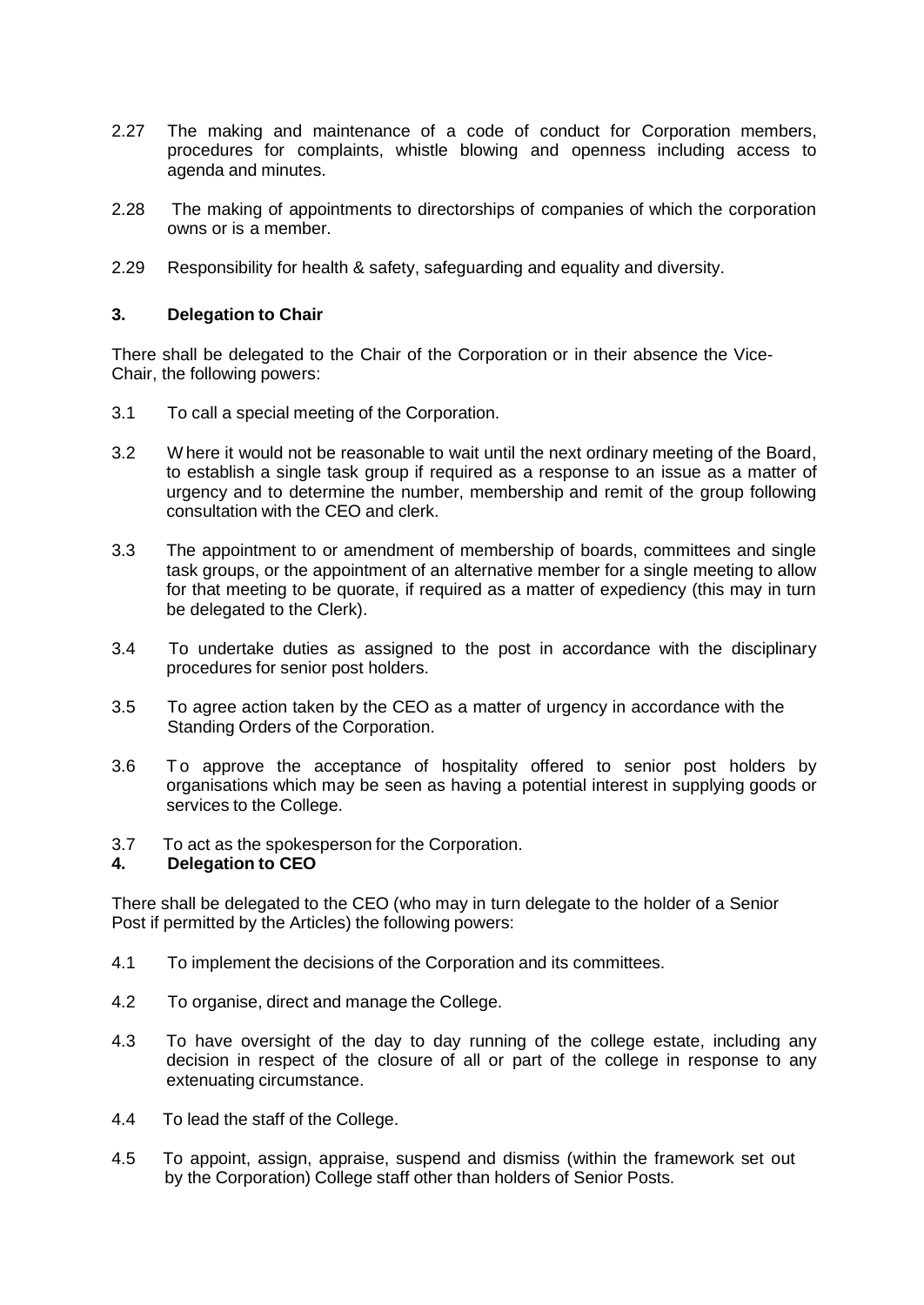- 4.6 To enter into contracts as necessary with third party providers in order to secure staffing resources to ensure a swift response to employer engagement needs.
- 4.7 To approve appointments, assignments and dismissals in connection with the above which may fall outside frameworks as approved by Corporation.
- 4.8 To determine the duties of College staff.
- 4.9 The making of rules relating to the conduct of College staff.
- 4.10 To manage the budget and resources within the estimates approved by the Corporation.
- 4.11 The making of rules with respect to the conduct of students including procedures for suspension and expulsion.
- 4.12 To maintain student discipline and within the rules and procedure of the College and provided in the Articles to suspend or expel students on disciplinary grounds or for academic reasons.
- 4.13 To deal with all other matters reasonably falling with the scope of the CEO's responsibilities and accountabilities including, without limitation, the granting of special leave of absence, the authorisation of overtime working and the authorisation of acquisition of goods, materials and services necessary for the activities of the College in accordance with College policy and Financial Regulations.

#### **5. Delegation to Division Boards**

Within the mission and vision of the group and consistent with the group framework:

- 5.1 To work within a business plan, investment case (or deviation therefrom) subject to the receipt of prior approval from the Group (Statutory Corporation)
- 5.2 Policy approval as specific to the business unit
- 5.3 Authority to approve bids and tenders or enter into leases or licences up to a limit as predetermined by the Group and as set out in the Financial Regulations
- 5.4 Scrutiny of performance indicators as they relate to the agreed business plan
- 5.5 Oversight of health & safety, safeguarding and equality & diversity as they relate to the business unit
- 5.6 Recommendation for appointment of co-optees, if specific to that board

#### **6 Further Delegation or Recovery**

The Corporation may delegate to or recover from any Committee or the CEO such matters as the Corporation may from time to time determine.

# **7 Interpretation**

- For the avoidance of doubt the Corporation may determine any matter which, in accordance with its scheme of delegation has been delegated to a committee or working group, the Chair or CEO.
- 7.2 For the avoidance of doubt a committee, divisional board or working group, the Chair or CEO rather than exercise the powers delegated in accordance with the scheme of delegation may refer the matter to the Corporation or the relevant committee for decision as the case may be.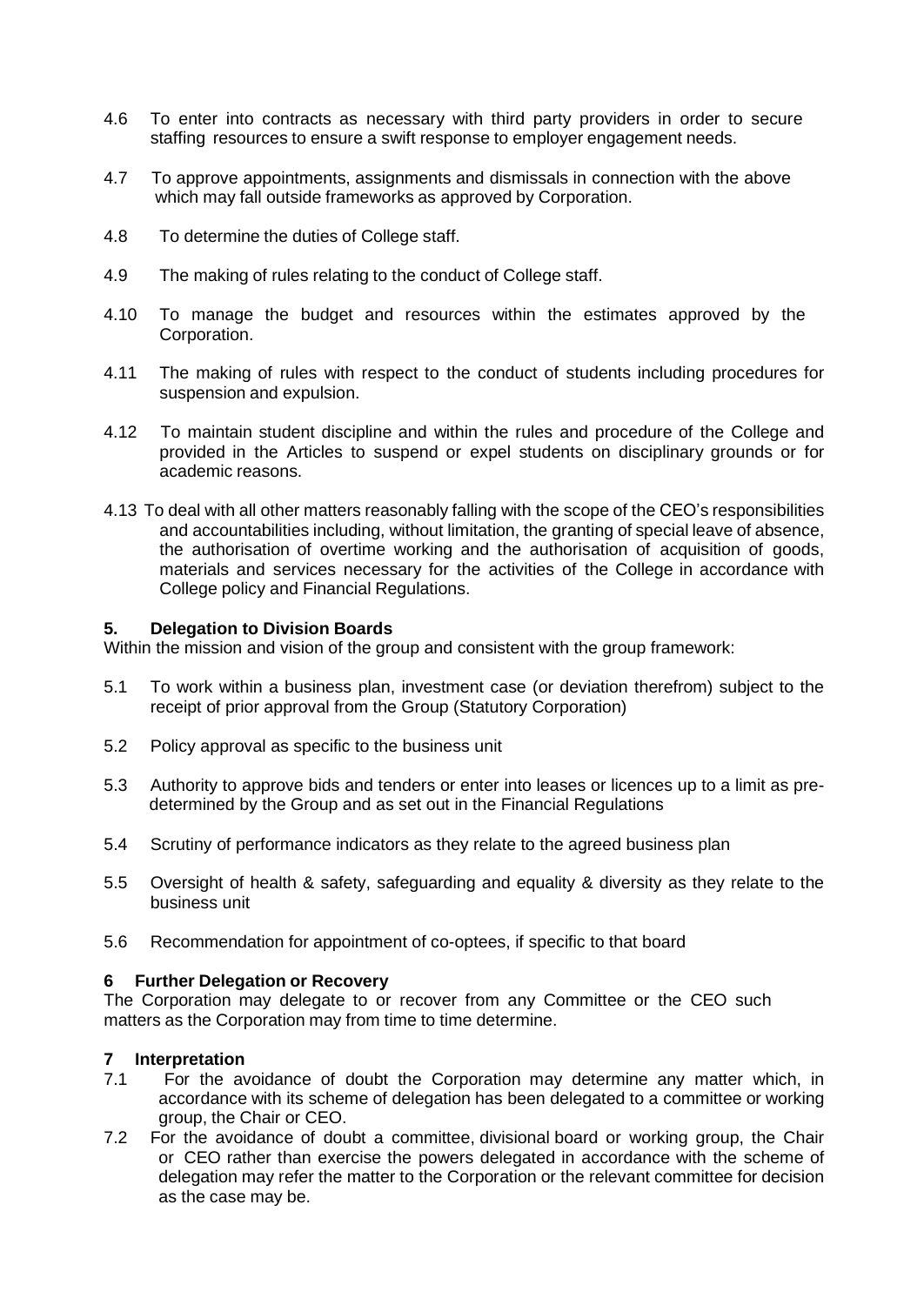# **Part 3 Standing Orders**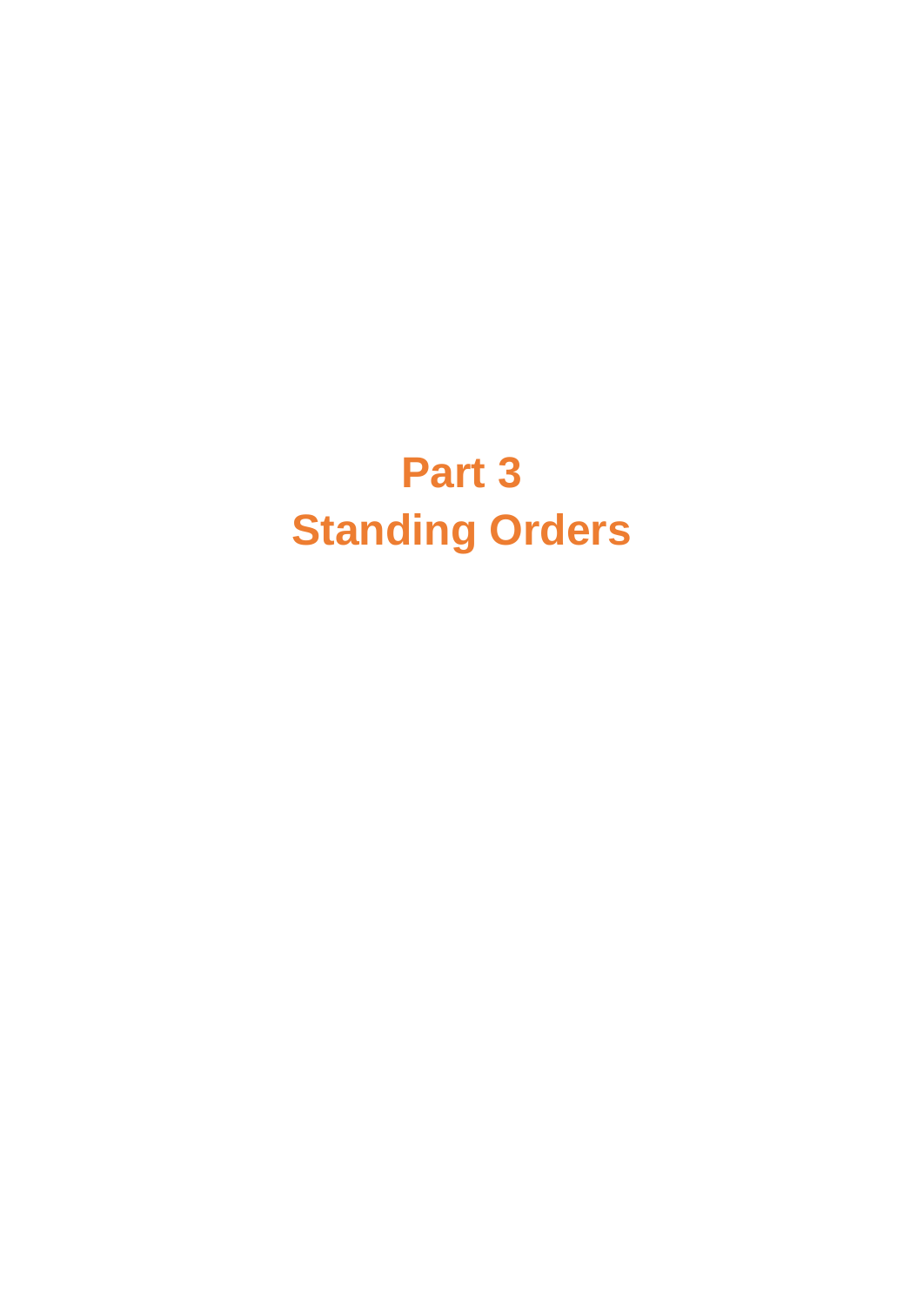# **STANDING ORDERS FOR THE CONDUCT OF BUSINESS**

#### **INTERPRETATION**

1. In these Standing Orders :

- (a) "Group" means LTE Group
- (b) "Board" means the LTE Group Board of (a) above
- (c) "Committee" means a committee, division board or working/single task group of the Board
- (d) "Chair" means the Chair of the Board or of a committee of the Board or of a meeting of the Board or a committee as the context requires
- (e) "Vice-chair" means the Vice-chair of the Board or of a committee of the Board, if appointed, as the context requires
- (f) "Governor" means a member of the Corporation with responsibility as a trustee
- (g) "Co-opted member" means a person who is not a governor but who is appointed as a member of a committee or board
- (h) "CEO" means the CEO of LTE Group
- (i) "Clerk" means the Clerk to the statutory Corporation (CoSEc & GC LTE Group)
- 2. Words importing one gender shall import all genders and the singular number shall include the plural and vice versa (unless the context otherwise requires).
- 3. Having first taken the advice of the Clerk, the ruling of the Chair as to the meaning and/or application of these Standing Orders shall not be challenged at any meeting of the Board or a committee, nor open to discussion.
- 4. These Standing Orders shall take effect subject to any statutory provision for the time being in force affecting further education corporations. In the event that any question arises as to the interpretation of these Standing Orders, any statutory provision for the time being in force affecting further education corporations shall take precedence.

#### **TERM OF OFFICE**

5. A governor will serve a term of office of three years for an external or staff appointment, and up to two years for a student appointment. Ordinarily a maximum of three terms may be served. The CEO shall serve for the duration of their appointment to that post.

# **ELIGIBILTY TO SERVE**

- 6. Governors shall be required, as a condition of membership, to declare their eligibility to serve both as a condition of their appointment and annually thereafter at the start of each academic year.
- 7. All governors (with the exception of student governors) shall be required to undergo a DBS check prior to appointment.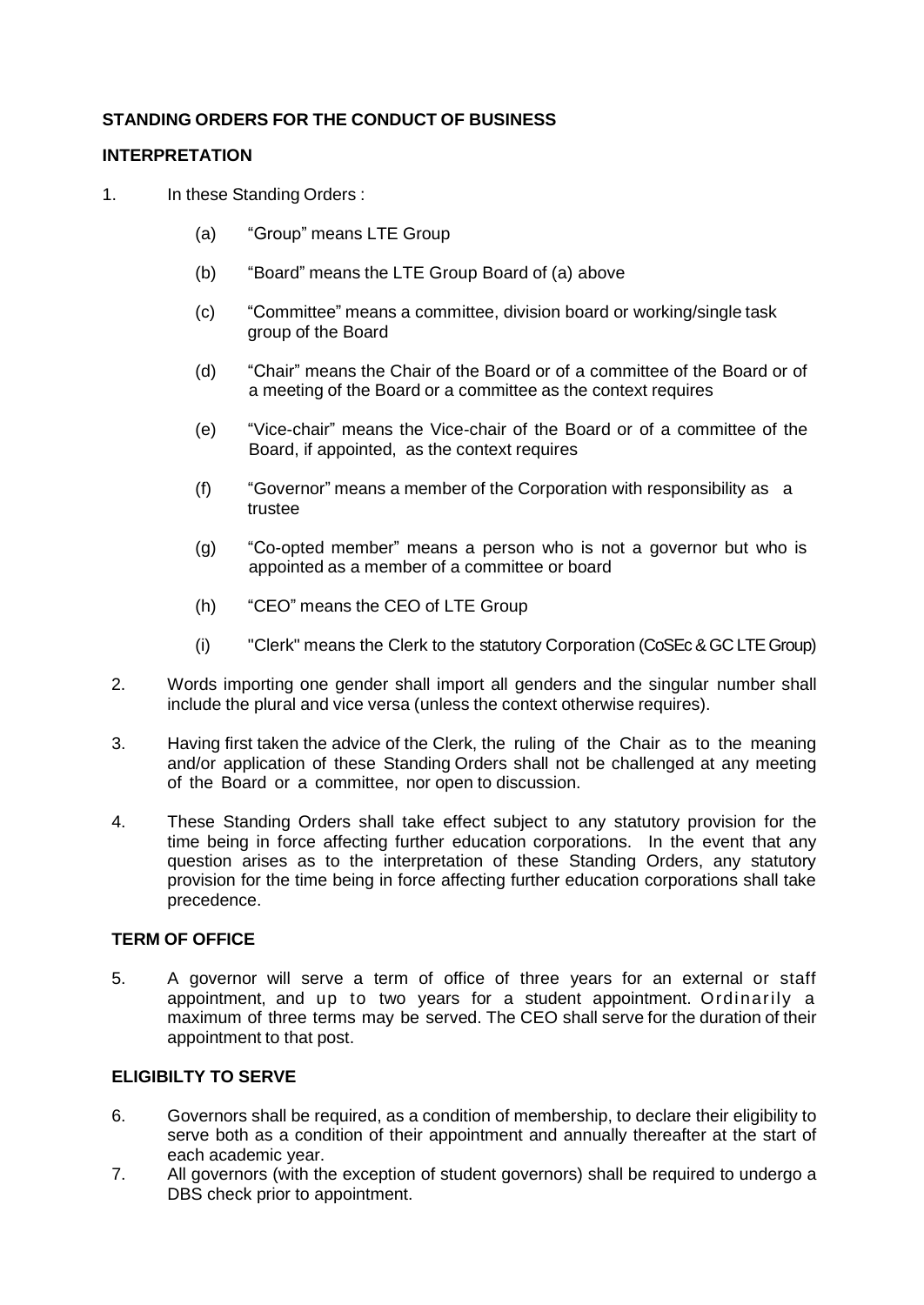#### **MEETINGS OF THE BOARD**

- 8. Ordinary meetings of the Board shall be held quarterly on dates to be agreed by the Board. The Board shall also hold such other meetings as may be necessary.
- 9. Meetings may be held in person or remotely via conference call or video link (hereinafter referred to as remote meetings) at the decision of the Chair of that meeting.
- 10. Only the business on the agenda will be discussed at Board meetings except for urgent matters which the Chair rules may be considered. Full details of such matters must be given to the Chair in advance of the meeting and the Chair's approval obtained before such items are raised.
- 11. A register of attendance of governors at Board meetings will be maintained by the Clerk.
- 12. The Clerk shall be entitled to attend all meetings of the Board (including any committee of the Board) but shall withdraw from that part of any meeting at which his remuneration, conditions of service, conduct, suspension, dismissal or retirement are to be considered, in which case the members of the Board shall appoint from their number a person to act as Clerk for the duration of such meeting or part of a meeting.
- 13. The CEO shall be authorised to invite members of staff to attend in their employed capacity for both non-confidential and confidential business as appropriate.
- 14. Any question of attendance by any other person to participate in a meeting of the Board shall be decided by the Corporation after taking advice from the CEO and the Clerk.

#### **CHAIR**

- 15. At the last ordinary meeting before the expiry of the term of office of the Chair of the Corporation Board the governors shall appoint a new Chair from among their number. Any eligible member may self-nominate.
- 16. Subject to Standing Order 19 the Chair shall hold office from 1 August in the year of appointment until 31 July of the following year.
- 17. If the Chair is absent from any meeting of the Board, the Vice Chair shall take the chair. If the vice chair is also absent the governors present shall choose one of their number to act as Chair for that meeting, provided that the member chosen shall not be the CEO or a staff or student member.
- 18. The Chair may resign his office at any time by giving notice in writing to the Clerk.
- 19. At the expiry of their term of office the Chair of the Corporation shall be eligible for reappointment.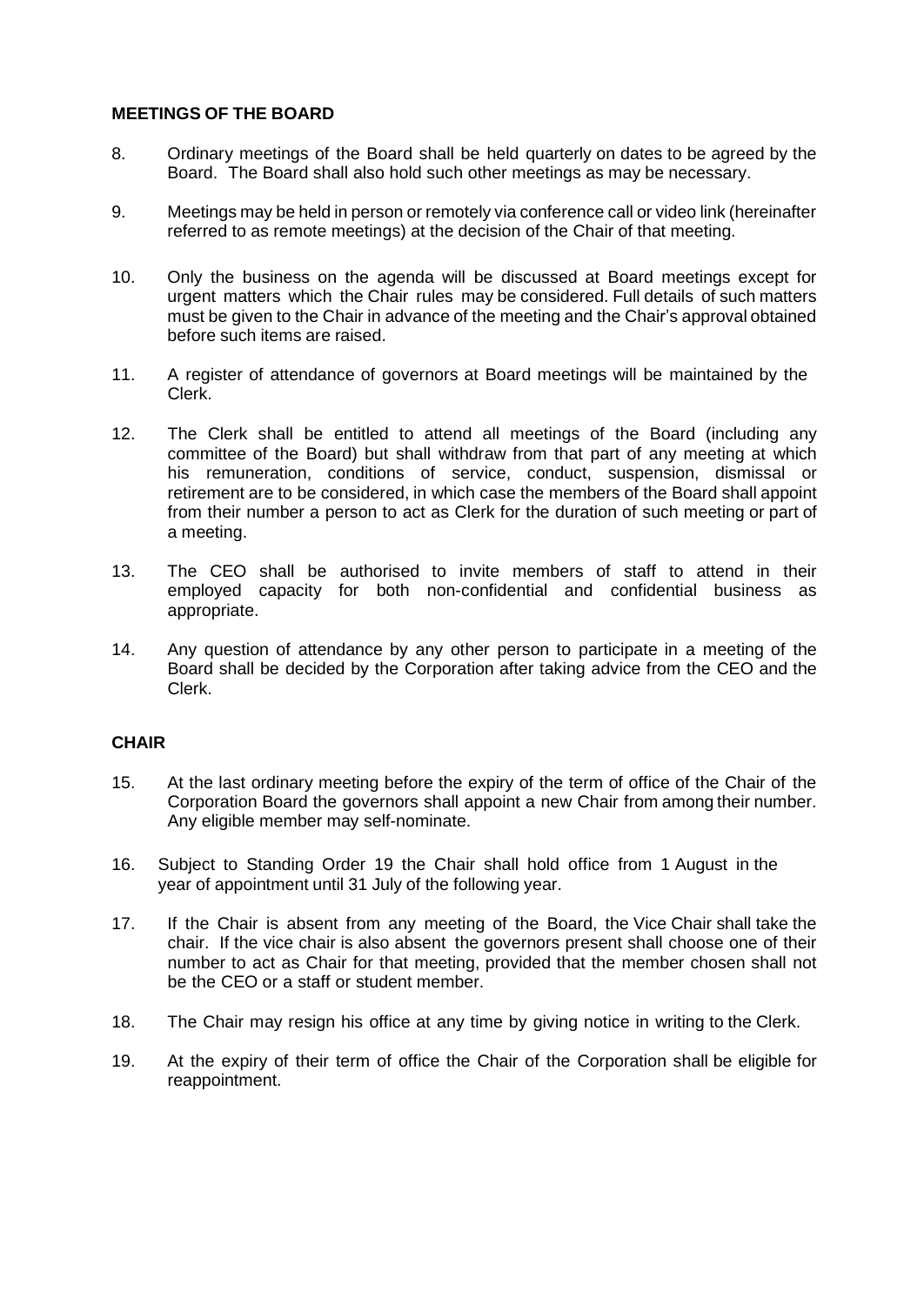#### **PROCEEDINGS OF MEETINGS**

- 20. If two or more governors wish to speak at the same time the Chair will decide who shall speak first. A governor who is speaking will immediately be silent if the Chair so requests.
- 21. The Chair may, at their sole discretion, direct that a decision place before the Board requires to be moved and except that the Chair may move a motion without the requirement for a seconder
- 22. Every governor who speaks should ensure that they discuss only matter under discussion. The Chair, may at their discretion, direct a governor to refrain from speaking on an irrelevant matter.

#### **SUSPENSION OF STANDING ORDERS**

23. Any Standing Order may be suspended at any meeting provided that a majority of the governors present and voting so decide and provided that in so doing there is no conflict with any statutory requirement.

#### **VOTING AND DIVISIONS**

- 24. Resolutions will ordinarily be passed by consensus unless a formal show of hands is moved and seconded .
- 25. If immediately after a vote is taken any governor so requires, the way in which he voted (or abstained) will be recorded in the minutes of that meeting.
- 26. In the event of there being a tied vote, the Chair of the meeting shall have a second or casting vote regardless of whether he has voted when the motion or amendment was put to the meeting.

#### **DISORDERLY CONDUCT**

27. The Chair may require any person in attendance who, in the opinion of the Chair, behaves irregularly, improperly or offensively to leave the meeting. The decision of the Chair shall be final and not open for debate or challenge.

#### **ADJOURNMENT**

28. The Chair may at any time adjourn a meeting of the Board. The decision of the Chair in this matter shall be final and shall not be open to discussion.

# **PROCEEDINGS – REMOTE MEETINGS**

- 29. At the start of any remote meetings a roll call of those present will be taken.
- 30. A member who declares an interest on a matter and who is required to withdraw from the meeting during its consideration must either not participate in the meeting or listen to it and must withdraw by muting his or her access and turning off his or her microphone or be required by the meeting to leave the meeting entirely. An alternative method of communication may be used to indicate to the member that they are able to return to the meeting at the conclusion of the item of business for which they declared an interest.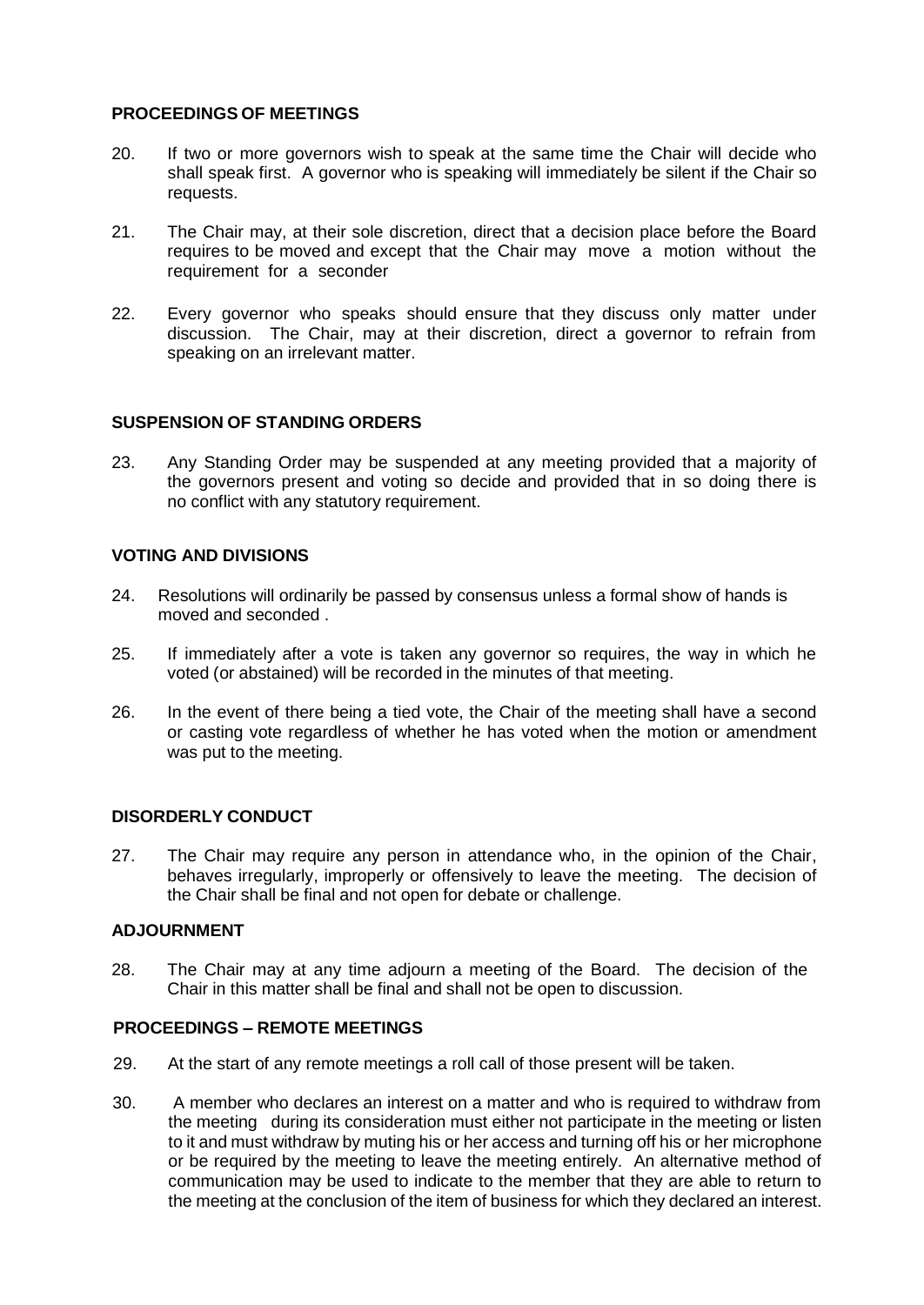- 31. If it becomes apparent that any member or other person who is entitled to attend the meeting has lost connectivity or is experiencing poor connection then the Chair may suspend the meeting for a period to enable that person to seek to overcome the connection difficulties. The Chair must suspend the meeting if at any the meeting becomes inquorate due to connectivity issues. The Chair will decide if the meeting can continue in all the circumstances relating to a connectivity issue. The meeting will require to be adjourned if the meeting is inquorate and is unlikely to become quorate within a reasonable period of time of the suspension or it is otherwise inappropriate to continue.
- 32. At the absolute discretion of the Chair a remote meeting with a 'record' facility may be recorded (either audio or visual or both). At the commencement of recording the Chair musts state the reason why the meeting is being recorded, such a purpose being a legitimate interest for the purposes of Data Protection. Any recording made shall be kept for no longer than 14 days and copies shall not be made.
- 33. When passing resolutions or other procedural motions, at the discretion of the Chair, silence may constitute consent.
- 34. Where a vote is requested by show of hands or other formal process the Chair will call out each member by name in alphabetical order and the clerk will record their assent/dissent. The Chair will retain the right to a casting vote.
- 35. Where approved minutes require the signature of the Chair this may be recorded in electronic format if it is not feasible for the chair in person to sign.

#### **GOVERNORS' INTERESTS**

- 36. A governor who has any financial interest in the supply of work or goods to or for the purposes of the College, any contract or proposed contract concerning the College; has a contract of employment or other appointment with a competitor organisation or any other matter relating to the College or who has any other interest of a description specified by the Board in any matter relating to the College shall disclose the matter in accordance with clause 11 of the Instrument of Government.
- 37. The Clerk may request that the Chair consent to the withholding of papers in relation to the above if the nature of the business under discussion could be prejudiced or fettered by the governor with the known interest having access to those papers.
- 38. A governor who is related to any member of staff of the institution shall be considered as having a financial interest in any matter relating to the pay and conditions of all staff or relating to any issue concerning employment continuity of that particular class of staff in which capacity the relative is employed. In this instance Standing Order 36 shall apply.

#### **PUBLIC ACCESS TO MEETINGS**

**39.** Meetings of the LTE Group Board or its committees shall not be open to members of the public or the press.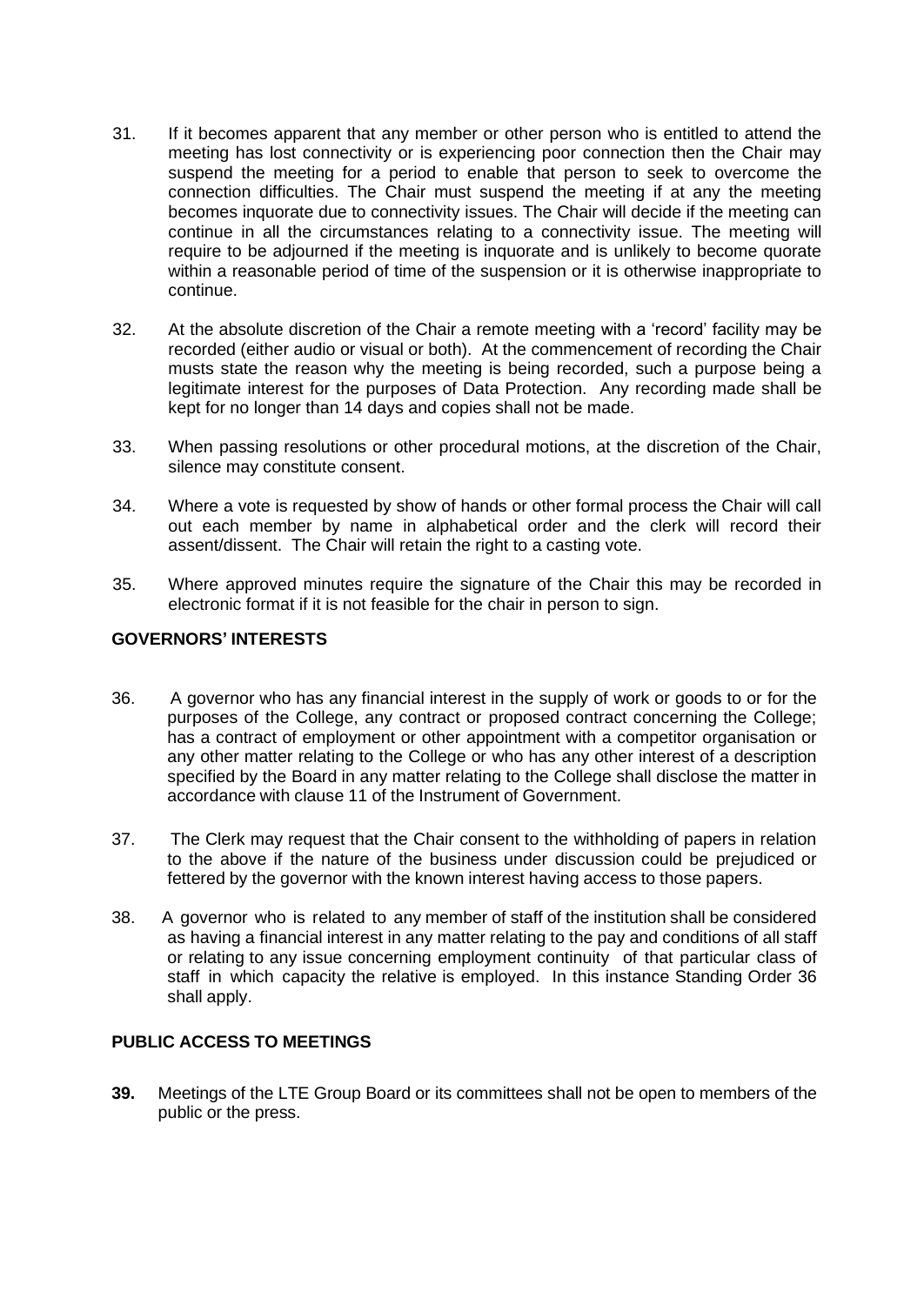#### **STANDING COMMITTEES**

#### **Membership and Term of Office**

- 40. A governor's term of office as a member of a committee lasts until the expiry of his term of office or as reviewed by the Board, whichever is the sooner.
- 41. The Board (or if required in order to expedite the business of the Board the Chair) will review the membership of committees from time to time and may change the membership of committees as it sees fit. A substitute member may any attend any meeting in place of a member unable to attend in order to ensure the meeting is quorate; such a member may be either a governor or co-optee.
- 42. Co-opted members of committees will be appointed by the Board and will hold office for three years. Such appointments to be made following the recommendation of either the appointments committee or the relevant divisional board or committee*.* The Board may re-appoint such co-opted members for further terms of office if they so decide.

#### **Committee Chairs**

- 43. Any member of the Corporation may be elected as Chair of a standing committee (including divisional boards). The CEO or any other senior post holder appointed ex offcio may not be elected as Chair. The Group Chair may not be elected as Chair of a standing committee or board.
- 44. Staff and student governors or co-optees may not be elected as a Chair.
- 45. Chairs shall be appointed by the Group Board for the following year (31 July 1 August) at the last ordinary meeting of the year. Any eligible member may self-nominate and recommendations may also be made by the relevant committee/divisional board.

#### **Committee Meetings**

46. Committees will normally meet in accordance with their terms of reference and as set out in the annual meetings schedule. However, the committee Chair has authority to rearrange the date of a meeting in consultation with the Clerk if there are good reasons for so doing. The committee Chair may also cancel a meeting if the Clerk advises that there is insufficient business requiring the committee's attention to justify holding a meeting before the next scheduled meeting of the Committee.

#### **Constitution and Terms of Reference**

47. The committees of the Board and their constitution and terms of reference shall be as set out in accordance with the decisions or as subsequently amended by the **Board**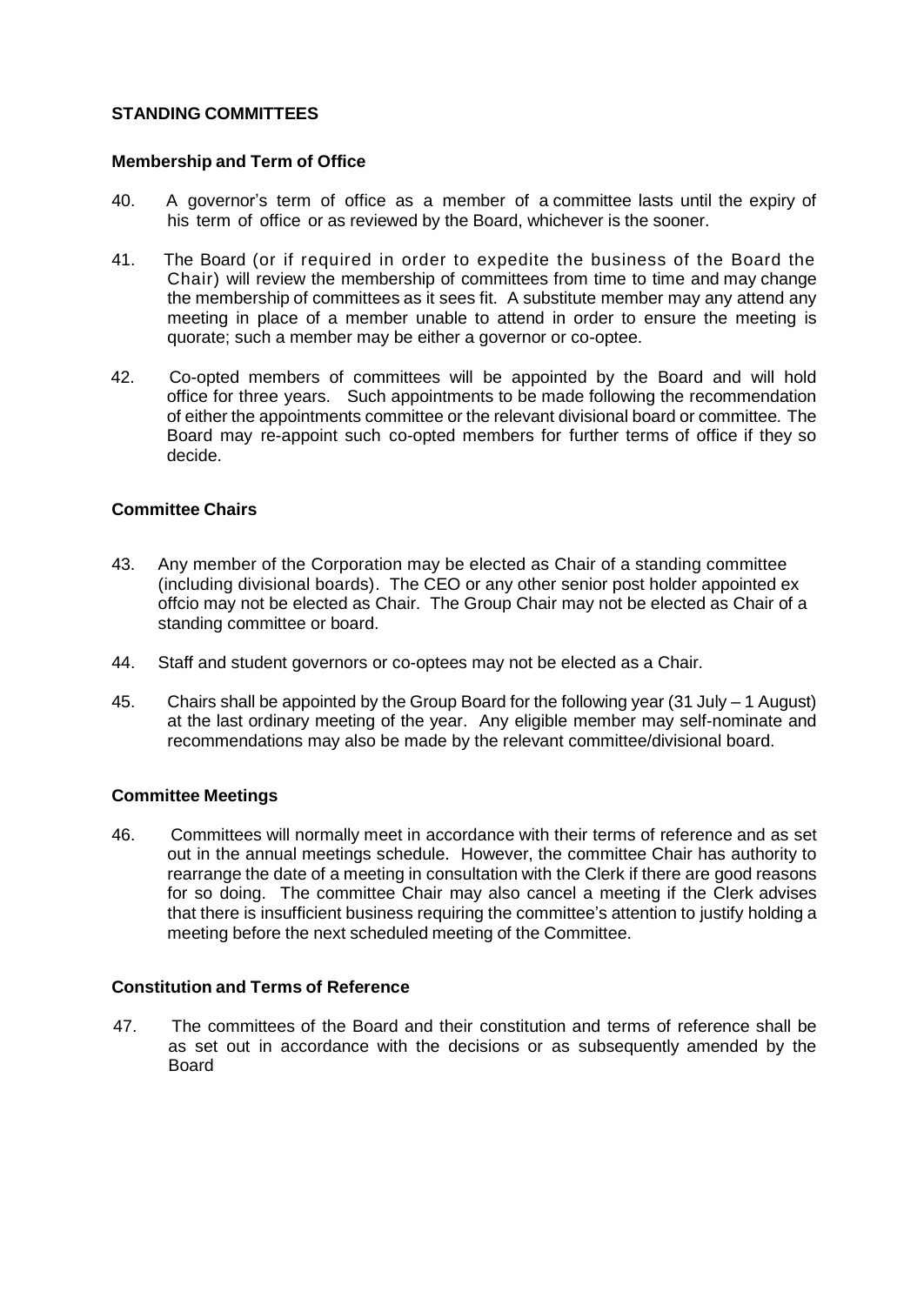#### **Staff and Student Engagement**

48**.** Each Divisional Board shall be required to engage actively with its relevant staff and student body. How this is undertaken shall be a matter for each Divisional Board. Practice adopted by one Divisional Board shall not imply adoption by any other.

#### **Minutes**

49. Formal minutes of committees will be prepared by the Clerk and submitted to the next meeting of the Board. Any recommendations made by committees will be referred to specifically at the meeting of the Board.

#### **Attendance at Committee Meetings by Persons who are not Committee Members**

- 50. Members of the public and representatives of the press shall not be admitted to meetings of committees of the Board.
- 51. The Chair and CEO shall be entitled to attend all meetings of the committees but shall withdraw from that part of any meeting at which their appointment, remuneration, conditions of service, conduct, suspension, dismissal or retirement are to be considered.
- 52. The CEO shall be entitled to attend the Audit & Risk Committee by invitation of the committee.
- 53. The Clerk shall be entitled to attend meetings of all committees except that (s)he shall withdraw from that part of any meeting at which his/her remuneration, conditions of service, conduct, suspension, dismissal or retirement are to be considered.
- 54. The CEO is authorised to invite other members of staff to attend committee meetings as the need arises.
- 55. The Chair of any committee may invite the attendance of any other person at a committee meeting after having taken the advice of the CEO and the Clerk. The Chair may also nominate an alternative member(s) to attend any meeting which is at risk of being inquorate.
- 56. All committees shall have the right to exclude any person who is not a member of the committee from all or part of a meeting should this be warranted by the nature of the business to be considered. However, a committee may not exclude the Clerk unless the provisions of Standing Order 71 apply.

#### **LEAD GOVERNORS**

- 57. The Board may choose the exercise its oversight of a business, division or statutory responsibility through the appointment of a single lead governor.
- 58. Such a person must be a member of the corporation with full responsibilities of a trustee or in exceptional circumstances may be a co-optee but may not be the CEO, staff or student governors.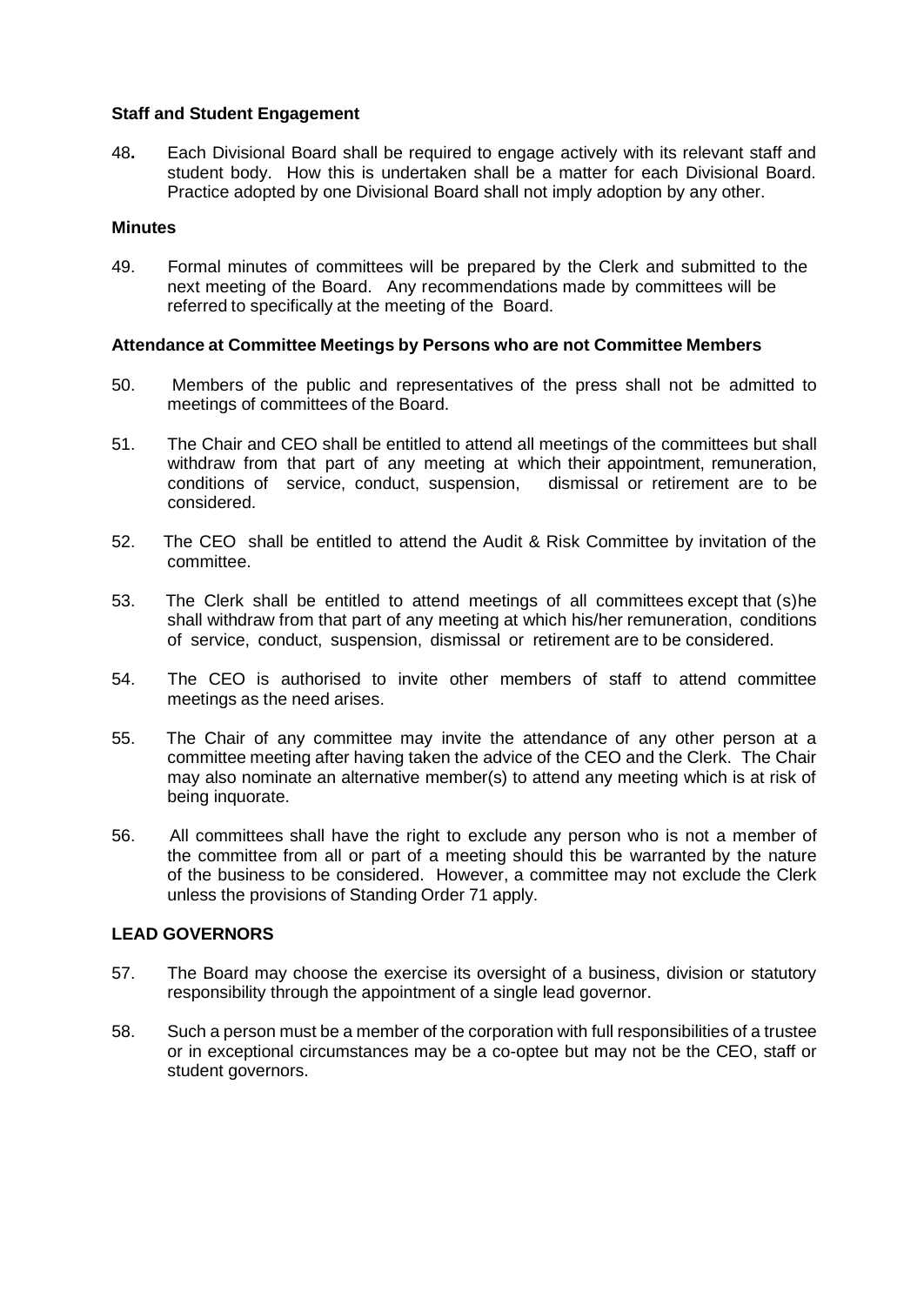#### **SINGLE TASK GROUPS**

- 59. The membership of each single task group (STG) shall be determined at the establishment of each STG and shall reflect the skills needed for the consideration of the issue at hand.
- 60. Each STG shall consist of a minimum of three members.
- 61. Officers of the organisation (including any subsidiary) may be members of a STG at the discretion of the Board.
- 62. The remit and purpose of each group shall be clearly defined when established.
- 63. If the ST G is to be established as a matter of urgency before a meeting of the Board can be convened the Chair may undertake Standing Orders 59-62 above under delegated powers.
- 64. The STG shall exist only for as long as required to carry out its remit and shall cease immediately upon the presentation of its final report to the Board. No member of the STG shall be considered to hold office as a member of that group after this time.
- 65. The STG shall meet as often as directed by the Board or as decided by the membership of the STG as a response to undertaking the remit given.

# **PUBLICATION OF GOVERNANCE DOCUMENTS ELECTRONICALLY**

- 66. The Clerk shall ensure that the following are published electronically
	- a written statement of its policy on attendance and access
	- the Part A minutes of meetings following approval as a correct record
	- the Constitution of the Corporation

#### **ULTRA VIRES**

- 67. The Clerk shall advise the Corporation Board if, at any time, s(he) is of the opinion that the Board is acting inappropriately or is likely to exceed its powers or to infringe general or administrative law. Should the Board decline to act upon the Clerk's advice, the following arrangements shall apply:
	- (i) the Clerk shall put their advice to the Board in writing, having first consulted with such external agencies as s(he) considers to be appropriate in the circumstance and the Clerk's advice shall be recorded in the minutes.
	- (ii) should the Board continue to disregard the Clerk's advice, the Clerk is authorised, without further reference to the Board, to refer the matter to whatever external agencies s(he) considers appropriate, including the College's funding bodies, its internal and external; auditors and the Department for Education (DfE) as appropriate.
- 68. The discharge of the above functions shall not prejudice the employment or contractual position of the holder of the post.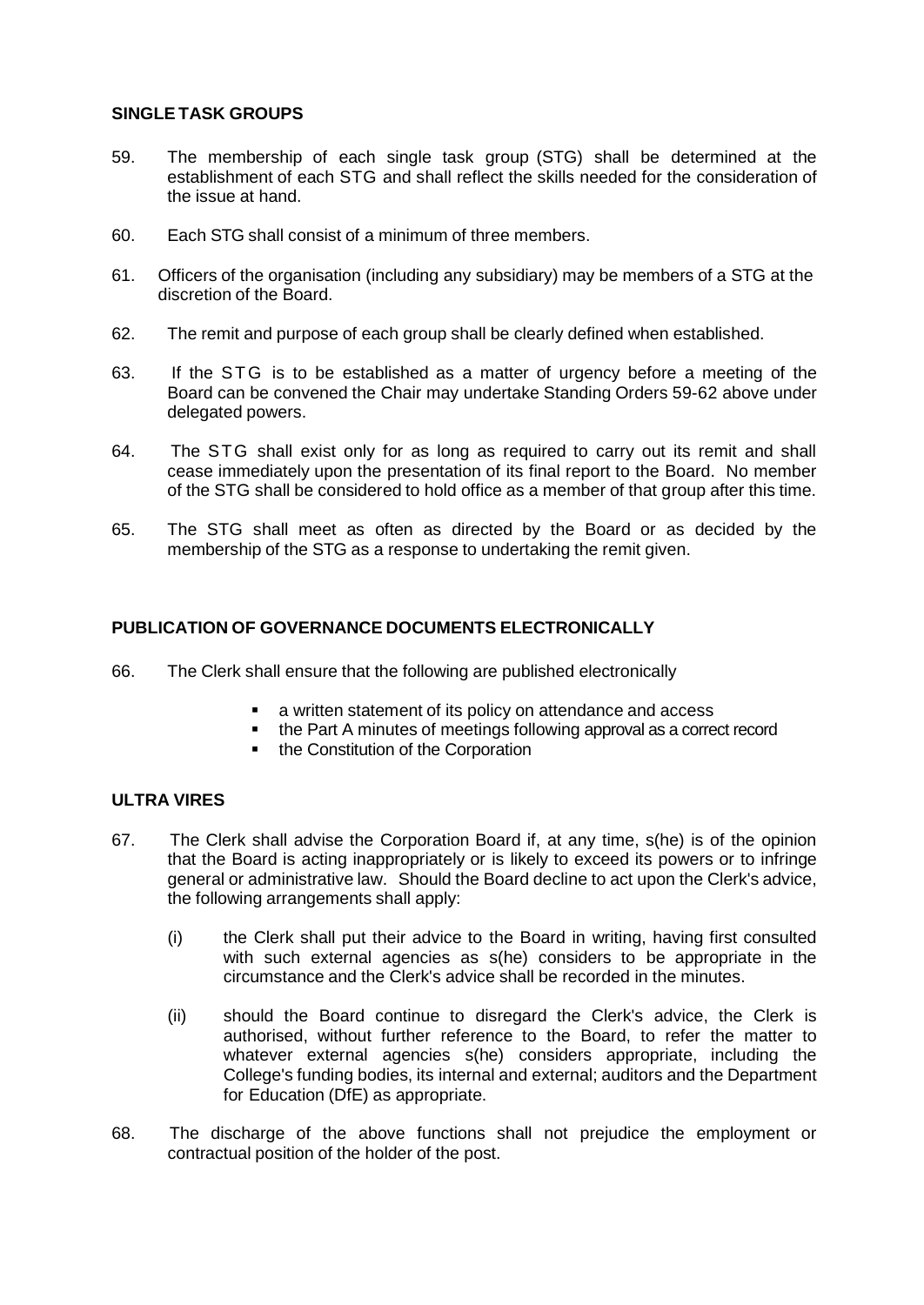#### **PAYMENT OF ALLOWANCES & HONORARIA**

- 69. Independent governors may be remunerated in their capacity as trustee as determined in accordance with the Instrument of Government.
- 70. All governors and co-optees shall be entitled to claim such expenses associated with the undertaking of the duties of governor or co-optee in respect of travel and subsistence as set out in the college travel and subsistence scheme for staff. Governors and co-optees may not claim for loss of payment for unpaid leave taken in order to undertake the role of governor.
- 71. Honoraria may be paid to co-optees, at the discretion of the Board, for any work undertaken in a professional capacity for the Group, such payments not being made for any work undertaken in the capacity of trustee.
- 72. The Clerk shall approve any claim made under standing order 70.

#### **URGENT ACTION**

- 73. If, in his/her opinion, any matter which would otherwise be the responsibility of the Board, is of an urgent nature, the CEO (or an Officer delegated by them) may, in consultation with the Clerk, obtain the agreement in writing of the Chair (or in their absence the Vice-chair) of the Board, to take action necessary to deal with the matter. Provided always that none of the responsibilities of the Board referred to in Articles 9 and 10 of the Articles of Government may be the subject of such action.
- 74. Every such decision shall be reported to the next available ordinary meeting of the Board.

#### **AUTHENTICATION OF DOCUMENTS**

#### **Common Seal**

- 75. The Common Seal of the Board must be kept in a safe place at the College and must be secured by a lock the key to which will be kept in accordance with arrangements approved by the Clerk. The Clerk will authorise the affixing of the Common Seal to any document which requires to be sealed for the transaction of the business of the Board. The application of the Seal shall be authenticated by the signature of the Chair and any other governor (as determined by the Clerk). If the Chair is absent, unavailable or has an interest relating to the document to be sealed any other governor (as determined by the Clerk) may authenticate in place of the Chair.
- 76. An entry of the sealing of every order, deed, or other document to which the Common Seal of the Board has been affixed must be registered in a book maintained by the Clerk for that purpose and reported to the next available ordinary meeting of the Board.

#### **Signing of Documents**

77. The CEO (or in their absence the CFO) is authorised to sign on behalf of the Board, where appropriate, any document necessary to give effect to any decision of the Board or its committees or any other matter in furtherance of the College's business.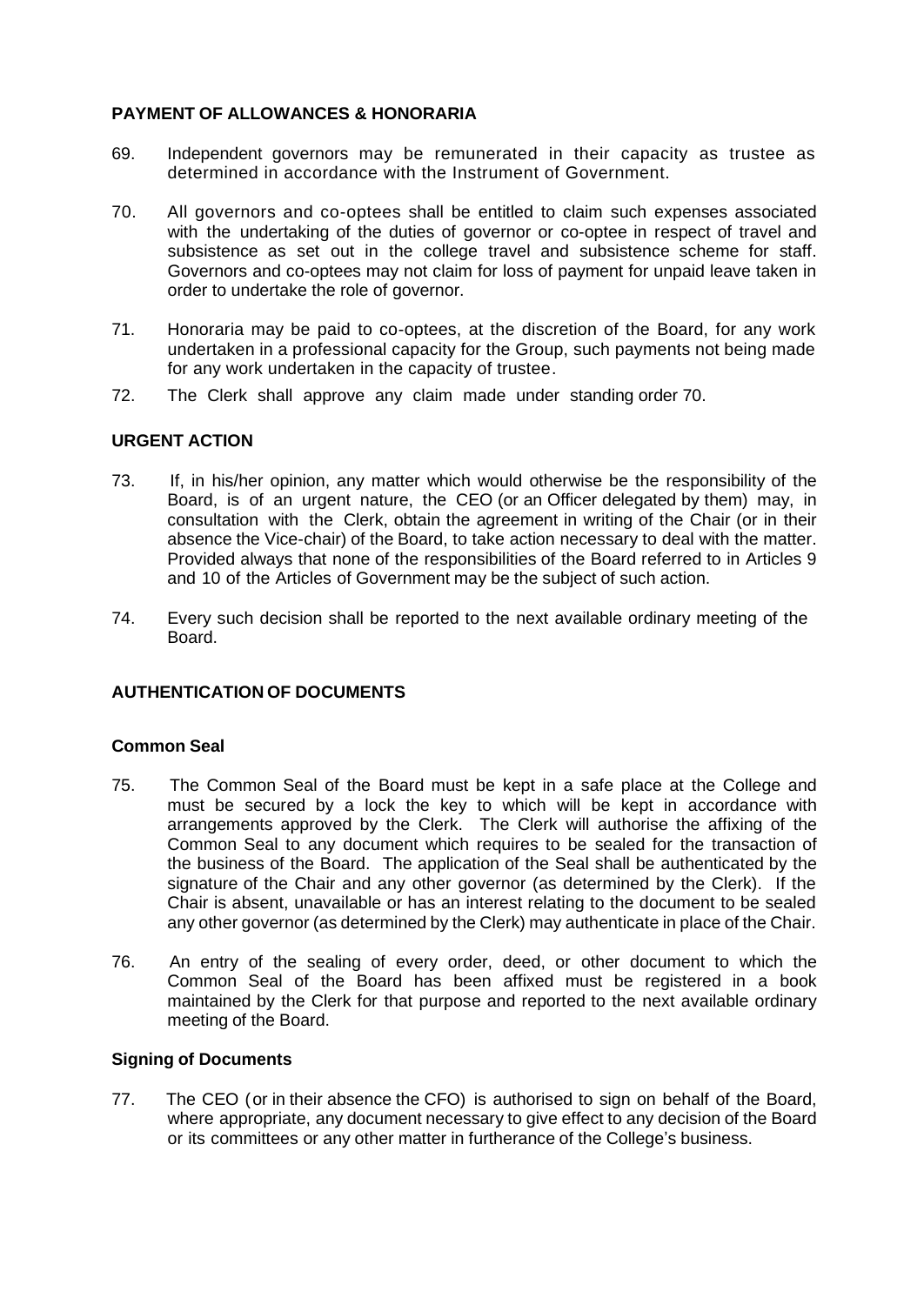#### **VARIATION OR REVOCATION**

78. Any amendment, variation, addition to or revocation of these Standing Orders shall be approved by the Board and shall take effect as from the conclusion of the meeting at which the Board's approval is given, subject to any direction to the contrary given by the Board. Any such changes to these Standing Orders shall not be made in such a way that a conflict is created with any provision of the Instrument and Articles of Government of the College which take precedence at all times.

#### **REVIEW AND UPDATING**

79. The Clerk will review these Standing Orders and all other policies and procedures relating to College governance as part of a cycle of review or as necessary following any changes to associated legislation or practice.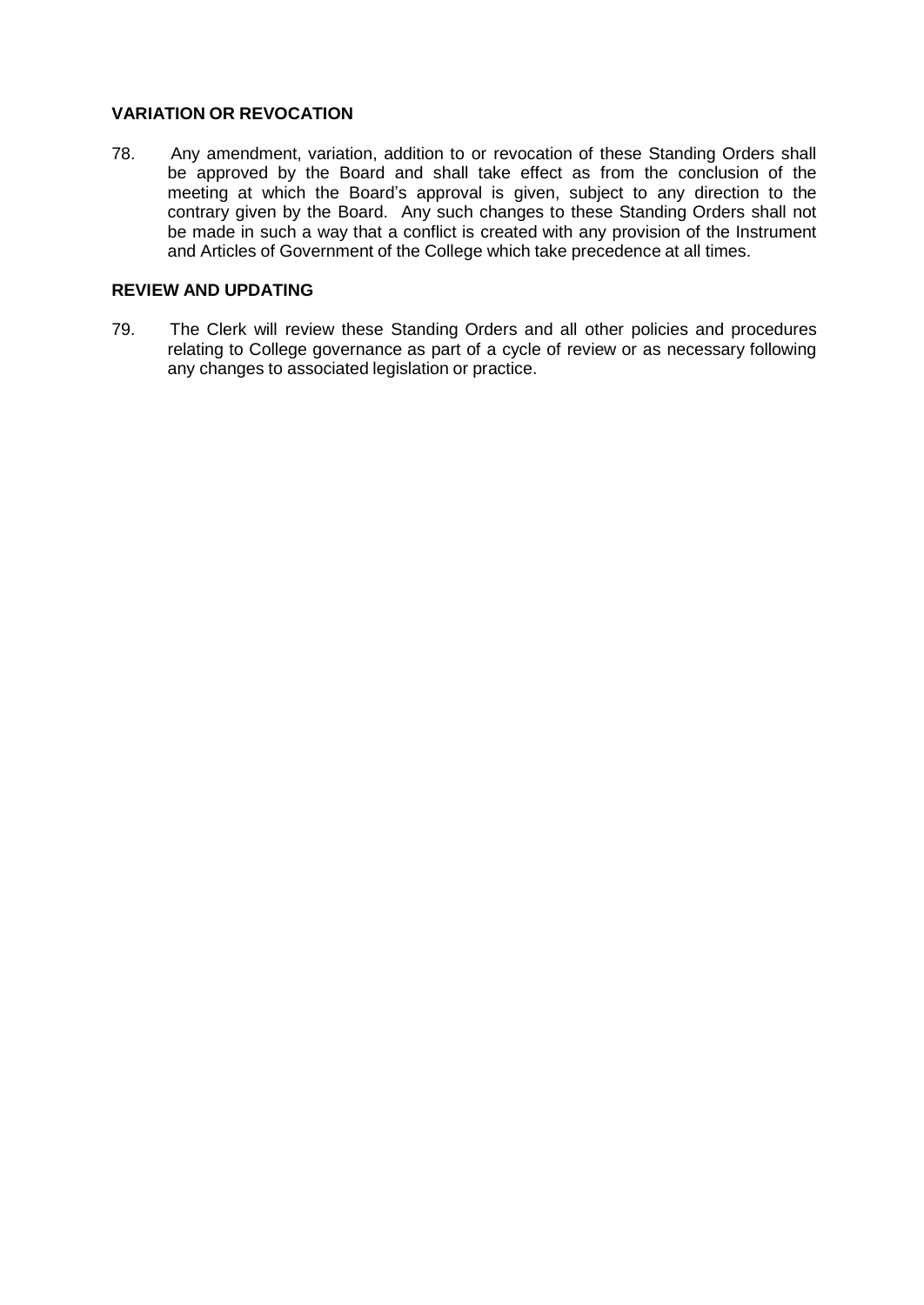# **Part 4 Terms of Reference**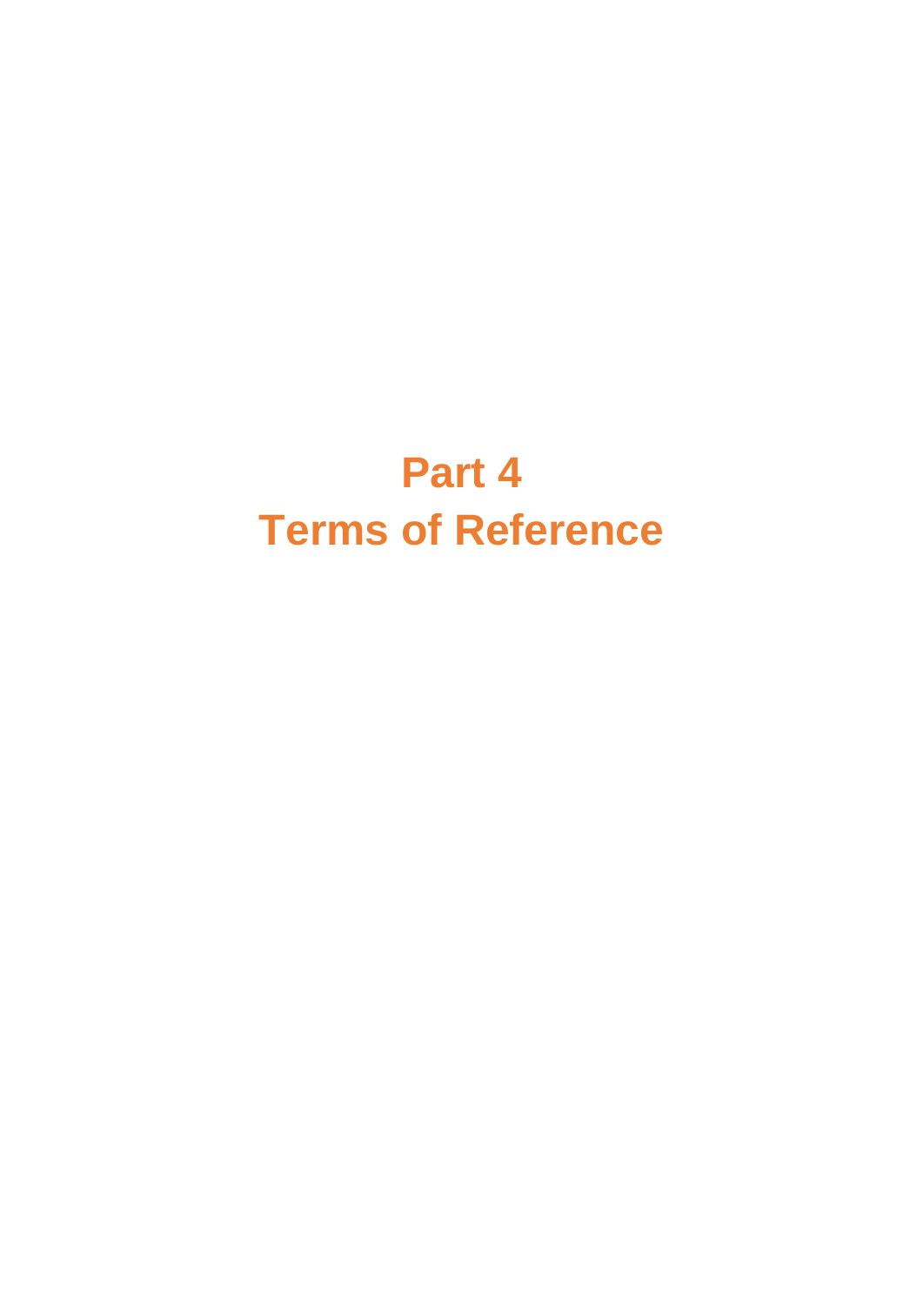#### **TERMS OF REFERENCE OF COMMITTEES, GROUPS AND DIVISIONAL BOARDS**

#### **THE MANCHESTER COLLEGE BOARD**

#### **Objective**

1.1 To undertake the oversight of the operation of Further Education provision on behalf of the LTE Group Board.

#### **Membership**

2.1 The membership of the TMC Board shall be up to 9 members: comprising:

At least two and up to four members of the LTE Group Board **Principal** Up to four co-opted members with appropriate expertise

2.2 The Chair of the Divisional Board shall be a governor of LTE Group.

2.3 For the meeting to be quorate 3 members must be present including at least one LTE Group governor.

#### **Meetings**

3.1 Meetings shall be called at least three times per year, as dictated by the cycle of business.

#### **Attendance at Meetings**

4.1 The Company Secretary or their representative shall attend.

4.2 The group may require the attendance of any person(s)/representative for the provision of expert advice/guidance as decided by the TMC Board from time to time.

4.3 The Chair of the Board of Governors and/or the CEO shall be entitled to attend but shall not have a vote.

#### **Duties**

5.1 To monitor the performance of the FE provision of the college against targets set by the Corporation.

5.2 To develop FE strategy for The Manchester College

5.3 In respect of the FE provision in the college, to have oversight of:

- i. the quality of teaching and learning
- ii. the learner voice
- iii. the financial performance against budget
- iv. health & safety, safeguarding and equality & diversity
- v. risk management
- vi. HR/IT

5.4 To escalate any issues arising from 5.1 and 5.3 above to the attention of the LTE Group Board.

5.5 To approve any policies specific to the delivery of FE provision, as delegated by the LTE Group Board, including the FE fees policy.

5.6 In respect of FE provision, to consider any business case or investment plan prior to its recommendation to the LTE Group Board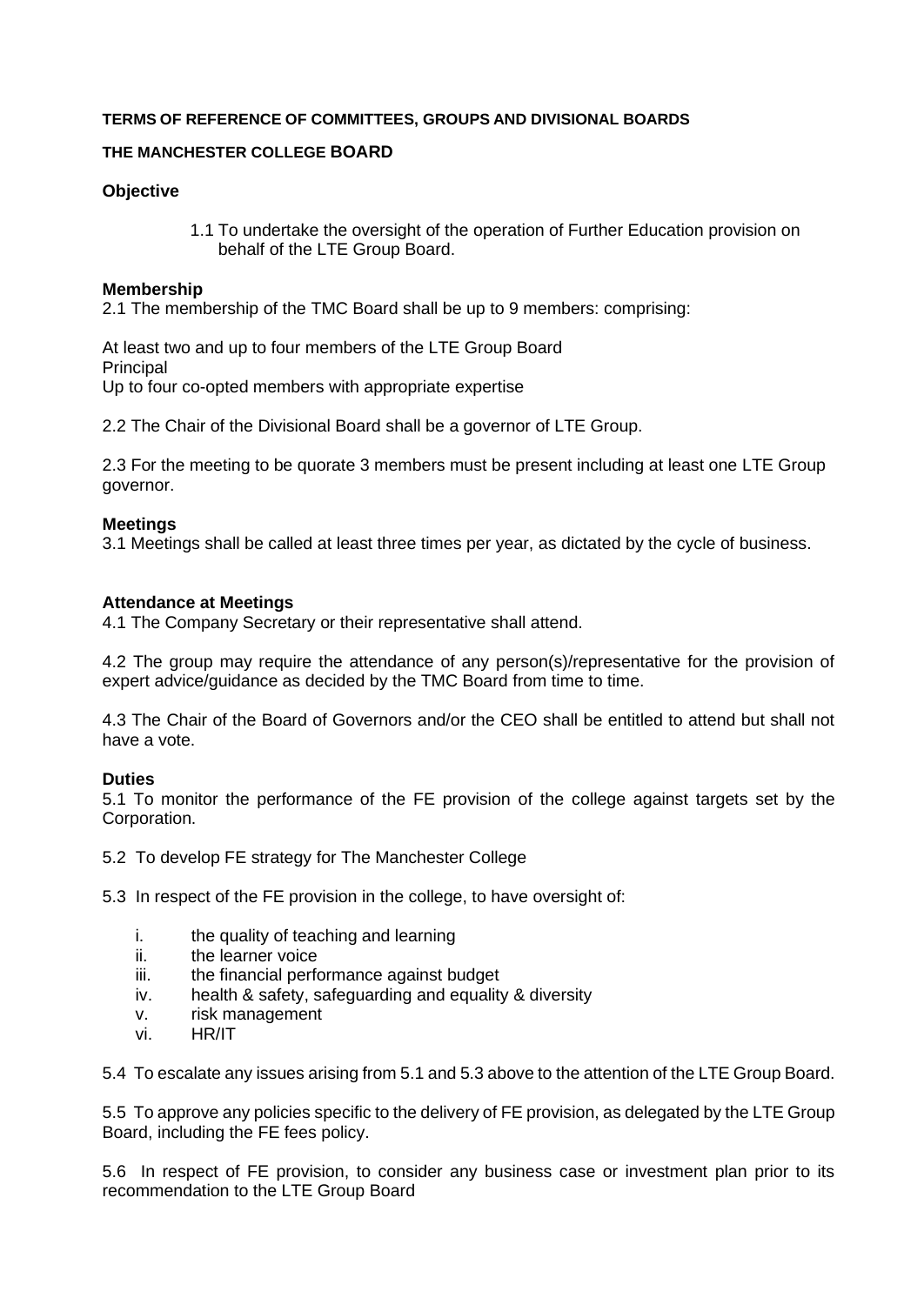#### 5.7 To approve the SAR for FE provision

5.8 To engage in external initiatives and commit to, as long as such commitment remains with the TMC annual plan, as they relate to FE provision in Greater Manchester

5.9 To approve bids and tenders, and to enter into leases subject to limits as set out in the Financial Regulations.

5.9 In undertaking the above the Divisional Board shall undertake appropriate engagement with the FE employees and student bodies.

#### **Powers**

6.1 The Divisional Board shall have no powers of determination, other than those which may be granted explicitly by the Board for a specific purpose or as set out above but shall instead be required to recommend a course/courses of action for determination by the LTE Group Board

6.2 There shall be no casting vote. Any issue of dissent or failure to agree a majority for a recommendation shall be reported as deadlock for determination by the LTE Group Board

#### **Reporting Procedure**

7.1 Minutes of the TMC Board shall be submitted for consideration together any approval of recommendations to the next LTE Group Board.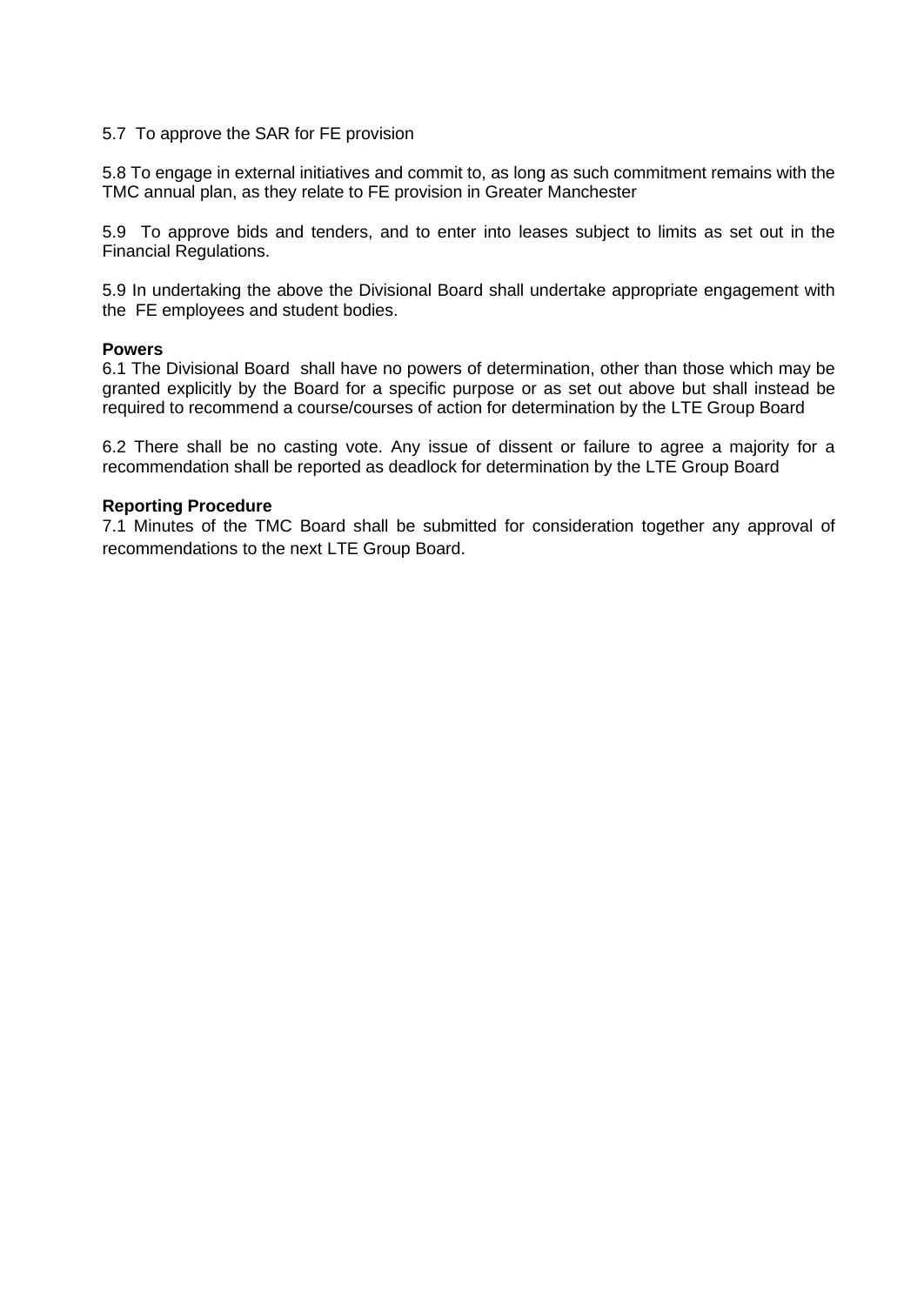# **UCEN Manchester Board**

# **Objective**

1.1 To undertake the oversight of the operation of Higher Education provision on behalf of the LTE Group Board.

# **Membership**

2.1 The membership of the UCEN Mcr Board shall be up to 9 members: comprising:

At least two and up to four members of the LTE Group Board Principal Up to four co-opted members with appropriate expertise

2.2 The Chair of the Divisional Board shall be a governor of LTE Group.

2.3 For the meeting to be quorate 3 members must be present including at least one LTE Group governor.

#### **Meetings**

3.1 Meetings shall be called at least three times per year in accordance with the cycle of business.

#### **Attendance at Meetings**

4.1 The Company Secretary or their representative shall attend.

4.2 The board may require the attendance of any person(s)/representative for the provision of expert advice/guidance as decided by the board from time to time.

4.3 The Chair of the LTE Group Board and/or the CEO shall be entitled to attend but shall not have a vote.

#### **Duties**

5.1 To monitor the performance of the HE provision of the college against targets set by the **Corporation** 

5.2 To develop HE strategy

5.3 In respect of the HE provision in the college, to have oversight of:

- i. the quality of teaching and learning
- ii. the learner voice
- iii. the financial performance against budget
- iv. health & safety, safeguarding and equality & diversity
- v. risk management
- vi. HR/IT

5.4 To escalate any issues arising from 5.1 and 5.3 above to the attention of the LTE Group Board

5.5 To approve any policies specific to the delivery of HE provision, including in respect of HE fees

5.6 In respect of HE provision, to consider any business case or investment plan prior to its recommendation to the LTE Group Board

5.7 To approve the SED for HE provision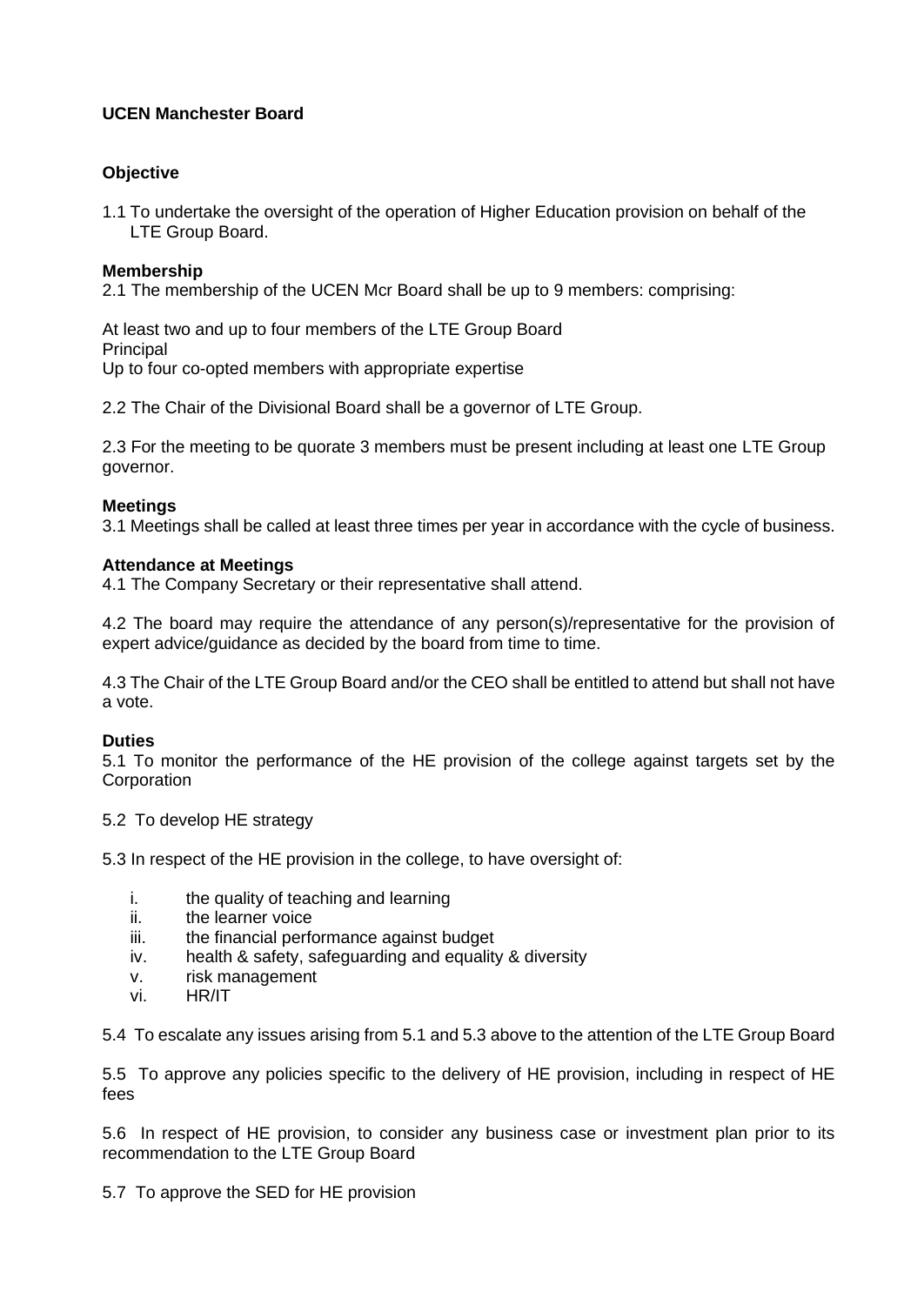5.8 To act as the oversight committee as required by registration with the Office for Students

5.9 To approve bids and tenders, and to enter into leases subject to limits as set out in the Financial Regulations.

5.10 In undertaking the above the Divisional Board shall undertake appropriate engagement with the HE employees and student bodies.

#### **Powers**

6.1 The Divisional Board shall have no powers of determination, other than those which may be granted explicitly by the Board for a specific purpose or as set out above but shall instead be required to recommend a course/courses of action for determination by the LTE Group Board

6.2 There shall be no casting vote. Any issue of dissent or failure to agree a majority for a recommendation shall be reported as deadlock for determination by the LTE Group Board

#### **Reporting Procedure**

7.1 Minutes of the UCEN Manchester Board shall be submitted for consideration together any approval of recommendations to the next LTE Group Board. .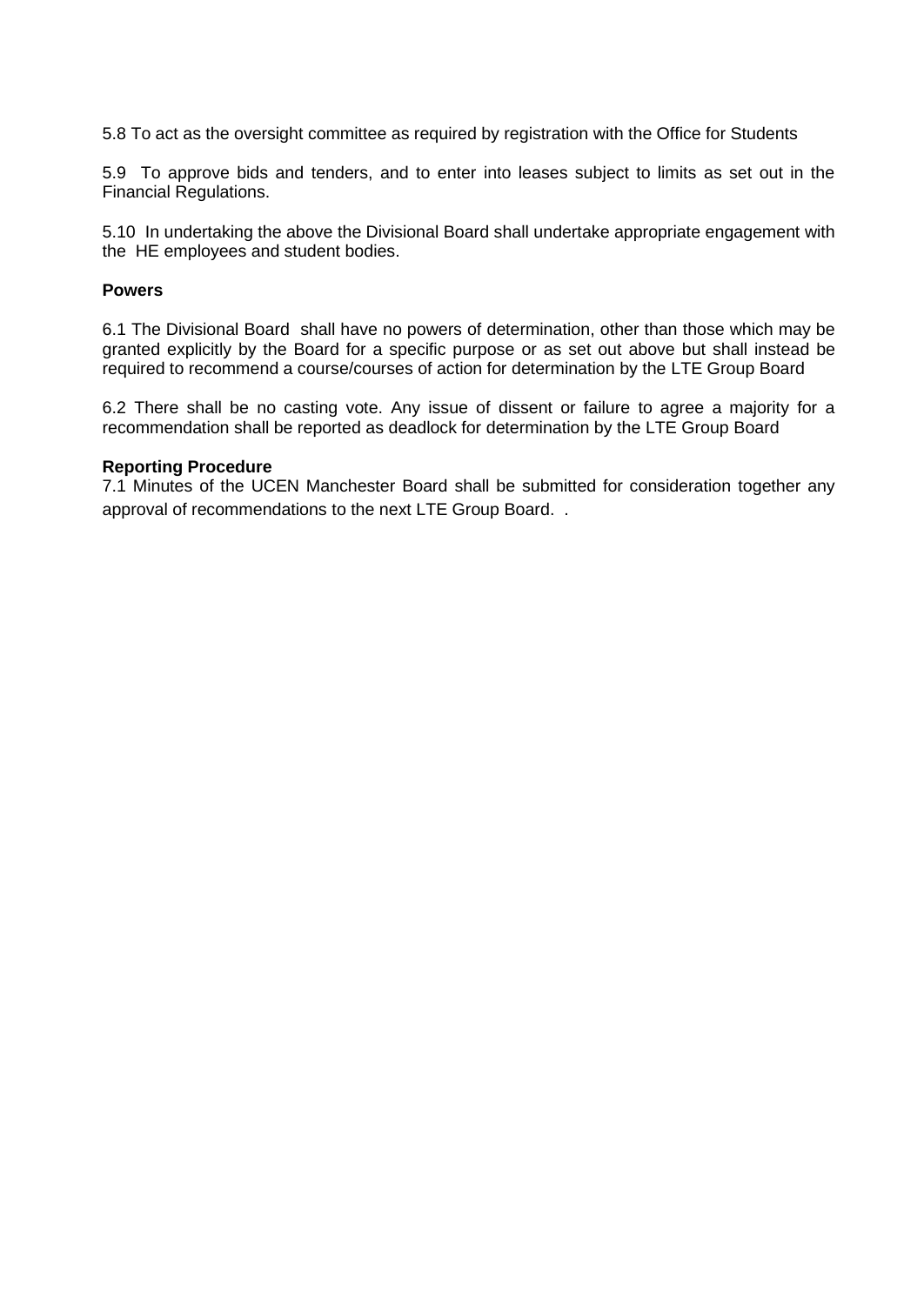# **NOVUS BOARD**

# **Objective**

1.1 To undertake the oversight of the operation of justice provision on behalf of the LTE Group Board.

#### **Membership**

2.1 The membership of the Novus Division shall be up to 9 members: comprising:

At least two and up to four members of the LTE Group Board MD Novus Up to four co-opted members with appropriate expertise

2.2 The Chair of the Board shall be an LTE Group Governor.

2.3 For the meeting to be quorate 3 members must be present including at least one college governor.

#### **Meetings**

3.1 Meetings shall be called at least three times per year in accordance with the cycle of business.

#### **Attendance at Meetings**

4.1 The Company Secretary or their representative shall attend.

4.2 The group may require the attendance of any person(s)/representative for the provision of expert advice/guidance as decided by the Group from time to time.

4.3 The Chair of the LTE Group Board and/or the CEO shall be entitled to attend but shall not have a vote.

#### **Duties**

5.1 To monitor the performance of the justice provision of the college against targets set by the **Corporation** 

5.2 To develop the strategy of the Novus business unit

5.2 In respect of the justice provision in the group, to have oversight of:

- i. the quality of teaching and learning
- ii. the learner voice
- iii. the financial performance against budget
- iv. health & safety, safeguarding and equality & diversity
- v. risk management
- vi. HR /IT

5.4 To escalate any issues arising from 5.1 and 5.3 above to the attention of the LTE Group Board

5.5 To approve any policies specific to the delivery of justice provision, as delegated by the LTE Group Board

5.6 In respect of justice provision, to consider any business case or investment plan prior to its recommendation to the LTE Group Board.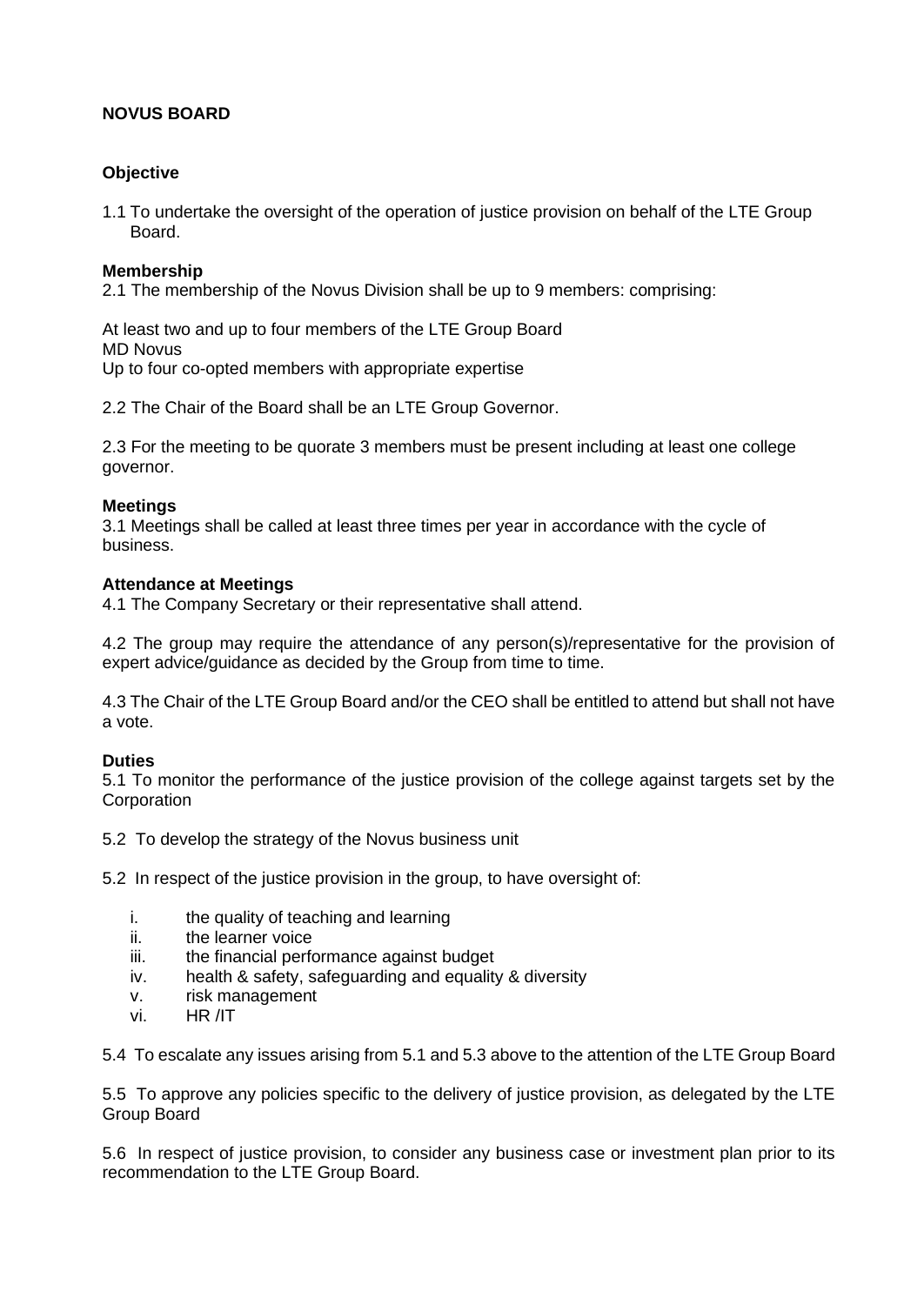5.7 In respect of any justice bids, tenders and business development opportunities or MoJ initiatives, to review and assess either prior to submission to the LTE Group Board for approval or to approve in accordance with limits as set out in the Financial Regulations

5.8 To enter into lease or licences in accordance with authority limits as set out in the Financial Regulations.

5.9 Oversight of subsidiary companies as they may relate to the delivery of provision in the justice sector

5.10 To approve the Novus SAR

5.8 In undertaking the above the Divisional Board shall undertake appropriate engagement with the Novus employees and student bodies.

#### **Powers**

6.1 The Novus Board shall have no powers of determination, other than those set out above, but shall instead be required to recommend a course/courses of action for determination by the LTE Group Board

6.2 There shall be no casting vote. Any issue of dissent or failure to agree a majority for a recommendation shall be reported as deadlock for determination by the LTE Group Board

#### **Reporting Procedure**

7.1 Minutes of the Novus Board shall be submitted for consideration together any approval of recommendations to the next LTE Group Board. .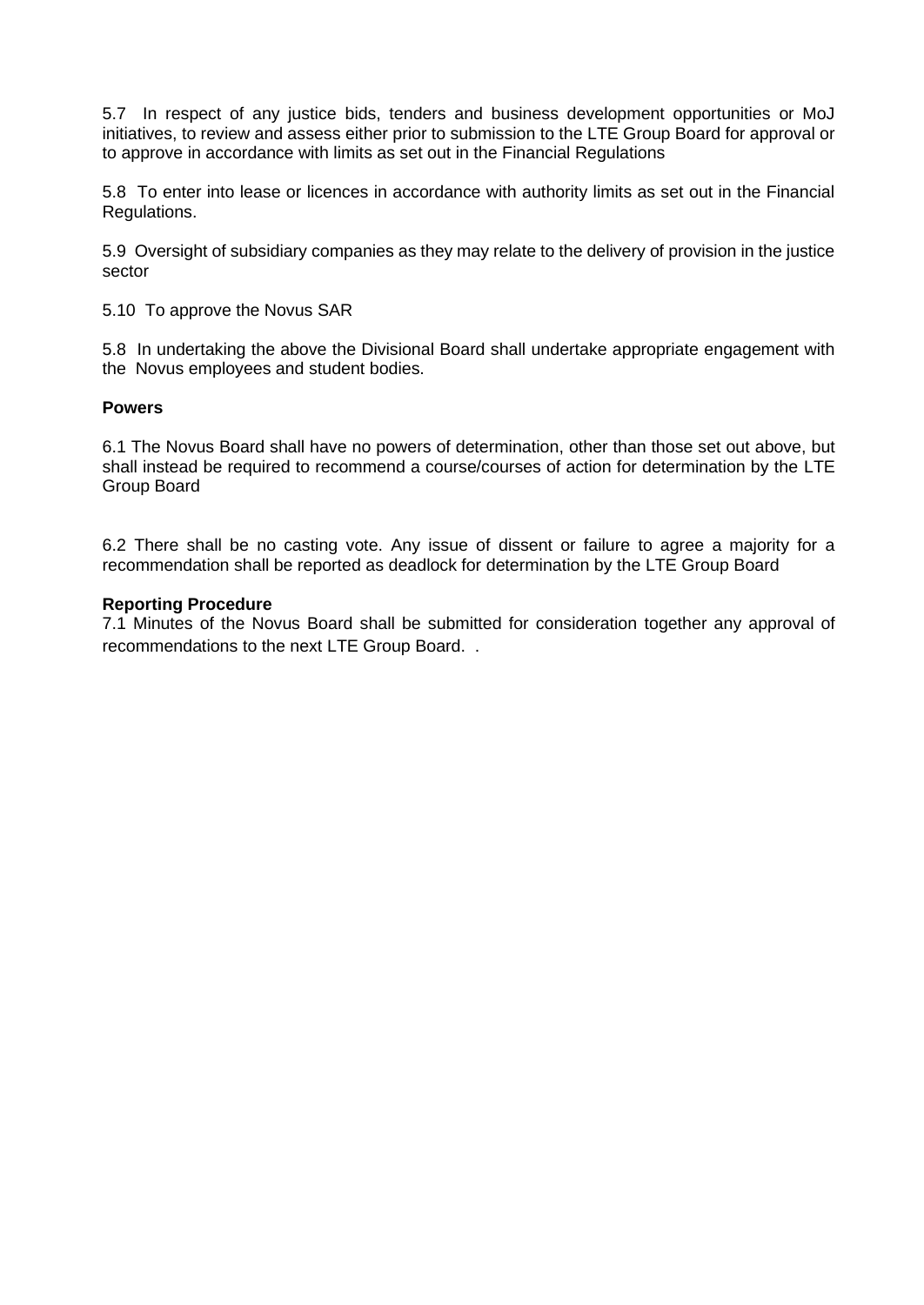# **MOL Board**

# **Objective**

**1.1** To undertake the oversight of the operation of MOL provision on behalf of the LTE Group Board.

# **Membership**

2.1 The membership of the MOL Board shall be up to 9 members: comprising:

At least two and up to four members of the LTE Group Board Exec Lead for MOL Up to four co-opted members with appropriate expertise

2.2 The Chair of the Group shall be a governor of LTE Group.

2.3 For the meeting to be quorate 3 members must be present including at least one governor**.**

#### **Meetings**

3.1 Meetings shall be called at least three times per year in accordance with the cycle of business.

#### **Attendance at Meetings**

4.1 The Company Secretary or their representative shall attend.

4.2 The board may require the attendance of any person(s)/representative for the provision of expert advice/guidance as decided by the board from time to time.

4.3 The Chair of the LTE Group Board and/or the CEO shall be entitled to attend but shall not have a vote.

#### **Duties**

5.1 To monitor the performance of the MOL provision of the college against targets set by the **Corporation** 

5.2 To develop MOL strategy

5.3 In respect of the MOL provision, to have oversight of:

- i. the quality of teaching and learning
- ii. the student voice
- iii. the financial performance against budget
- iv. health & safety, safeguarding and equality & diversity
- v. risk management
- vi. HR/IT

5.4 To escalate any issues arising from 5.1 and 5.3 above to the attention of the LTE Group Board

5.5 To approve any policies specific to the delivery of MOL provision, including in respect of MOL fees

5.6 In respect of MOL provision, to consider any business case or investment plan prior to its recommendation to the LTE Group Board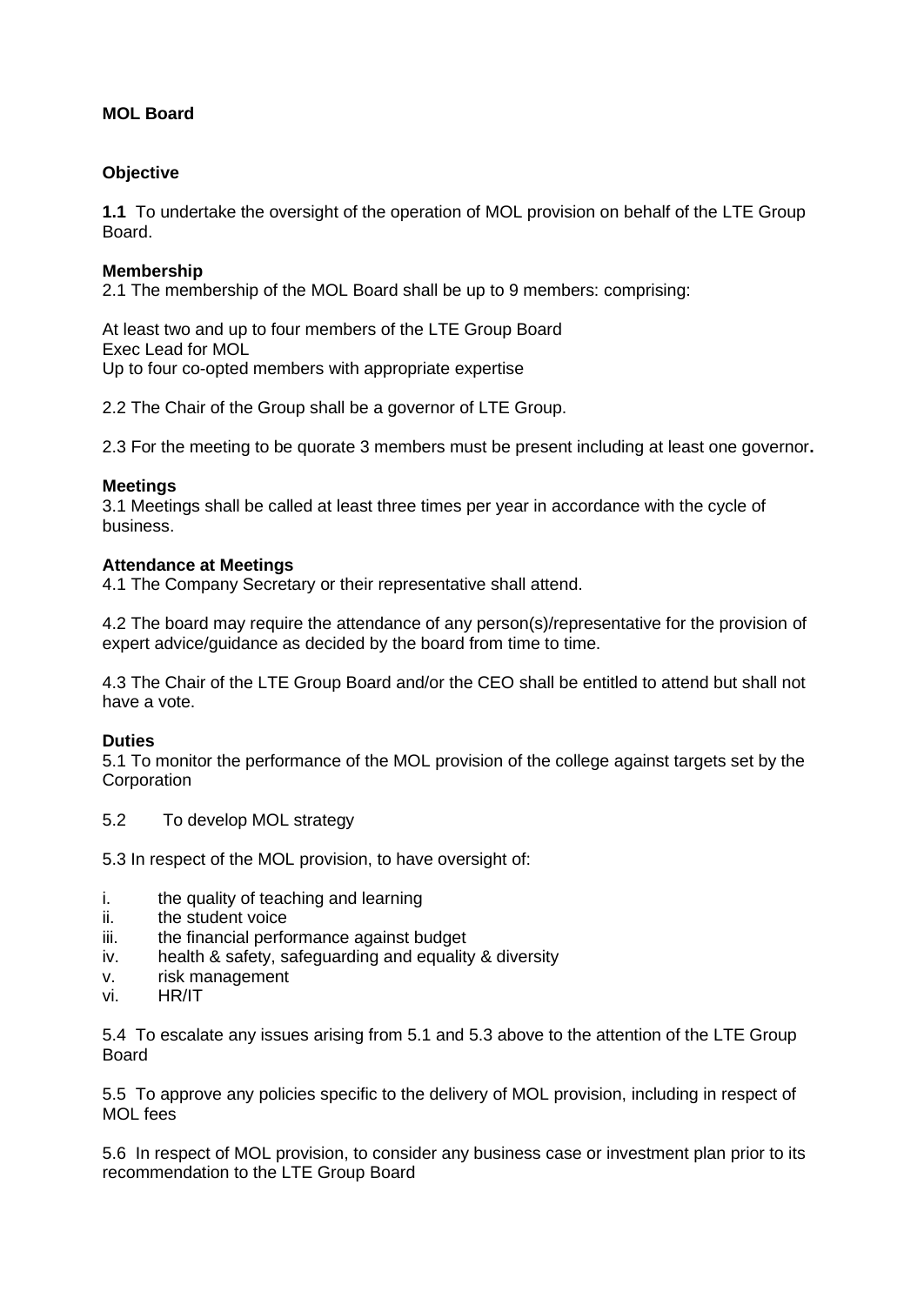5.7 To approve the SAR for MOL

5.10 In undertaking the above the Divisional Board shall undertake appropriate engagement with the MOL employees and any student bodies.

# **Powers**

6.1 The Divisional Board shall have no powers of determination but shall instead be required to recommend a course/courses of action for determination by the LTE Group Board

6.2 There shall be no casting vote. Any issue of dissent or failure to agree a majority for a recommendation shall be reported as deadlock for determination by the LTE Group Board

#### **Reporting Procedure**

7.1 Minutes of the MOL Board shall be submitted for consideration together any approval of recommendations to the next LTE Group Board.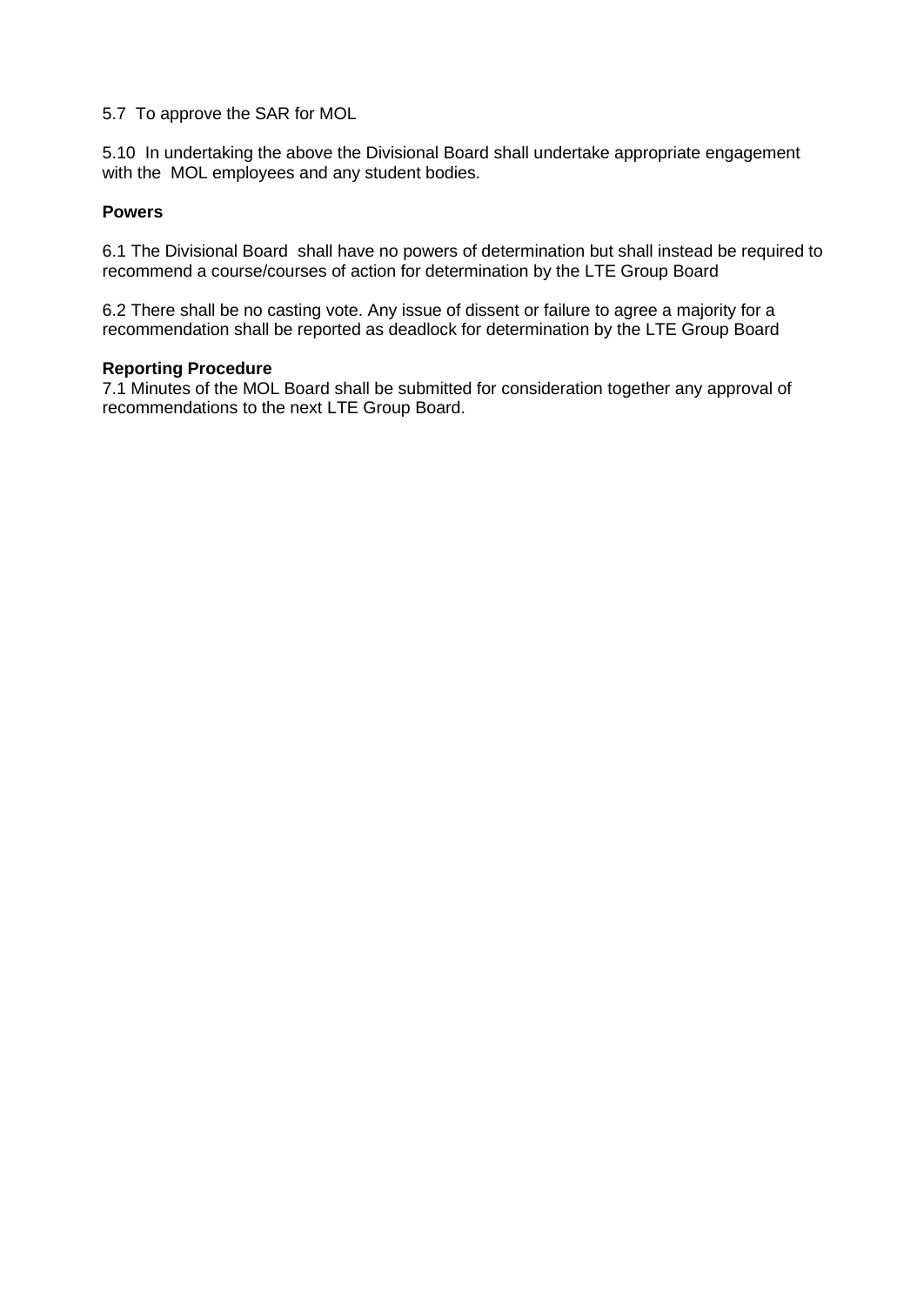# **GROUP OPERATIONS BOARD**

# **Objective**

1.2 To undertake the oversight of the operation of group operations on behalf of the LTE Group Board.

#### **Membership**

2.1 The membership of the Group Operations Board shall be up to 9 members: comprising:

At least two and up to four members of the LTE Group Board The MD Group Operations Up to four co-opted members with appropriate expertise (dependent upon the number of governors appointed)

2.2 The Chair of the Board shall be an LTE Group Governor.

2.3 For the meeting to be quorate 3 members must be present including at least one governor.

#### **Meetings**

3.1 Meetings shall be called at least three times per year, as dictated by the cycle of business.

#### **Attendance at Meetings**

4.1 The Company Secretary or their representative shall attend.

4.2 The group may require the attendance of any person(s)/representative for the provision of expert advice/guidance as decided by the Group Operations Board from time to time.

#### **Duties**

5.1 To monitor the performance of the group operations of the organisation against targets set by the Corporation.

5.2 To develop strategy for the group operations unit

5.3 In respect of group operations in the group, to have oversight of:

- the quality and efficiency of services provided to business units
- the financial performance against budget
- health & safety, safeguarding and equality & diversity
- risk management
- group back office functions (direct or indirect)
- any other function which may be assigned to Group Operations by the CEO from time to time

5.4 To escalate any issues arising from 5.1 and 5.2 above to the attention of the LTE Group Board.

5.5 To approve any policies specific to the delivery of group operations, as delegated by the LTE Group Board.

5.6 In respect of group operations, to consider any business case or investment plan prior to its recommendation to the LTE Group Board

5.7 Review of cross group issues in line with the Executive responsibilities aligned to Group **Operations**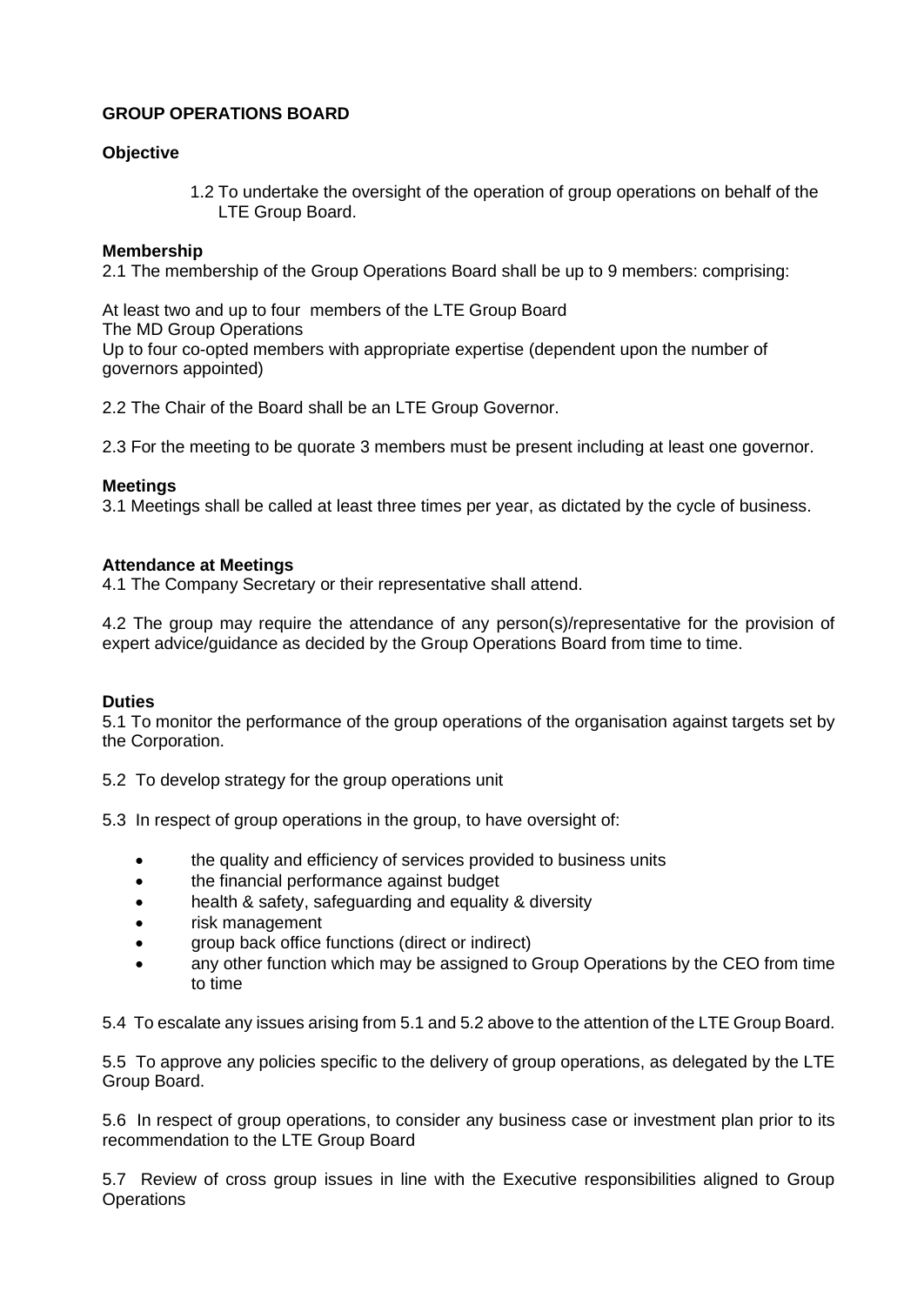- 5.8 Development of cross group policies (e.g. HR, H&S)
- 5.9 Approval of the Group Operations SAR

5.10 To approve bids and tenders, and to enter into leases subject to limits as set out in the Financial Regulations

5.11 In undertaking the above the Divisional Board shall undertake appropriate engagement with the group operations employees.

#### **Powers**

6.1 The Divisional Board shall have no powers of determination, other than those set out above but shall instead be required to recommend a course/courses of action for determination by the LTE Group Board

6.2 There shall be no casting vote. Any issue of dissent or failure to agree a majority for a recommendation shall be reported as deadlock for determination by the LTE Group Board

#### **Reporting Procedure**

7.1 Minutes of the Group Operations Board shall be submitted for consideration together any approval of recommendations to the next LTE Group Board.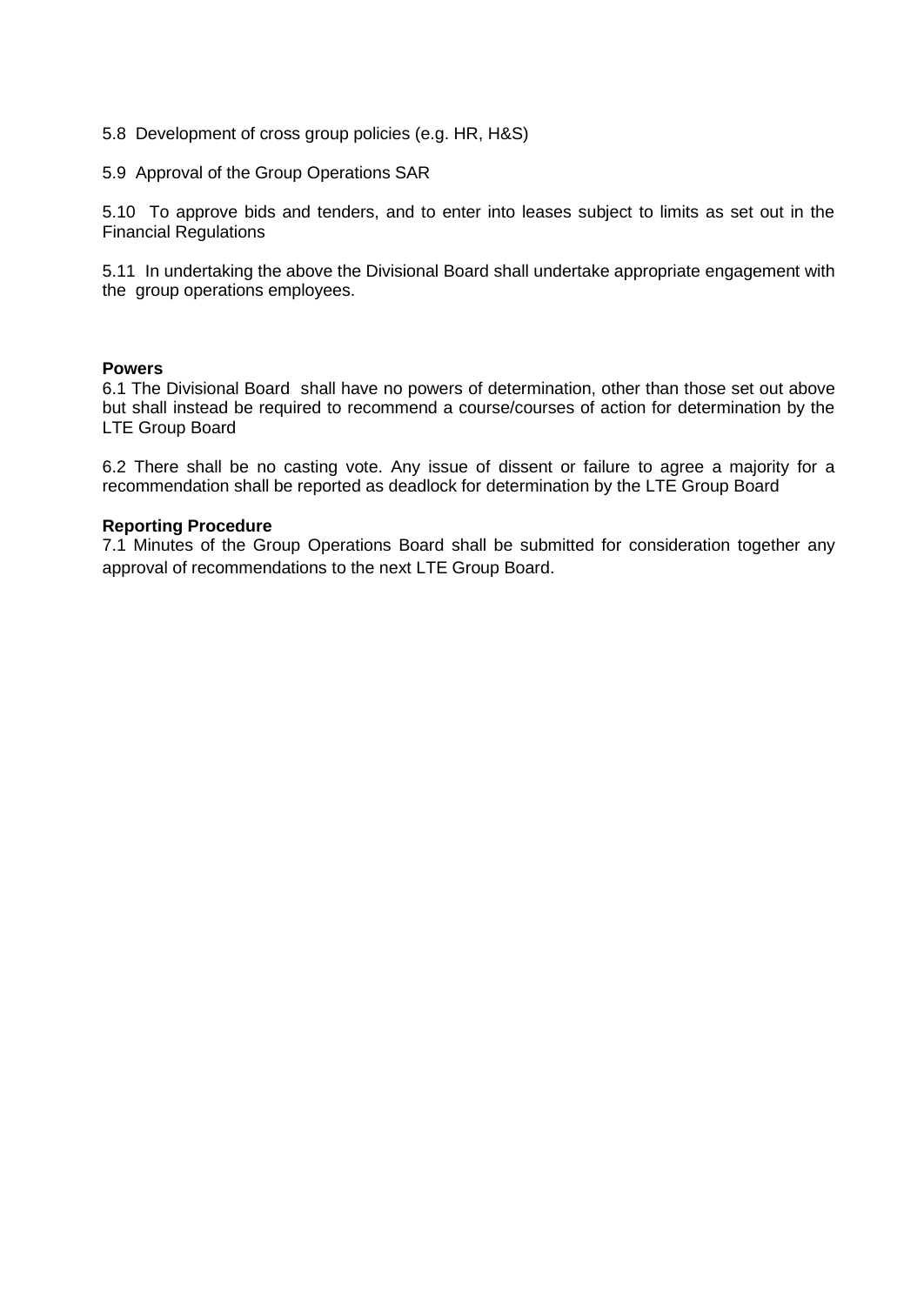## **AUDIT & RISK COMMITTEE**

#### **1 Objective**

- 1.1 The Committee shall ensure that the internal control systems, including audit activities, of the Statutory Corporation ('the group') and any of its subsidiaries is monitored actively, independently and objectively in order to:-
	- improve the effectiveness of the group's internal controls
	- reinforce the independence and effectiveness of the internal audit function;
	- provide a sounding board for group management on issues of concern in connection with its internal control systems;
	- advise on the reliability of the group's information systems;
	- underpin the objectivity and independence of the external auditors;
	- increase public confidence in the objectivity and fairness of the group's financial reports and in the quality of the group's corporate governance.
- 1.2 To provide a medium of communication from the group's auditors, which is not controlled by management.

# **2 Membership**

- 2.1 The Committee shall be appointed by the LTE Group Board and consist of:- Up to four governors (excluding: the Chair of the LTE Group Board, the CEO, staff, student members); and up to four co-opted members.
- 2.2 The Chair shall have casting vote.
- 2.3 A quorum shall be two members, with at least one member to be a governor.
- 2.4 The Co-opted member may not be elected as Chair.

#### **3 Attendance at Meetings**

- 3.1 The CEO or some other senior manager who is responsible for the College's internal control and a representative of the internal auditors shall normally attend meetings at the invitation of the Committee, and the Committee shall have the power to invite such other persons to attend meetings as may be desirable and necessary.
- 3.2 The Company Secretary (or their representative) shall attend all meetings.

#### **4 Frequency of Meetings**

- 4.1 Meetings shall be held not less than 3 times per year. The internal or external auditors may request a meeting if they consider that one is necessary.
- 4.2 A special meeting of the Committee may be called at any time following the written request of 50% of its members.

#### **5 Authority**

- 5.1 The Committee is authorised by the Corporation to investigate any activity within its terms of reference
- 5.2 The Committee is authorised by the Corporation to obtain outside legal or other independent professional advice and to secure the attendance of consultants with the relevant experience and expertise if it considers this necessary.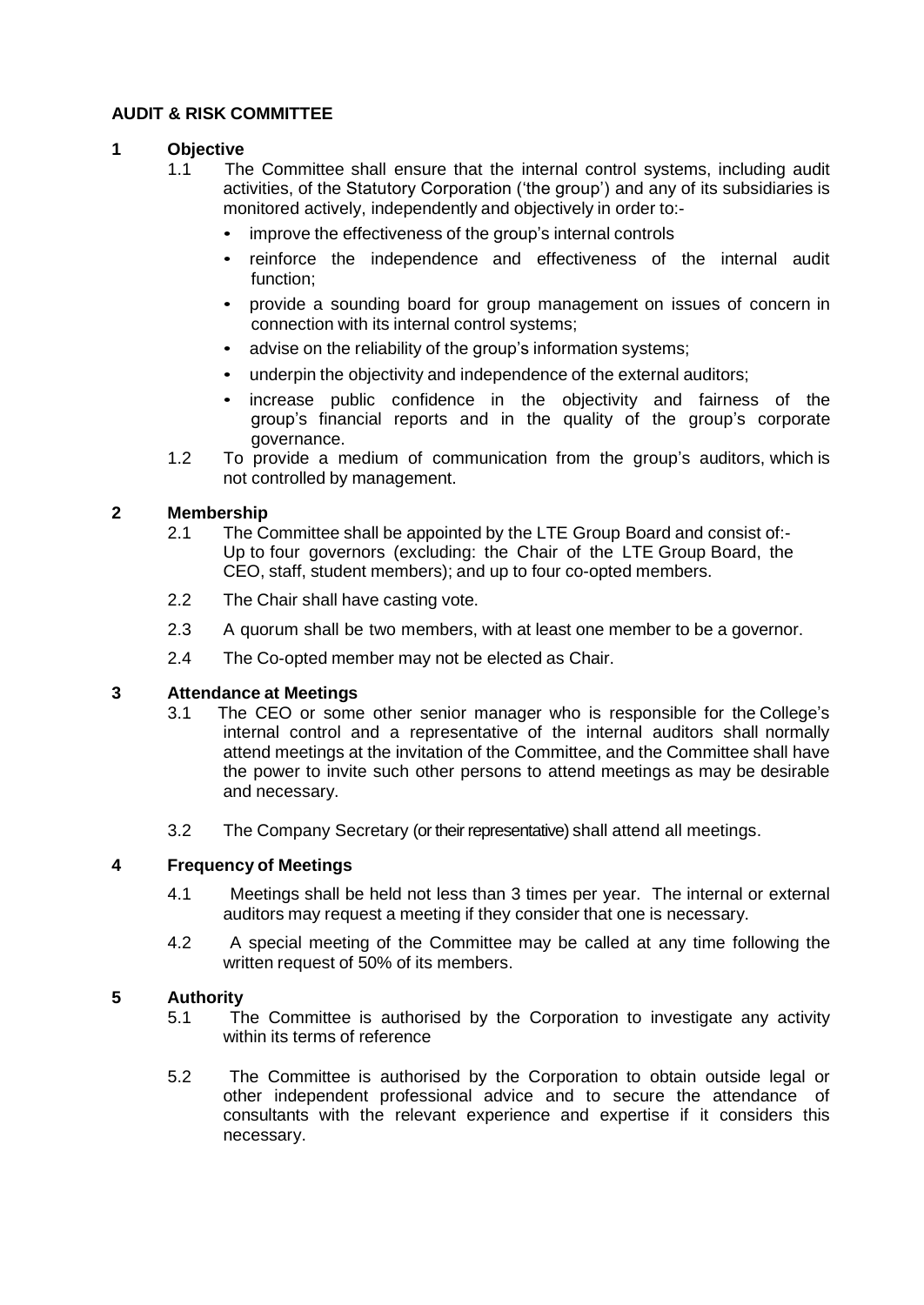#### **6 Duties**

The duties of the Committee shall be:-

- 6.1 to advise the Corporation on the adequacy and effectiveness of the group's systems of internal control and its arrangements for risk management, control and governance processes, and securing economy, efficiency and effectiveness (value for money);
- 6.2 to advise the Corporation on the appointment, reappointment, dismissal and remuneration of the financial statements auditor and the IAS;
- 6.3 to advise the Corporation on the scope and objectives of the work of the IAS, the financial statements auditor and the funding auditor;
- 6.4 to carry out an annual review of the group risk management and gift and hospitality policies
- 6.5 to ensure effective coordination between the IAS, the funding auditor and the financial statements auditor including whether the work of the funding auditor should be relied upon for internal audit purposes;
- 6.6 to consider and advise the Corporation on the audit strategy and annual internal audit plans for the IAS;
- 6.7 to advise the Corporation on internal audit assignment reports and annual reports and on control issues included in the management letters of the financial statements auditor and the funding auditor, and management's responses to these;
- 6.8 to monitor, within an agreed time scale, the implementation of agreed recommendations relating to internal audit assignment reports, internal audit annual reports, the funding auditor's management letter and spot-check reports and the financial statements auditor's management letter;
- 6.9 to consider and advise the Corporation on relevant reports by the NAO, the funding bodies, and where appropriate management's response to these;
- 6.10 to establish, in conjunction with college management, relevant annual performance measures and indicators, and to monitor the effectiveness of the IAS and financial statements auditor through these measures and indicators and decide, based on this review, whether a competition for price and quality of the audit service is appropriate;
- 6.11 to produce an annual report for the Corporation and accounting officer, which should include the committee's advice on the effectiveness of the college's risk management, control and governance processes, and any significant matters arising from the work of the IAS, the funding auditors and the financial statements auditor;
- 6.12 to ensure that all allegations of fraud and irregularity are properly followed up;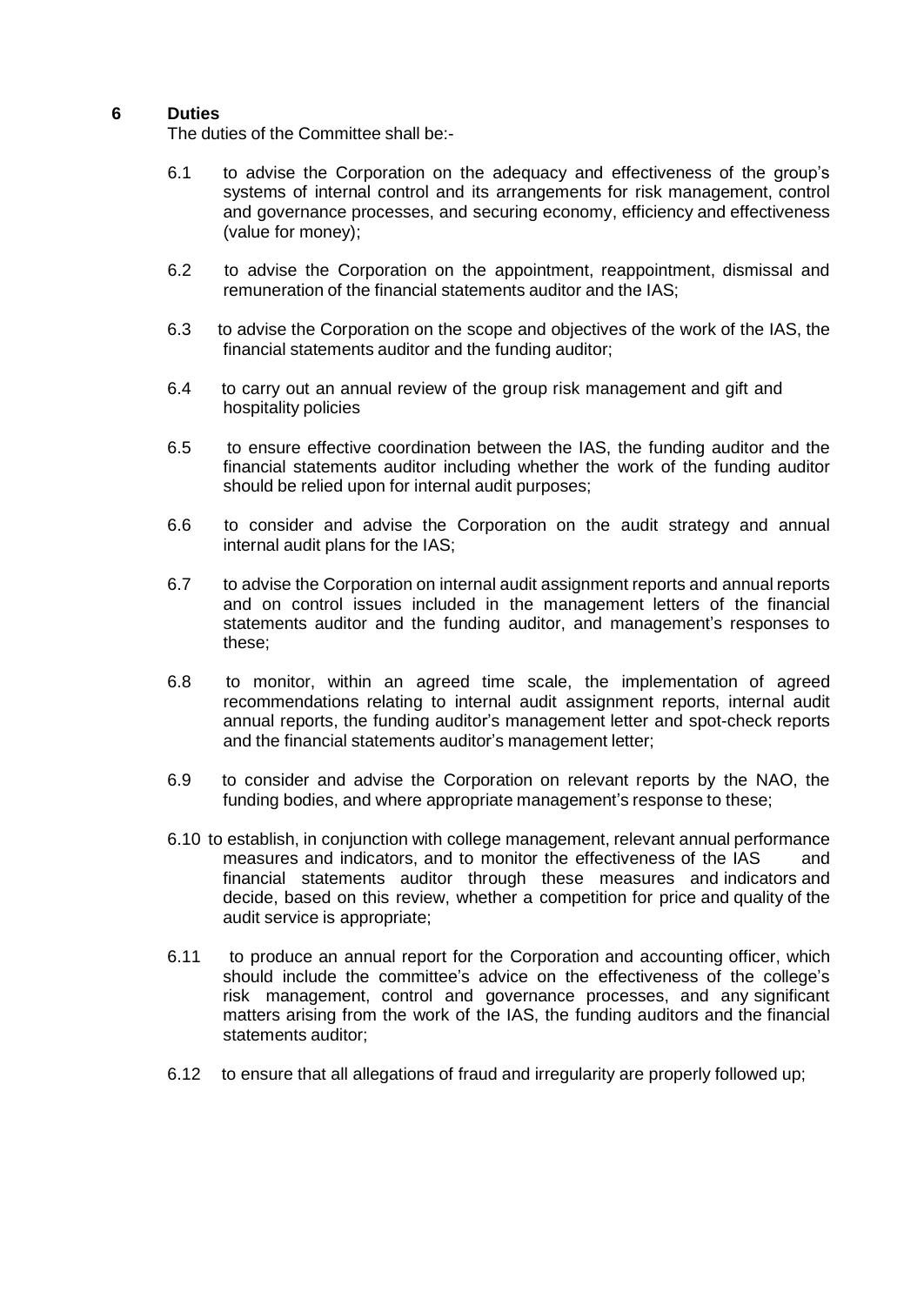- 6.13 to be informed of all additional services undertaken by the IAS, the financial statements auditors and the funding auditors
- 6.14 to receive an annual reports as necessary in accordance with the group's Financial Regulations
- 6.15 To scrutinise the Financial Statements of the College or any company of the College prior to making a recommendation on the acceptance thereof by the **Corporation**
- 6.16 To ensure both individual governors and co-optees and Divisional Boards, Committees and STGs comply with Group policies and procedures.

# **7 Reporting Procedures**

The minutes of the meetings of the Committee shall be presented to the LTE Group Board meetings.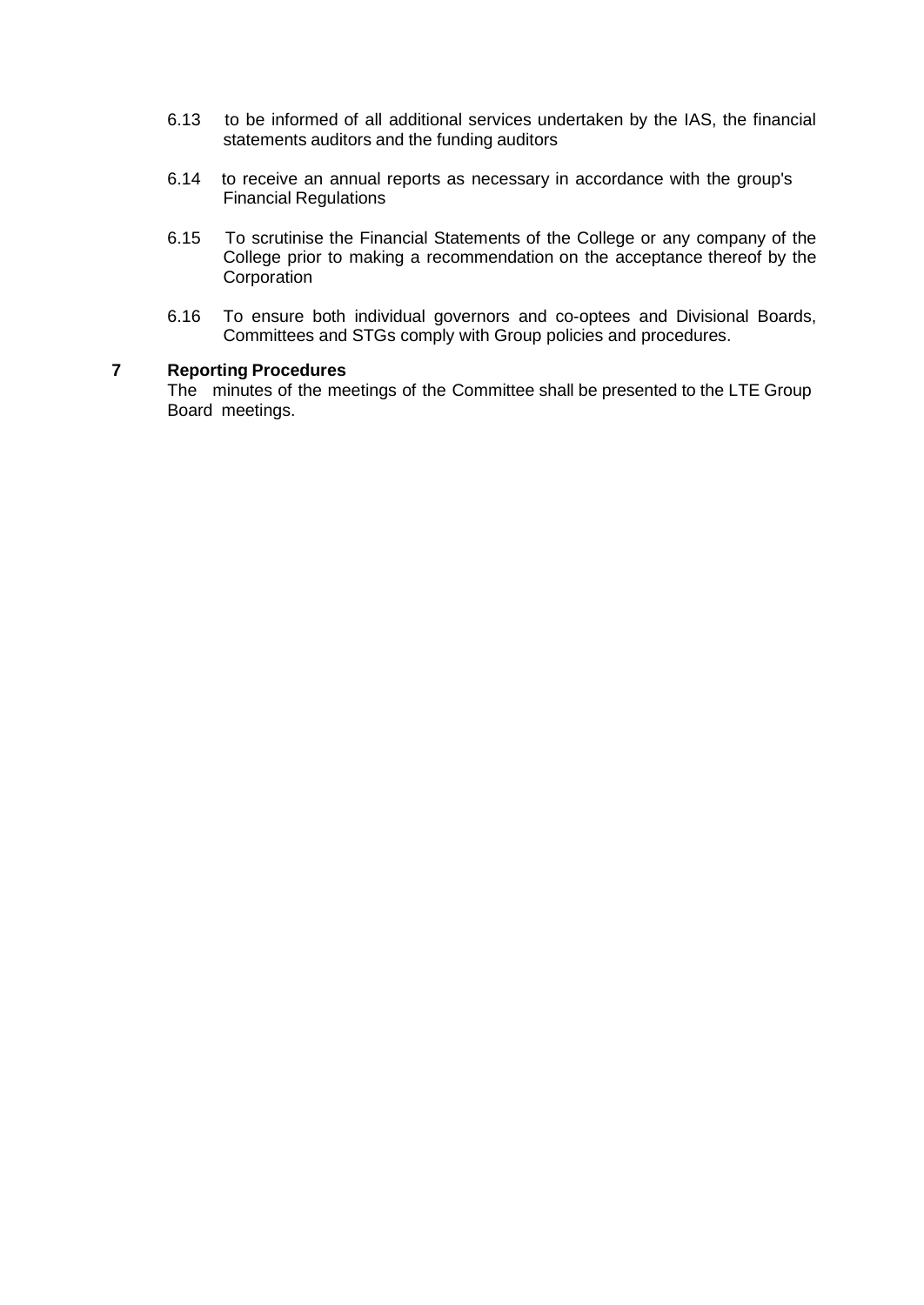# **INVESTMENT & ESTATES STRATEGY GROUP (IESG)**

#### **Objective**

1.1 To undertake the strategic oversight of the investment and estates strategy on behalf of the LTE Group Board.

#### **Membership**

2.1 The membership of the Investment & Estates Strategy Group shall be up to 9 members: comprising:

Up to four members of the LTE Group Board (such members not to be the staff or student governors)

CEO and CFO

Up to three co-optees, appointed for their professional expertise

2.2 The Chair of the Group shall be a governor of LTE Group.

2.3 For the meeting to be quorate 3 members must be present including at least one independent governor.

#### **Meetings**

3.1 Meetings shall be called as and when required in order to discharge the IESG's objective.

#### **Attendance at Meetings**

4.1 The Company Secretary or their representative shall attend.

4.2 The IESG may require the attendance of any person(s)/representative for the provision of expert advice/guidance as decided by the Group from time to time.

#### **Duties**

5.1 To oversight of the development of the group estates strategy

5.2 To consider the LTE Group investment strategy and recommendations as submitted by either the group Executive or external consultants

5.3 To appraise those recommendations in line with The LTE Group strategic plan, estates strategy and any other relevant policy framework.

5.4 To ensure proposals are strategic in terms of output and the delivery of strategic objectives.

5.5 To undertake such other activities as may be determined appropriate by the Board on its behalf from time to time.

#### **Powers**

6.1 The authority to approve the award of contracts up to limits either as delegated from time to time by the LTE Group Board or as set out in the Financial Regulations

6.2 The authority to appoint contractors, advisers or consultants in connection with the estates strategy in line with the framework as approved by LTE Group Board

6.2 There shall be no casting vote. Any issue of dissent or failure to agree a majority for a recommendation shall be reported as deadlock for determination by the LTE Group Board **Reporting Procedure** 

7.1 Minutes of the IESG shall be submitted for consideration and for the approval of recommendations to the LTE Group Board.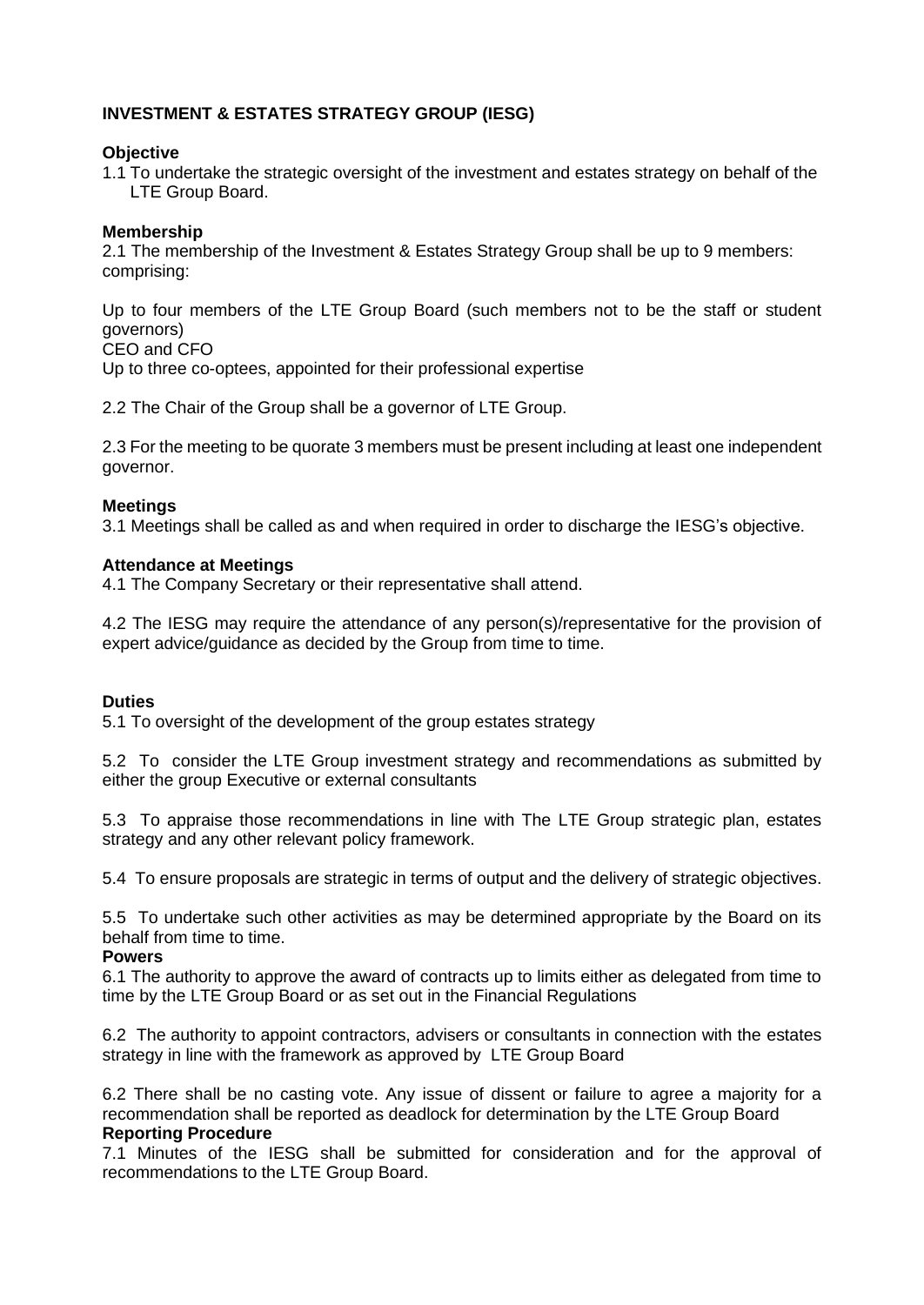#### **REMUNERATION COMMITTEE**

# **1 Objective**

- The Committee shall review the Corporation's policy on executive remuneration and make recommendations in respect of the specific remuneration packages of senior post holders so as to:
	- ensure that senior post holders are fairly rewarded for their individual contributions to the Group's overall performance; and
	- demonstrate to the public that the pay of senior post holders is set by a committee which has no personal interest in the outcome of its decision and which gives due regard to the interests of the public and of the financial health of the group.
- 1.2 The Committee shall review policies and procedures relating to the terms and conditions of service of senior post holders as may be required.
- 1.3 The Committee shall consider any other issue as it relates to the senior post holders in the organisation if such consideration is deemed appropriate by the Committee Chair on the advice of the Clerk.

#### **2 Membership**

- 2.1 The Committee shall be appointed by the Corporation and shall consist of the Chair, the Chair (or if unavailable a member) of the Audit & Risk Committee ex officio and one other governor. The CEO, Principal, staff and student members shall not be eligible.
- 2.2 Quoracy shall be two out of three members present.
- 2.2 The Chair shall have casting vote.

#### **3 Attendance at Meetings**

- 3.1 Attendance of any person other than members of the Committee is at the discretion of the Committee
- 3.2 The Company Secretary (or their representative) shall attend.

# **4 Frequency of Meetings**

- 4.1 Meetings shall be held not less than once a year.
- 4.2 A special meeting of the Committee may be called at any time following the written request of 2 out of 3 of its members.

#### **5 Duties**

5.1 The Committee shall review and make recommendations to the Corporation on the specific remuneration packages of the CEO and other senior post holders, and in so doing shall consider the following component elements: basic salary; benefits in kind;

annual bonus/performance related elements;

pension provisions;

the main terms and conditions in each senior post holder's service agreement, with particular reference to the notice provisions.

5.2 For the undertaking of 5.1 above the Committee shall evaluate annually the specific remuneration packages of the Principal and other senior post holders against:

pre-established performance goals and objectives (if extant)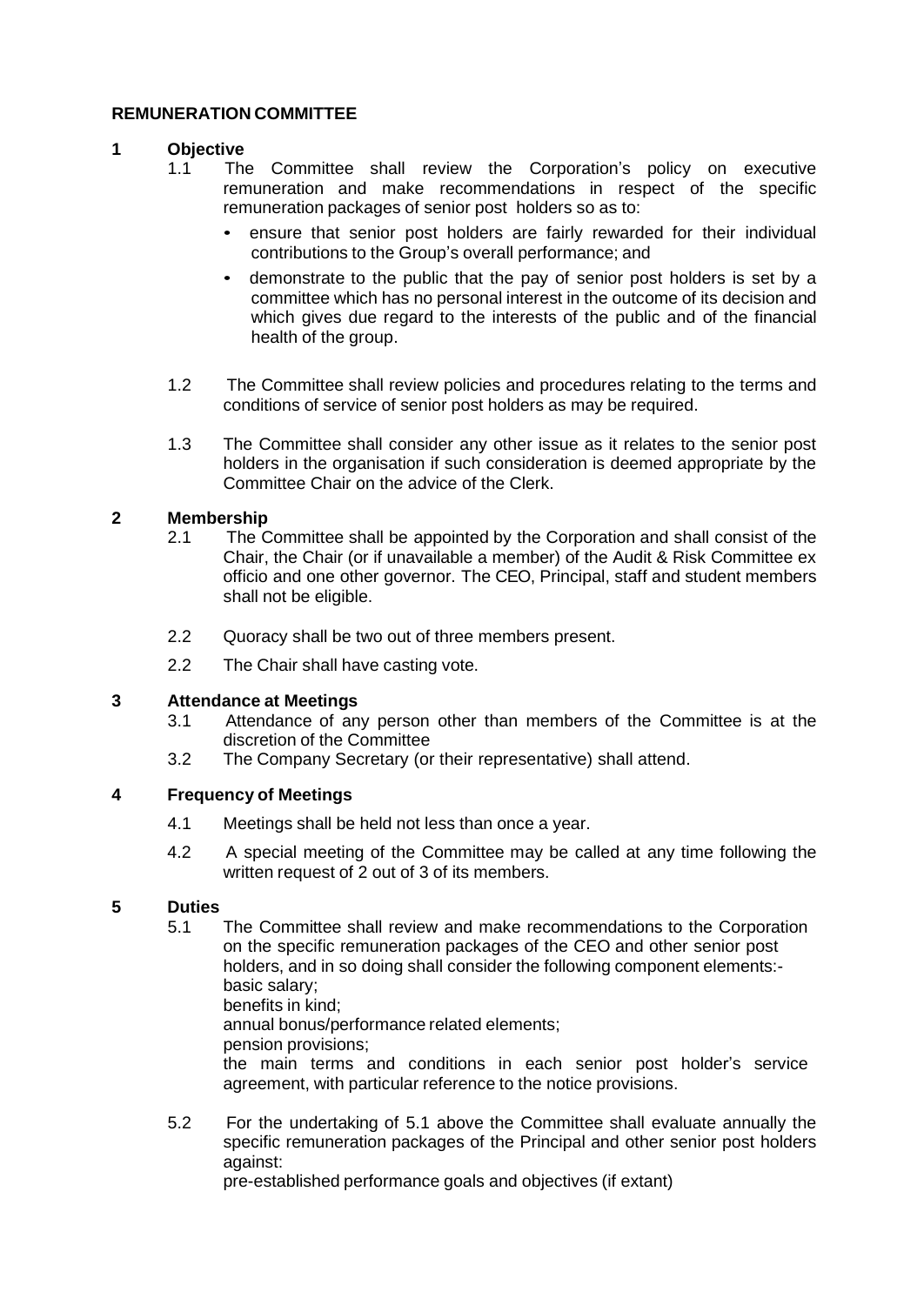an appropriate peer group sector bench marking the pay award for college staff local influencing factors (e.g. recruitment and retention) any relevant policy guidance issued by the Corporation

If relevant, the Committee will review and assess performance target goals and objectives established before the commencement of the relevant period and determine whether such goals and objectives have been achieved at the end of the relevant period.

- 5.3 The Committee shall, with access to expert advice as appropriate, draft and review compensation (including the augmentation of pension benefits) which may be payable in the event of the early termination of the employment of the CEO or any other senior post holder in line with the procedure for settlement in respect of senior post holder termination of contracts for approval by the Corporation. For any meeting called in this respect the Committee has the power to appoint co-opted members as necessary.
- 5.4 The Committee shall review group policies relating to the terms and conditions of service of senior post holders as required.
- 5.5 The Committee shall review the outcome of any staff survey as it relates to the Executive Team
- 5.6 The Committee shall, as required by the Senior Post Holder Remuneration Code, provide an annual report on the business undertaken by the Committee during the year.

#### **6 Reporting Procedures**

.

6.1 The Clerk to the Committee shall keep minutes of the meetings of the Committee and report these to the Corporation Board on the "restricted" agenda, at which point the senior post holders together with staff and student governors will be required to withdraw from the relevant part of the meeting.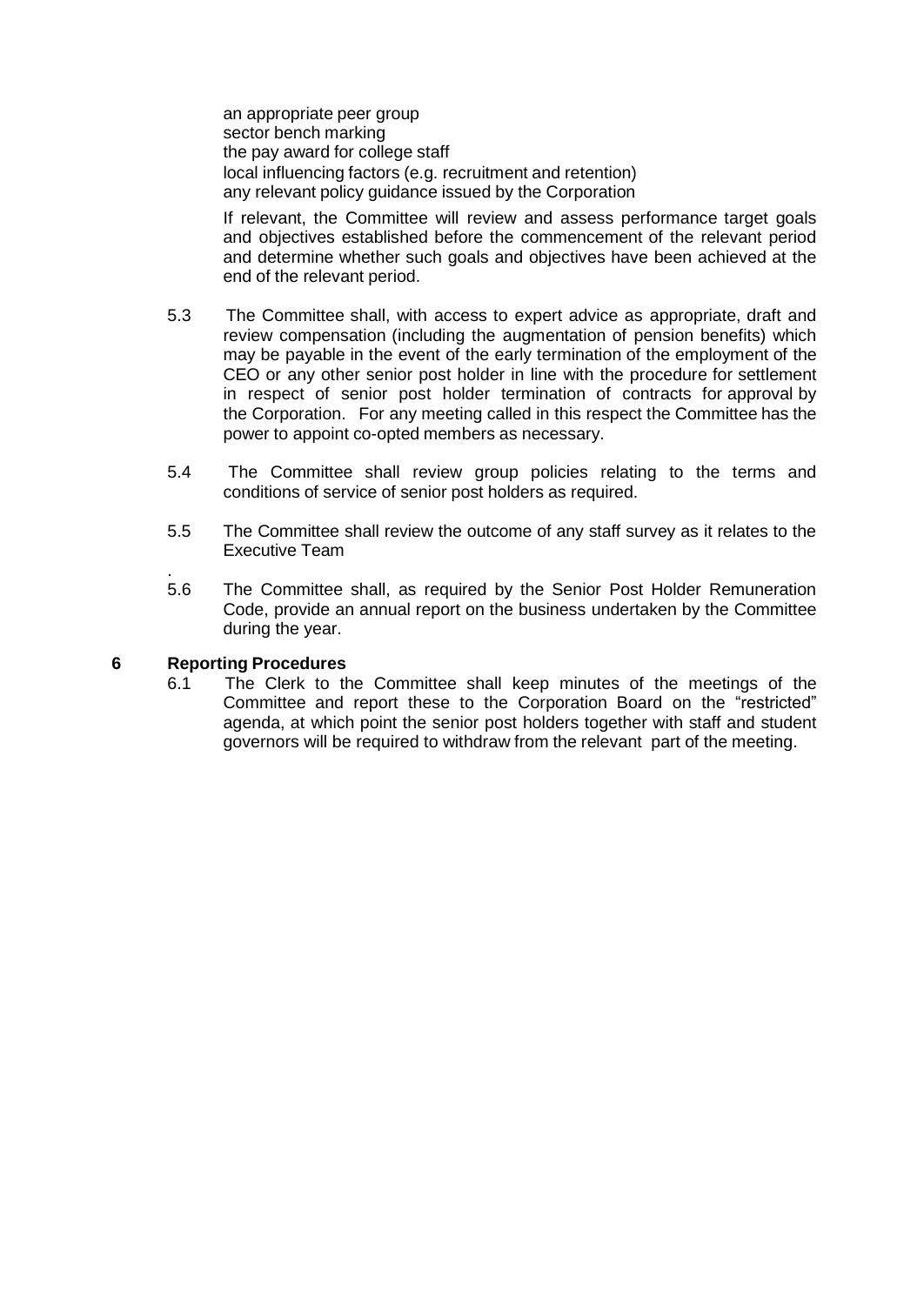# **GOVERNANCE COMMITTEE**

# **1 Objective:**

- 1.1 To review, consider and make recommendations on the development, implementation and effectiveness of governance framework and practices across the LTE Group
- 1.2 To act as the appointments committee under the I&A
- 1.3 To have oversight of the self-assessment and appraisal process of the governance of the group.

# **2 Membership**

- 2.1 The Committee shall be appointed by the Corporation and shall consist of five members comprising: three governors, the Chair of the LTE Group Board ex officio and the group Company Secretary and General Counsel.
- 2.2 Quoracy shall be three members present.
- 2.3 Members may put forward an alternate member if they are unable to attend (particularly in respect of a hearing under paragraph 5.4).
- 2.4 The Committee may co-opt other members of the Group Board for the purpose of interviewing potential new members or co-optees.

# **3 Attendance at Meetings**

- 3.1 Attendance of any person other than members of the Committee is at the discretion of the Committee
- 3.2 An Assistant Company Secretary or a person in that capacity may attend for the purpose of the minutes.

# **4 Frequency of Meetings**

- 4.1 Meetings shall be held not less than once a year.
- 4.2 A special meeting of the Committee may be called at any time by the Chair or following the written request of three of its members.

#### **5 Duties**

- 5.1 The Committee shall review and make recommendations to the Corporation on:
	- Size of the group and subsidiary boards
	- Numbers of Exec and Non-Exec (trustees) on each Board
	- Skills matrix for membership of each Board
	- Roles and accountabilities for each different board
	- Management of conflicts of interest
	- Interaction between group entities
	- Authority/delegation levels
	- Length and number of terms of office
	- Positions of current governors within the group
	- Any other governance issue referred to it by the Group Board
	- Applications for appointment to the LTE Group Board, interviewing where necessary and taking account of the need to ensure a diversity of corporation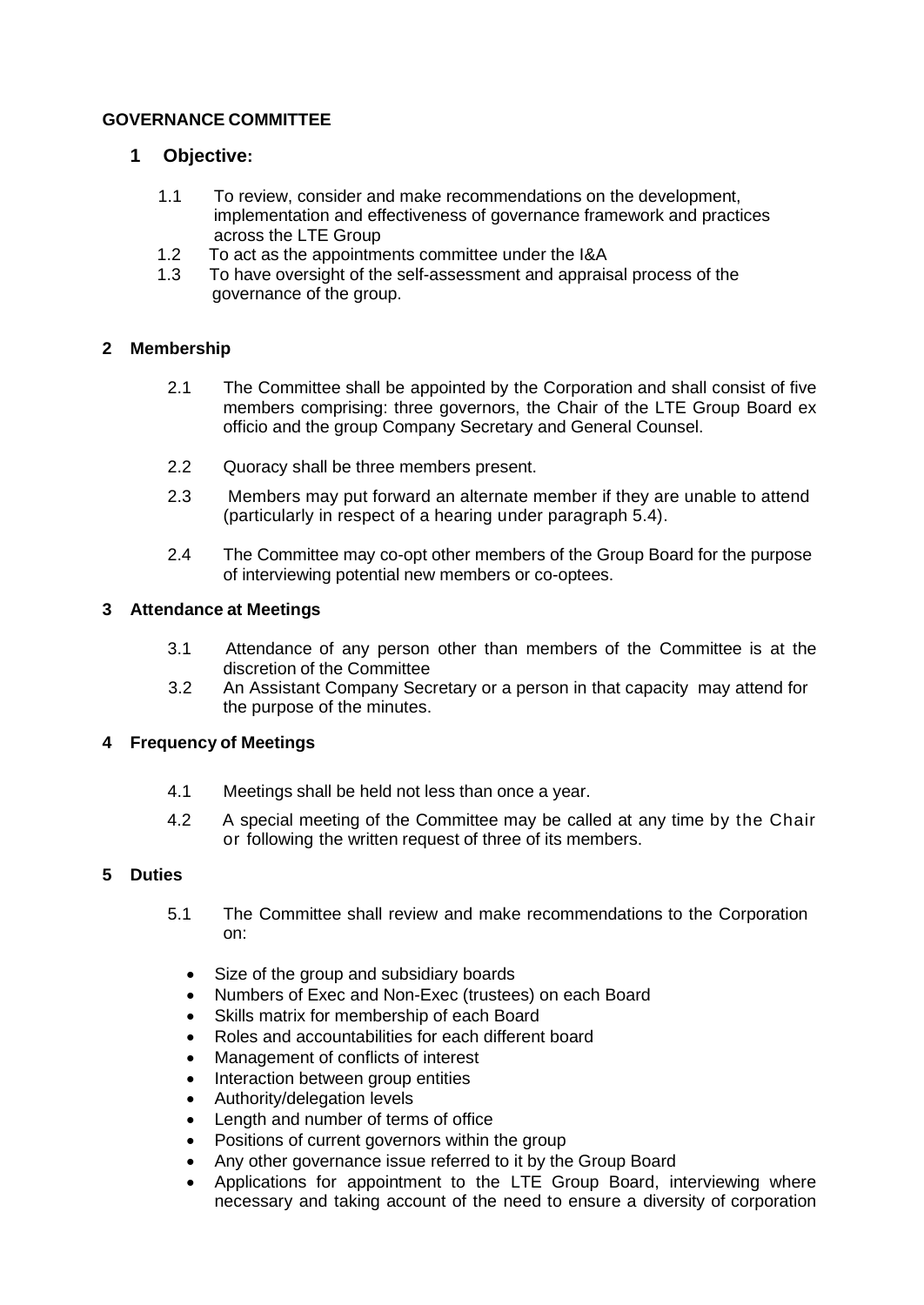- membership
- • The performance of Governors before recommending re- appointment, particularly when the individual has served three terms of office.
- Applications for appointment as a co-optee to any Divisional Board or Committee (for the avoidance of doubt a recommendation for the appointment of a co-optee may also be made to the LTE Group Board by a relevant Divisional Board or Committee)
- The performance of co-optees before recommending re-appointment, particularly when the individual has served three terms of office
- 5.2 The Committee shall have oversight of any self-assessment process undertaken by the LTE Group Board, including oversight (but not the undertaking of) any process adopted for the appraisal of trustees and co-optees.
- 5.3 The Committee shall liaise as necessary with any external panel involved in the consideration of the payment of trustees under clause 10 of the Instrument of Government.
- 5.4 The governor members of the Committee (but not the Company Secretary & General Counsel who shall instead act in an advisory capacity; and not the Group Chair ex officio) shall act as the panel for consideration of any issue referred to it by the LTE Group Board in respect of a governor's fitness or ability to serve or consideration as directed by the Chair of the LTE Group Board breach of the Code of Conduct by a governor.
- 5.5 In respect of 5.4 this panel shall meet to consider the preliminary evidence. Any appeal on a decision made in respect of 5.4 above shall be referred to the LTE Group Board for the establishment of an appeal panel.

#### **Powers**

6.1 The committee shall have no powers of determination but shall instead be required to recommend a course/courses of action for determination by the LTE Group Board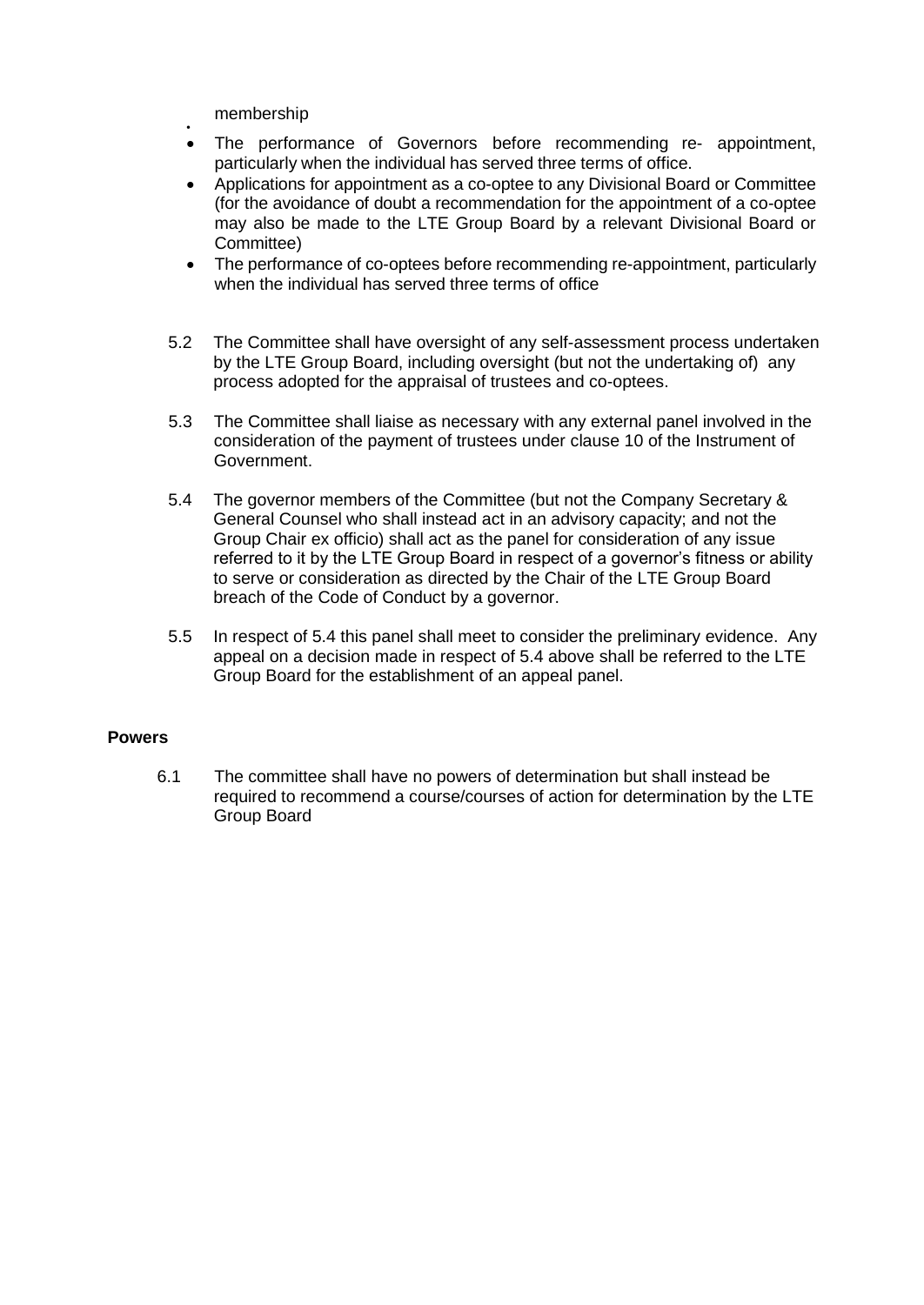# **SINGLE TASK GROUPS**

#### **Objective**

- 1.1 A single task group shall be established by the LTE Group Board (or Chair of LTE Group Board under delegated powers) in order to scrutinise and consider a complex issue which it would be unreasonable to expect the LTE Group Board to undertake within the confines of its formal business.
- 1.2 The purpose of each group must be clearly articulated at its establishment and included in its report to the LTE Group Board
- 1.3 Each Single Task Group shall be established for a defined period of time upon establishment, though this may be extended following a review; such extension to be time limited.

#### **Membership**

- 2.1 The membership of each single task group shall be determined on a group by group basis.
- 2.2 The membership must reflect the requirements of any particular expertise necessary for the effective discharge of its task and/or include an appropriate cross section of skills to give its recommendations appropriate legitimacy
- 2.3 The membership of any group may include officers of the group if deemed appropriate by the CEO and approved by the LTE Group Board (or Chair under delegated powers).
- 2.4 Quoracy shall be 40% of the members

#### **Meetings**

3.1 Meetings shall be called as and when required in order to discharge its purpose as decided by the LTE Group Board

#### **Attendance at Meetings**

- 4.1 Attendance of any person other than members of the STG is at the discretion of the STG
- 4.2 The Company Secretary (or their representative) shall attend.
- 4.3 The Chair of the LTE Group Board and/or the CEO shall be entitled to attend any meeting but shall not have a vote, unless this clause is explicitly excepted under the terms of establishment.

#### **Duties**

- 5.1 The remit of the group shall be as set out when established by the LTE Group Board/Chair.
- 5.2 The Group shall have no powers of determination but shall instead be required to recommend a course/courses of action for determination by the LTE Group Board
- 5.3 There shall be no casting vote. Any issue of dissent or failure to agree a majority for a recommendation shall be reported as deadlock for determination by the LTE Group Board

#### **Reporting Procedure**

The Single Task Group shall be required to submit reports for consideration by the LTE Group Board.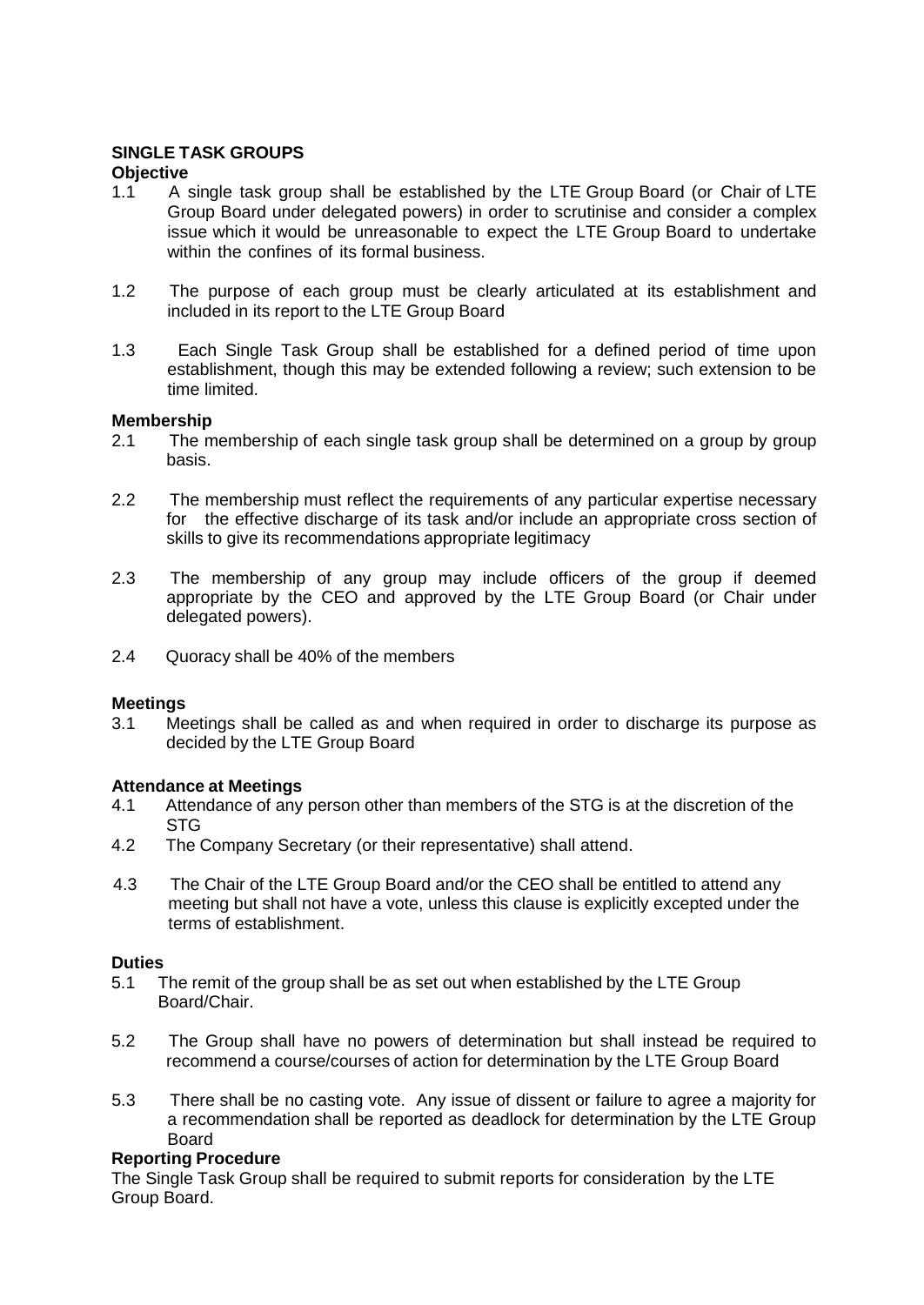#### **SPECIAL COMMITTEE (UNDER ARTICLE 10)**

# **1. Objective**

1.1 The Special Committee shall consider an issue within the remit of Article 10.

#### **2 Membership**

- 2.1 Membership of the Committee shall comprise 3 members of the LTE Group Board having regard to governor availability for the duration of any one particular appeal.
- 2.2 The CEO, staff and student members shall not sit on the Committee. The Chair of the Committee will be selected by the Committee.
- 2.3 The quorum for meetings of the Committee shall be 3 members.
- 2.4 The Company Secretary shall act as the Clerk to the Committee.

# **3 Authority**

- 3.1 The Special Committee is authorised by the Corporation to investigate any activity within its terms of reference. It is authorised to seek any relevant information it requires from any member of staff of the Corporation or any relevant third parties, and all members of staff are directed to co-operate with any reasonable request made by the Committee.
- 3.2 The Committee must adhere to the scope and purpose and the general principles specified within the relevant college procedure.
- 3.3 The Committee is authorised and required to obtain legal or other independent professional advice and to secure the attendance of those with relevant experience at any meeting of the Committee.

#### **4 Duties**

- 4.1 The Committee shall convene a hearing as soon as reasonably possible after receipt by the Company Secretary of the written appeal. The determination on whether such an appeal falls within the remit of the committee shall be the decision of the Company Secretary, having due regard to any external advice as necessary.
- 4.2 The Committee must provide the appellant with at least 5 working days' notice of the appeal hearing.
- 4.3 At the hearing, the Chair shall first ensure that the Committee's role and the procedure to be followed are understood by all the persons attending the hearing.
- 4.4 The evidence and representations of the college management shall be considered first. The Committee shall allow both parties to make representations to the Committee, either orally or in writing. If appropriate, the Committee shall allow the representative of the college management, the other party and the person accompanying the other party (if any) to ask questions of any members of staff